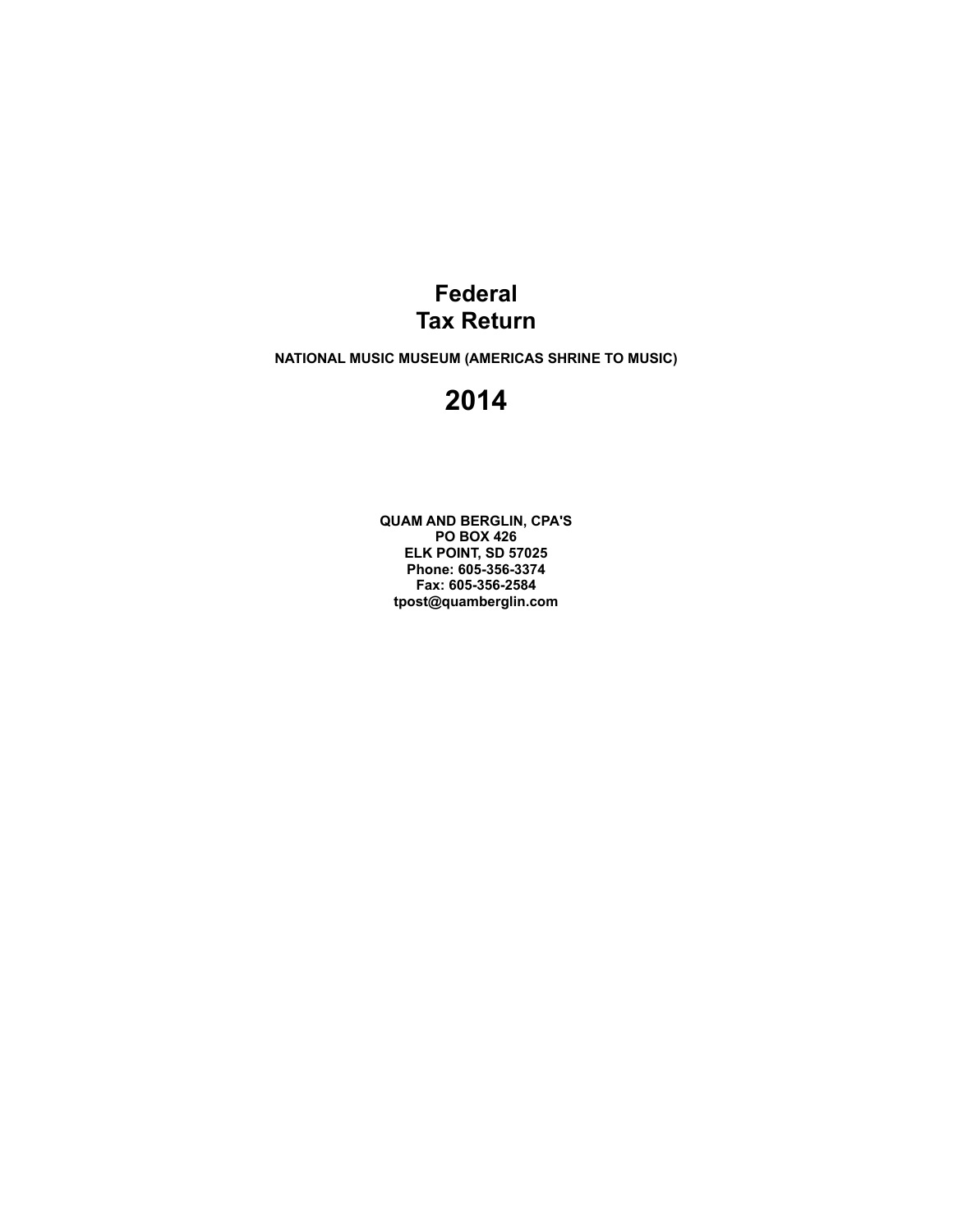# Form **990** Return of Organization Exempt From Income Tax  $\frac{60\text{dB No. }1545-0047}{\text{O}}$

**Under section 501(c), 527, or 4947(a)(1) of the Internal Revenue Code (except private foundations)**

Department of the Treasury Internal Revenue Service

**Do not enter social security numbers on this form as it may be made public. <b>Open to Public Information about Form 990 and its instructions is at** *www.irs.gov/form990.* **Inspection** ь

|                                    | nternal Revenue Service |                                                                                                                                                   |                                                                                                                                                              |       |                           | <b>INTERNATIONAL COMPUTER IN THE INSTRUCTION OF ALL INTERNATIONAL CONTRACTS</b> |                     |            |                                                     |                         | шэрссноп                   |                  |  |  |  |  |
|------------------------------------|-------------------------|---------------------------------------------------------------------------------------------------------------------------------------------------|--------------------------------------------------------------------------------------------------------------------------------------------------------------|-------|---------------------------|---------------------------------------------------------------------------------|---------------------|------------|-----------------------------------------------------|-------------------------|----------------------------|------------------|--|--|--|--|
|                                    |                         |                                                                                                                                                   | For the 2014 calendar year, or tax year beginning                                                                                                            |       |                           | 7/1/2014                                                                        |                     | and ending |                                                     | 6/30/2015               |                            |                  |  |  |  |  |
| в                                  |                         | Check if applicable:                                                                                                                              | C Name of organization                                                                                                                                       |       |                           | NATIONAL MUSIC MUSEUM (AMERICAS SHRINE TO                                       |                     |            | D Employer identification number                    |                         |                            |                  |  |  |  |  |
|                                    | Address change          |                                                                                                                                                   | Doing business as                                                                                                                                            |       |                           |                                                                                 |                     |            |                                                     |                         |                            |                  |  |  |  |  |
|                                    | Name change             |                                                                                                                                                   | Number and street (or P.O. box if mail is not delivered to street address)                                                                                   |       |                           |                                                                                 | Room/suite          |            | 23-7266823<br>E Telephone number                    |                         |                            |                  |  |  |  |  |
|                                    |                         |                                                                                                                                                   | 414 EAST CLARK                                                                                                                                               |       |                           |                                                                                 |                     |            |                                                     |                         |                            |                  |  |  |  |  |
|                                    | Initial return          |                                                                                                                                                   | City or town<br>VERMILLION                                                                                                                                   |       |                           | State<br><b>SD</b>                                                              | ZIP code<br>57069   |            | 605-677-5306                                        |                         |                            |                  |  |  |  |  |
|                                    | Final return/terminated |                                                                                                                                                   | Foreign country name                                                                                                                                         |       |                           | Foreign province/state/county                                                   | Foreign postal code |            |                                                     |                         |                            |                  |  |  |  |  |
|                                    | Amended return          |                                                                                                                                                   |                                                                                                                                                              |       |                           |                                                                                 |                     |            | <b>G</b> Gross receipts \$                          |                         |                            | 1,370,013        |  |  |  |  |
|                                    |                         |                                                                                                                                                   | F Name and address of principal officer:                                                                                                                     |       |                           |                                                                                 |                     |            |                                                     |                         |                            |                  |  |  |  |  |
|                                    |                         | Application pending                                                                                                                               |                                                                                                                                                              |       |                           |                                                                                 |                     |            | H(a) Is this a group return for subordinates?       |                         |                            | Yes X No         |  |  |  |  |
|                                    |                         |                                                                                                                                                   | TOM LILLIBRIDGE 414 EAST CLARK ST, VERMILLION, SD 57069                                                                                                      |       |                           |                                                                                 |                     |            | H(b) Are all subordinates included?                 |                         |                            | Yes<br><b>No</b> |  |  |  |  |
|                                    | Tax-exempt status:      |                                                                                                                                                   | X   501(c)(3)   501(c)                                                                                                                                       |       | $\sim$ (insert no.)       | 4947(a)(1) or                                                                   | 527                 |            | If "No," attach a list. (see instructions)          |                         |                            |                  |  |  |  |  |
|                                    |                         |                                                                                                                                                   | J Website: > WWW.USD.EDU/SMM                                                                                                                                 |       |                           |                                                                                 |                     |            | $H(c)$ Group exemption number $\blacktriangleright$ |                         |                            |                  |  |  |  |  |
|                                    |                         | K Form of organization:                                                                                                                           | $X$ Corporation                                                                                                                                              | Trust | Association               | Other $\blacktriangleright$                                                     |                     |            | L Year of formation: 1973                           |                         | M State of legal domicile: | <b>SD</b>        |  |  |  |  |
|                                    | Part I                  |                                                                                                                                                   | <b>Summary</b>                                                                                                                                               |       |                           |                                                                                 |                     |            |                                                     |                         |                            |                  |  |  |  |  |
|                                    | $\mathbf{1}$            |                                                                                                                                                   | Briefly describe the organization's mission or most significant activities:                                                                                  |       |                           |                                                                                 |                     |            | Serves the people of South Dakota and the           |                         |                            |                  |  |  |  |  |
|                                    |                         |                                                                                                                                                   | Nation as an international center for collecting and conserving musical instruments of all                                                                   |       |                           |                                                                                 |                     |            |                                                     |                         |                            |                  |  |  |  |  |
|                                    |                         |                                                                                                                                                   | cultures and bringing people together to study, enjoy, and understand our diverse musical                                                                    |       |                           |                                                                                 |                     |            |                                                     |                         |                            |                  |  |  |  |  |
|                                    | $\mathbf{2}$            |                                                                                                                                                   | Check this box $\blacktriangleright$   if the organization discontinued its operations or disposed of more than 25% of its net assets.                       |       |                           |                                                                                 |                     |            |                                                     |                         |                            |                  |  |  |  |  |
|                                    | -3                      |                                                                                                                                                   | Number of voting members of the governing body (Part VI, line 1a).                                                                                           |       |                           |                                                                                 |                     |            |                                                     | 3                       |                            | 26               |  |  |  |  |
|                                    | 4                       |                                                                                                                                                   | Number of independent voting members of the governing body (Part VI, line 1b)                                                                                |       |                           |                                                                                 |                     |            |                                                     | $\overline{\mathbf{4}}$ |                            | 26               |  |  |  |  |
| <b>Activities &amp; Governance</b> | 5                       |                                                                                                                                                   | Total number of individuals employed in calendar year 2014 (Part V, line 2a)                                                                                 |       |                           |                                                                                 |                     |            |                                                     | 5                       |                            | 13               |  |  |  |  |
|                                    |                         |                                                                                                                                                   |                                                                                                                                                              |       |                           |                                                                                 |                     |            |                                                     | 6                       |                            |                  |  |  |  |  |
|                                    | 7а                      |                                                                                                                                                   | Total unrelated business revenue from Part VIII, column (C), line 12                                                                                         |       |                           |                                                                                 |                     |            |                                                     | 7a                      |                            | 0                |  |  |  |  |
|                                    | b                       |                                                                                                                                                   | Net unrelated business taxable income from Form 990-T, line 34.                                                                                              |       |                           |                                                                                 |                     |            |                                                     | $\overline{7b}$         |                            |                  |  |  |  |  |
|                                    |                         |                                                                                                                                                   |                                                                                                                                                              |       |                           |                                                                                 |                     |            | <b>Prior Year</b>                                   |                         | <b>Current Year</b>        |                  |  |  |  |  |
|                                    | 8                       |                                                                                                                                                   | Contributions and grants (Part VIII, line 1h)                                                                                                                |       |                           |                                                                                 |                     |            |                                                     | 726,669                 |                            | 1,240,491        |  |  |  |  |
|                                    | -9                      |                                                                                                                                                   | Program service revenue (Part VIII, line 2g)                                                                                                                 |       |                           |                                                                                 |                     |            |                                                     | 29,564                  |                            | 3,229            |  |  |  |  |
| Revenue                            | 10                      |                                                                                                                                                   | Investment income (Part VIII, column (A), lines $3, 4$ , and $7d$ ).                                                                                         |       |                           |                                                                                 |                     |            |                                                     | 90,196                  |                            | 94,895           |  |  |  |  |
|                                    | 11                      |                                                                                                                                                   | Other revenue (Part VIII, column (A), lines 5, 6d, 8c, 9c, 10c, and 11e)                                                                                     |       |                           |                                                                                 |                     |            |                                                     | 23,750                  |                            | 13,504           |  |  |  |  |
|                                    | 12                      |                                                                                                                                                   | Total revenue—add lines 8 through 11 (must equal Part VIII, column (A), line 12).                                                                            |       |                           |                                                                                 |                     |            |                                                     | 870,179                 |                            | 1,352,119        |  |  |  |  |
|                                    | 13                      |                                                                                                                                                   | Grants and similar amounts paid (Part IX, column (A), lines 1-3)                                                                                             |       |                           |                                                                                 |                     |            |                                                     | 0                       |                            |                  |  |  |  |  |
|                                    | 14                      |                                                                                                                                                   |                                                                                                                                                              |       |                           |                                                                                 |                     |            |                                                     |                         |                            |                  |  |  |  |  |
|                                    | 15                      |                                                                                                                                                   | Benefits paid to or for members (Part IX, column (A), line 4)<br>Salaries, other compensation, employee benefits (Part IX, column (A), lines 5-10)           |       |                           |                                                                                 |                     |            |                                                     | 874,004                 | 878,303                    |                  |  |  |  |  |
|                                    | 16a                     |                                                                                                                                                   |                                                                                                                                                              |       |                           |                                                                                 |                     |            |                                                     | 14,958                  |                            |                  |  |  |  |  |
| Expenses                           | b                       | Professional fundraising fees (Part IX, column (A), line 11e)<br>Total fundraising expenses (Part IX, column (D), line 25) ▶ _____________ 31,446 |                                                                                                                                                              |       |                           |                                                                                 |                     |            |                                                     |                         |                            |                  |  |  |  |  |
|                                    | 17                      |                                                                                                                                                   | Other expenses (Part IX, column (A), lines 11a-11d, 11f-24e)                                                                                                 |       |                           |                                                                                 |                     |            |                                                     | 837,149                 |                            | 737,953          |  |  |  |  |
|                                    | 18                      |                                                                                                                                                   | Total expenses. Add lines 13-17 (must equal Part IX, column (A), line 25). .                                                                                 |       |                           |                                                                                 |                     |            |                                                     | 1.726.111               |                            | 1,616,256        |  |  |  |  |
|                                    | 19                      |                                                                                                                                                   | Revenue less expenses. Subtract line 18 from line 12                                                                                                         |       |                           |                                                                                 |                     |            |                                                     | $-855,932$              |                            | $-264,137$       |  |  |  |  |
|                                    |                         |                                                                                                                                                   |                                                                                                                                                              |       |                           |                                                                                 |                     |            | <b>Beginning of Current Year</b>                    |                         | <b>End of Year</b>         |                  |  |  |  |  |
| Net Assets or<br>Fund Balances     | 20                      |                                                                                                                                                   |                                                                                                                                                              |       |                           |                                                                                 |                     |            | 6,693,312                                           |                         |                            | 7,125,899        |  |  |  |  |
|                                    | 21                      |                                                                                                                                                   |                                                                                                                                                              |       |                           |                                                                                 |                     |            |                                                     | 48,290                  |                            | 42,014           |  |  |  |  |
|                                    | 22                      |                                                                                                                                                   | Net assets or fund balances. Subtract line 21 from line 20                                                                                                   |       |                           |                                                                                 |                     |            | 6,645,022                                           |                         |                            | 7,083,885        |  |  |  |  |
|                                    | Part II                 |                                                                                                                                                   | <b>Signature Block</b>                                                                                                                                       |       |                           |                                                                                 |                     |            |                                                     |                         |                            |                  |  |  |  |  |
|                                    |                         |                                                                                                                                                   | Under penalties of perjury, I declare that I have examined this return, including accompanying schedules and statements, and to the best of my knowledge     |       |                           |                                                                                 |                     |            |                                                     |                         |                            |                  |  |  |  |  |
|                                    |                         |                                                                                                                                                   | and belief, it is true, correct, and complete. Declaration of preparer (other than officer) is based on all information of which preparer has any knowledge. |       |                           |                                                                                 |                     |            |                                                     |                         |                            |                  |  |  |  |  |
| Sign                               |                         |                                                                                                                                                   |                                                                                                                                                              |       |                           |                                                                                 |                     |            |                                                     |                         |                            |                  |  |  |  |  |
| Here                               |                         |                                                                                                                                                   | Signature of officer                                                                                                                                         |       |                           |                                                                                 |                     |            | Date                                                |                         |                            |                  |  |  |  |  |
|                                    |                         |                                                                                                                                                   | JOAN HOLTER, TREASURER                                                                                                                                       |       |                           |                                                                                 |                     |            |                                                     |                         |                            |                  |  |  |  |  |
|                                    |                         |                                                                                                                                                   | Type or print name and title                                                                                                                                 |       |                           |                                                                                 |                     |            |                                                     |                         |                            |                  |  |  |  |  |
|                                    |                         |                                                                                                                                                   | Print/Type preparer's name                                                                                                                                   |       |                           | Preparer's signature                                                            |                     | Date       |                                                     |                         | <b>PTIN</b>                |                  |  |  |  |  |
| Paid                               |                         |                                                                                                                                                   | <b>TERRIL POST</b>                                                                                                                                           |       |                           |                                                                                 |                     |            | 1/26/2016                                           | Check<br>self-employed  | P00027869                  |                  |  |  |  |  |
|                                    | Preparer                |                                                                                                                                                   |                                                                                                                                                              |       |                           |                                                                                 |                     |            |                                                     |                         |                            |                  |  |  |  |  |
|                                    | <b>Use Only</b>         |                                                                                                                                                   | Firm's name                                                                                                                                                  |       | ▶ QUAM AND BERGLIN, CPA'S |                                                                                 |                     |            | Firm's EIN > 46-0440166                             |                         |                            |                  |  |  |  |  |
|                                    |                         |                                                                                                                                                   | Firm's address > PO BOX 426, ELK POINT, SD 57025                                                                                                             |       |                           |                                                                                 |                     |            | Phone no.                                           | 605-356-3374            |                            |                  |  |  |  |  |
|                                    |                         |                                                                                                                                                   | May the IRS discuss this return with the preparer shown above? (see instructions).                                                                           |       |                           |                                                                                 |                     |            |                                                     |                         | $X$ Yes                    | <b>No</b>        |  |  |  |  |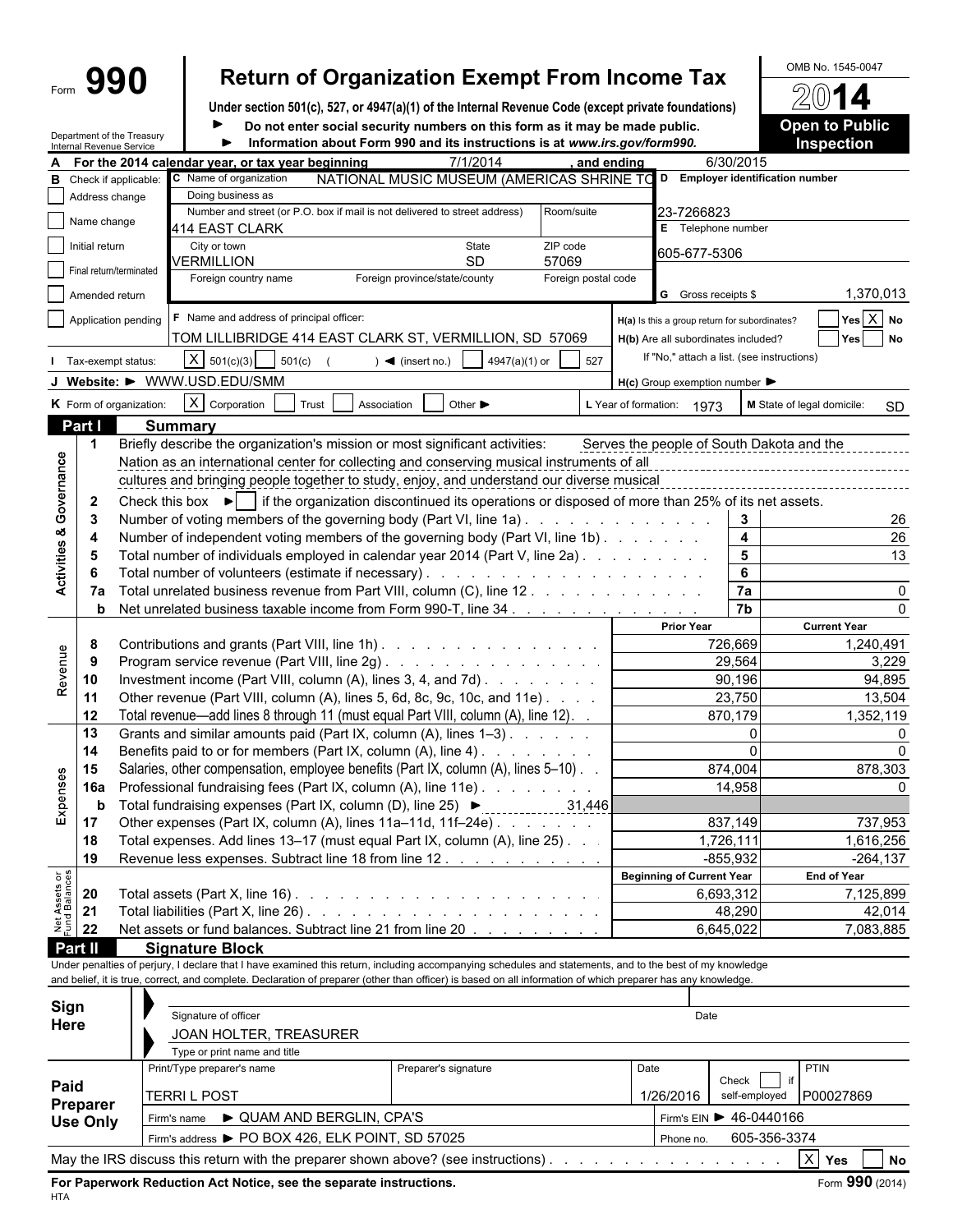|                                   | Form 990 (2014) | NATIONAL MUSIC MUSEUM (AMERICAS SHRINE TO MUSIC)                                                                                                                                                                                                                                                                                                                                                                                                                                                                                                                                                                                                                         | 23-7266823                                                           | Page 2             |
|-----------------------------------|-----------------|--------------------------------------------------------------------------------------------------------------------------------------------------------------------------------------------------------------------------------------------------------------------------------------------------------------------------------------------------------------------------------------------------------------------------------------------------------------------------------------------------------------------------------------------------------------------------------------------------------------------------------------------------------------------------|----------------------------------------------------------------------|--------------------|
|                                   | <b>Part III</b> | <b>Statement of Program Service Accomplishments</b><br>Check if Schedule O contains a response or note to any line in this Part III.                                                                                                                                                                                                                                                                                                                                                                                                                                                                                                                                     |                                                                      |                    |
| $\mathbf 1$                       |                 | Briefly describe the organization's mission:<br>enjoy, and understand our diverse musical heritage.                                                                                                                                                                                                                                                                                                                                                                                                                                                                                                                                                                      |                                                                      |                    |
| $\overline{\mathbf{2}}$<br>3<br>4 |                 | Did the organization undertake any significant program services during the year which were not listed on<br>If "Yes," describe these new services on Schedule O.<br>Did the organization cease conducting, or make significant changes in how it conducts, any program<br>If "Yes," describe these changes on Schedule O.<br>Describe the organization's program service accomplishments for each of its three largest program services, as measured by<br>expenses. Section 501(c)(3) and 501(c)(4) organizations are required to report the amount of grants and allocations to others,<br>the total expenses, and revenue, if any, for each program service reported. | $\boxed{\phantom{1}}$ Yes $\boxed{\phantom{1}}$ No<br>$\blacksquare$ | Yes $\boxed{X}$ No |
|                                   |                 | 4a (Code: ) (Expenses \$ 314,345 including grants of \$ ) (Revenue \$ )<br>MAINTENANCE OF MUSEUM FACILITY EXHIBITING WORLD CLASS MUSICAL INSTRUMENTS                                                                                                                                                                                                                                                                                                                                                                                                                                                                                                                     |                                                                      |                    |
| 4b                                |                 |                                                                                                                                                                                                                                                                                                                                                                                                                                                                                                                                                                                                                                                                          |                                                                      |                    |
| 4c                                |                 | (Code: ________________)(Expenses $$$ ________682,158_including grants of $$$ ______________________)(Revenue $$$<br>PAYROLL AND EXPENSES TO KEEP PROGRAMS OPERATING EFFICIENTLY ON A DAILY BASIS                                                                                                                                                                                                                                                                                                                                                                                                                                                                        |                                                                      |                    |
|                                   |                 |                                                                                                                                                                                                                                                                                                                                                                                                                                                                                                                                                                                                                                                                          |                                                                      |                    |
|                                   |                 | 4d Other program services. (Describe in Schedule O.)                                                                                                                                                                                                                                                                                                                                                                                                                                                                                                                                                                                                                     |                                                                      |                    |
|                                   | (Expenses \$    | 0 including grants of \$<br>0) (Revenue \$                                                                                                                                                                                                                                                                                                                                                                                                                                                                                                                                                                                                                               | $0$ )                                                                |                    |
|                                   |                 | 4e Total program service expenses<br>1,168,531                                                                                                                                                                                                                                                                                                                                                                                                                                                                                                                                                                                                                           |                                                                      |                    |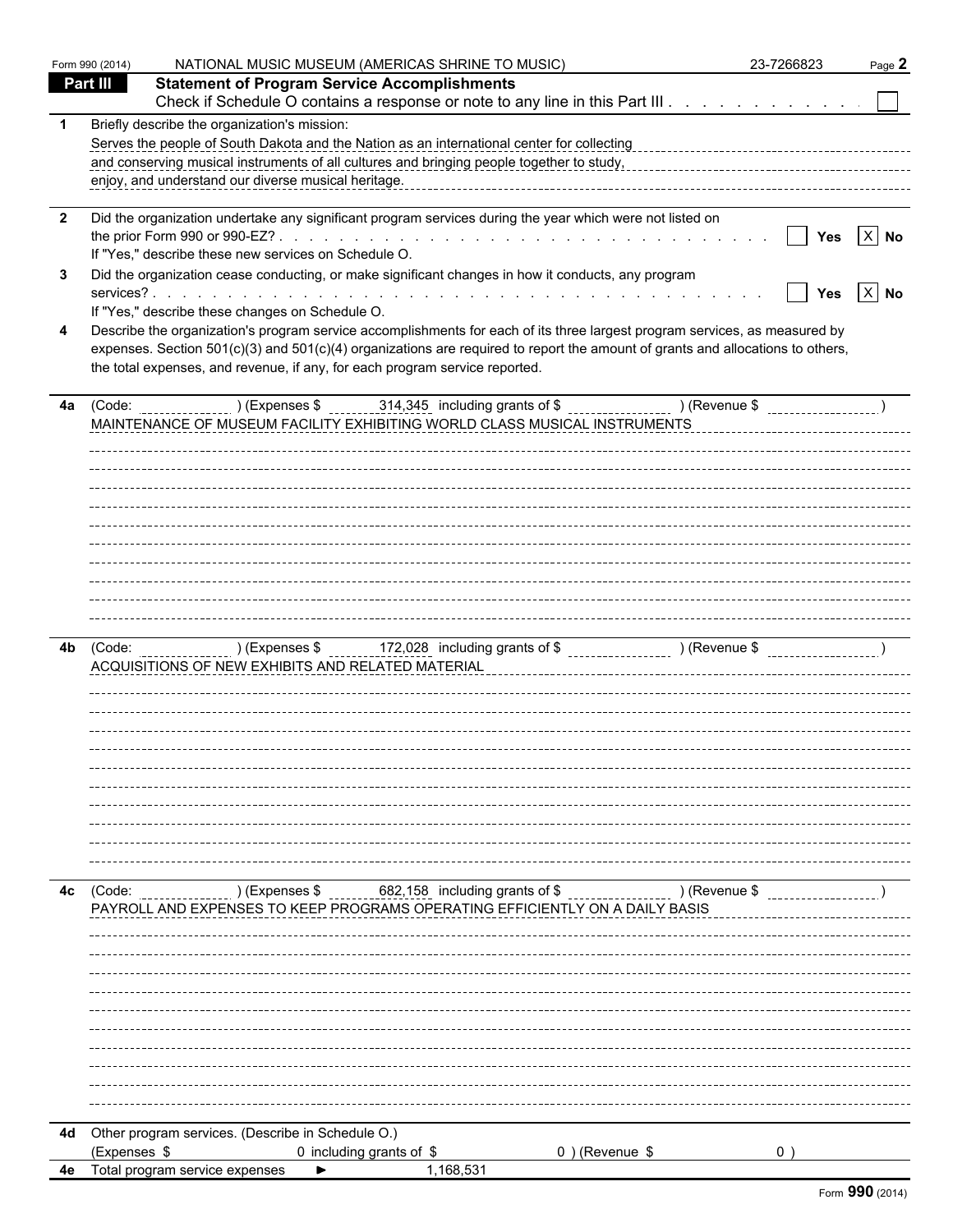Form 990 (2014) NATIONAL MUSIC MUSEUM (AMERICAS SHRINE TO MUSIC) 23-7266823 Page **3 Part IV Checklist of Required Schedules**

| Page 3 |
|--------|
|        |

|              |                                                                                                                                                                                                                                                       |                 | Yes          | No           |
|--------------|-------------------------------------------------------------------------------------------------------------------------------------------------------------------------------------------------------------------------------------------------------|-----------------|--------------|--------------|
|              | Is the organization described in section $501(c)(3)$ or $4947(a)(1)$ (other than a private foundation)? If "Yes,"<br>complete Schedule A.                                                                                                             |                 | X            |              |
| $\mathbf{2}$ | Is the organization required to complete Schedule B, Schedule of Contributors (see instructions)?                                                                                                                                                     | $\overline{2}$  |              | $\times$     |
|              | 3 Did the organization engage in direct or indirect political campaign activities on behalf of or in opposition to<br>candidates for public office? If "Yes," complete Schedule C, Part I<br>de la caractería de la caractería de la caractería       | 3               |              | X            |
|              | 4 Section 501(c)(3) organizations. Did the organization engage in lobbying activities, or have a section 501(h)<br>election in effect during the tax year? If "Yes," complete Schedule C, Part II. .                                                  |                 |              | X            |
|              | 5 Is the organization a section $501(c)(4)$ , $501(c)(5)$ , or $501(c)(6)$ organization that receives membership dues,<br>assessments, or similar amounts as defined in Revenue Procedure 98-19? If "Yes," complete Schedule C,<br>$Part III.$ .      |                 |              | X            |
| 6            | Did the organization maintain any donor advised funds or any similar funds or accounts for which donors                                                                                                                                               |                 |              |              |
|              | have the right to provide advice on the distribution or investment of amounts in such funds or accounts? If                                                                                                                                           | 6               |              | X            |
| 7            | Did the organization receive or hold a conservation easement, including easements to preserve open space,<br>the environment, historic land areas, or historic structures? If "Yes," complete Schedule D, Part II.                                    |                 |              |              |
|              | 8 Did the organization maintain collections of works of art, historical treasures, or other similar assets? If "Yes,"                                                                                                                                 | 8               | $\times$     |              |
|              | 9 Did the organization report an amount in Part X, line 21, for escrow or custodial account liability; serve as a<br>custodian for amounts not listed in Part X; or provide credit counseling, debt management, credit repair, or debt                | 9               |              | X            |
| 10           | Did the organization, directly or through a related organization, hold assets in temporarily restricted<br>endowments, permanent endowments, or quasi-endowments? If "Yes," complete Schedule D, Part V. .<br>and a state of the state of the         | 10 <sup>1</sup> | $\mathsf{X}$ |              |
| 11           | If the organization's answer to any of the following questions is "Yes," then complete Schedule D, Parts VI,<br>VII, VIII, IX, or X as applicable.                                                                                                    |                 |              |              |
|              | a Did the organization report an amount for land, buildings, and equipment in Part X, line 10? If "Yes," complete                                                                                                                                     | 11a             | $\mathsf{X}$ |              |
|              | <b>b</b> Did the organization report an amount for investments—other securities in Part X, line 12 that is 5% or more<br>of its total assets reported in Part X, line 16? If "Yes," complete Schedule D, Part VII.                                    | 11 <sub>1</sub> |              | X.           |
|              | c Did the organization report an amount for investments—program related in Part X, line 13 that is 5% or more<br>of its total assets reported in Part X, line 16? If "Yes," complete Schedule D, Part VIII.                                           | 11c             |              | X.           |
|              | d Did the organization report an amount for other assets in Part X, line 15 that is 5% or more of its total assets                                                                                                                                    | 11d             |              | X            |
|              | e Did the organization report an amount for other liabilities in Part X, line 25? If "Yes," complete Schedule D, Part X.<br>f Did the organization's separate or consolidated financial statements for the tax year include a footnote that addresses | 11e             |              | $\mathsf{x}$ |
|              | the organization's liability for uncertain tax positions under FIN 48 (ASC 740)? If "Yes," complete Schedule D, Part X.                                                                                                                               | 11f             |              | X.           |
|              | 12a Did the organization obtain separate, independent audited financial statements for the tax year? If "Yes," complete                                                                                                                               | $ 12a  \times$  |              |              |
|              | <b>b</b> Was the organization included in consolidated, independent audited financial statements for the tax year? If "Yes,"<br>and if the organization answered "No" to line 12a, then completing Schedule D, Parts XI and XII is optional           | 12b             |              | X.           |
|              | 13 Is the organization a school described in section 170(b)(1)(A)(ii)? If "Yes," complete Schedule E.                                                                                                                                                 | 13              |              | $\mathsf{X}$ |
|              | 14a Did the organization maintain an office, employees, or agents outside of the United States?<br><b>b</b> Did the organization have aggregate revenues or expenses of more than \$10,000 from grantmaking,                                          | 14a             |              | $\mathsf{X}$ |
|              | fundraising, business, investment, and program service activities outside the United States, or aggregate                                                                                                                                             |                 |              |              |
|              | foreign investments valued at \$100,000 or more? If "Yes," complete Schedule F, Parts I and IV.                                                                                                                                                       | l 14b           |              | X            |
| 15           | Did the organization report on Part IX, column (A), line 3, more than \$5,000 of grants or other assistance to or                                                                                                                                     | 15              |              | X            |
|              | 16 Did the organization report on Part IX, column (A), line 3, more than \$5,000 of aggregate grants or other<br>assistance to or for foreign individuals? If "Yes," complete Schedule F, Parts III and IV.                                           | 16              |              | X            |
| 17           | Did the organization report a total of more than \$15,000 of expenses for professional fundraising services<br>on Part IX, column (A), lines 6 and 11e? If "Yes," complete Schedule G, Part I (see instructions).                                     | 17              | $\mathsf{X}$ |              |
| 18           | Did the organization report more than \$15,000 total of fundraising event gross income and contributions on                                                                                                                                           | 18              |              | X            |
| 19           | Did the organization report more than \$15,000 of gross income from gaming activities on Part VIII, line 9a?                                                                                                                                          | 19              |              | X            |
|              | 20a Did the organization operate one or more hospital facilities? If "Yes," complete Schedule H.                                                                                                                                                      | <b>20a</b>      |              | X            |
|              | <b>b</b> If "Yes" to line 20a, did the organization attach a copy of its audited financial statements to this return?                                                                                                                                 | 20b             |              |              |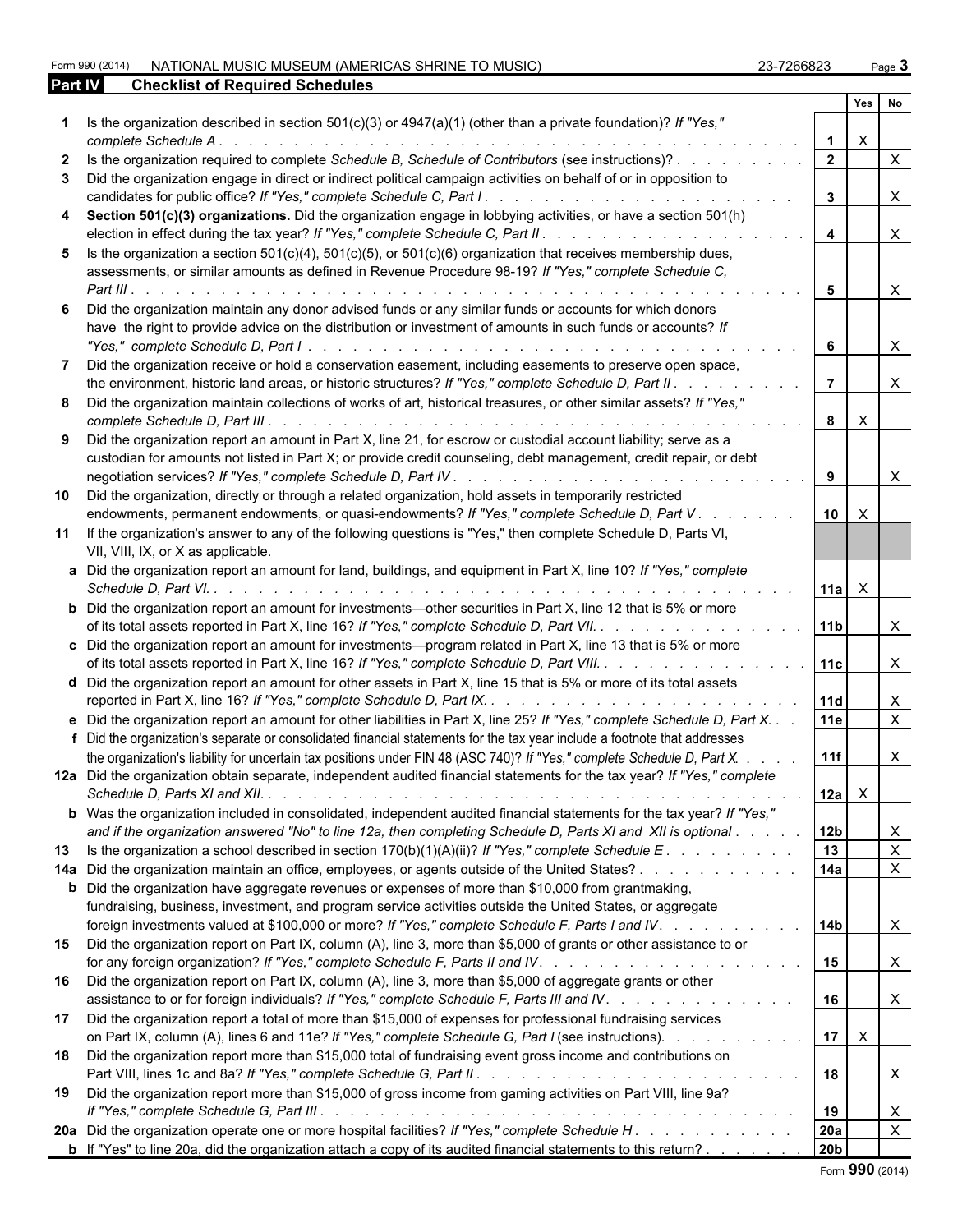|    | Form 990 (2014)<br>NATIONAL MUSIC MUSEUM (AMERICAS SHRINE TO MUSIC)                                                                                                                                                                                                                                                             | 23-7266823 |                        |                        | Page 4         |  |
|----|---------------------------------------------------------------------------------------------------------------------------------------------------------------------------------------------------------------------------------------------------------------------------------------------------------------------------------|------------|------------------------|------------------------|----------------|--|
|    | <b>Part IV</b><br><b>Checklist of Required Schedules (continued)</b>                                                                                                                                                                                                                                                            |            |                        |                        |                |  |
|    |                                                                                                                                                                                                                                                                                                                                 |            |                        | Yes                    | No             |  |
|    | 21 Did the organization report more than \$5,000 of grants or other assistance to any domestic organization or<br>domestic government on Part IX, column (A), line 1? If "Yes," complete Schedule I, Parts I and II. .                                                                                                          |            | 21                     |                        |                |  |
|    | 22 Did the organization report more than \$5,000 of grants or other assistance to or for domestic individuals on                                                                                                                                                                                                                |            | 22                     |                        | $\times$       |  |
| 23 | Did the organization answer "Yes" to Part VII, Section A, line 3, 4, or 5 about compensation of the<br>organization's current and former officers, directors, trustees, key employees, and highest compensated<br>employees? If "Yes," complete Schedule J                                                                      |            | 23                     |                        | X              |  |
|    | 24a Did the organization have a tax-exempt bond issue with an outstanding principal amount of more than<br>\$100,000 as of the last day of the year, that was issued after December 31, 2002? If "Yes," answer lines                                                                                                            |            |                        |                        |                |  |
|    | <b>b</b> Did the organization invest any proceeds of tax-exempt bonds beyond a temporary period exception?                                                                                                                                                                                                                      |            | 24a<br>24 <sub>b</sub> |                        |                |  |
|    | c Did the organization maintain an escrow account other than a refunding escrow at any time during the year                                                                                                                                                                                                                     |            | 24c                    |                        |                |  |
|    | d Did the organization act as an "on behalf of" issuer for bonds outstanding at any time during the year?<br>25a Section 501(c)(3), 501(c)(4), and 501(c)(29) organizations. Did the organization engage in an excess benefit<br>transaction with a disqualified person during the year? If "Yes," complete Schedule L, Part I. |            | 24d                    |                        |                |  |
|    | <b>b</b> Is the organization aware that it engaged in an excess benefit transaction with a disqualified person in a<br>prior year, and that the transaction has not been reported on any of the organization's prior Forms 990 or                                                                                               |            | 25a                    |                        |                |  |
|    | 26 Did the organization report any amount on Part X, line 5, 6, or 22 for receivables from or payables to any                                                                                                                                                                                                                   |            | 25 <sub>b</sub>        |                        | X              |  |
|    | current or former officers, directors, trustees, key employees, highest compensated employees, or                                                                                                                                                                                                                               |            | 26                     |                        | X              |  |
| 27 | Did the organization provide a grant or other assistance to an officer, director, trustee, key employee,<br>substantial contributor or employee thereof, a grant selection committee member, or to a 35% controlled<br>entity or family member of any of these persons? If "Yes," complete Schedule L, Part III.                |            | 27                     |                        |                |  |
|    | 28 Was the organization a party to a business transaction with one of the following parties (see Schedule L,<br>Part IV instructions for applicable filing thresholds, conditions, and exceptions):                                                                                                                             |            |                        |                        |                |  |
|    | a A current or former officer, director, trustee, or key employee? If "Yes," complete Schedule L, Part IV.                                                                                                                                                                                                                      |            | 28a                    |                        | $\times$       |  |
|    | <b>b</b> A family member of a current or former officer, director, trustee, or key employee? If "Yes," complete<br>Schedule L, Part IV.                                                                                                                                                                                         |            | 28b l                  |                        | $\times$       |  |
|    | c An entity of which a current or former officer, director, trustee, or key employee (or a family member thereof)<br>was an officer, director, trustee, or direct or indirect owner? If "Yes," complete Schedule L, Part IV.                                                                                                    |            | <b>28c</b>             |                        | X              |  |
| 29 | Did the organization receive more than \$25,000 in non-cash contributions? If "Yes," complete Schedule M.<br>Did the organization receive contributions of art, historical treasures, or other similar assets, or qualified                                                                                                     |            | 29                     | $\mathsf{X}$<br>30   X |                |  |
|    | 31 Did the organization liquidate, terminate, or dissolve and cease operations? If "Yes," complete Schedule N,                                                                                                                                                                                                                  |            | 31                     |                        | $\mathsf{X}$   |  |
|    | 32 Did the organization sell, exchange, dispose of, or transfer more than 25% of its net assets?                                                                                                                                                                                                                                |            | 32                     |                        | $\mathsf{X}$   |  |
|    | 33 Did the organization own 100% of an entity disregarded as separate from the organization under Regulations                                                                                                                                                                                                                   |            | 33                     |                        | $\mathsf{X}$   |  |
|    | 34 Was the organization related to any tax-exempt or taxable entity? If "Yes," complete Schedule R, Part II,                                                                                                                                                                                                                    |            | 34                     |                        | $\mathsf{X}$   |  |
|    | 35a Did the organization have a controlled entity within the meaning of section 512(b)(13)?<br>b If "Yes" to line 35a, did the organization receive any payment from or engage in any transaction with a controlled                                                                                                             |            | 35a                    |                        | $\overline{X}$ |  |
|    | entity within the meaning of section 512(b)(13)? If "Yes," complete Schedule R, Part V, line 2<br>36 Section 501(c)(3) organizations. Did the organization make any transfers to an exempt non-charitable related                                                                                                               |            | 35 <sub>b</sub>        |                        |                |  |
|    | 37 Did the organization conduct more than 5% of its activities through an entity that is not a related organization                                                                                                                                                                                                             |            | 36                     |                        | $\mathsf{X}$   |  |
|    | and that is treated as a partnership for federal income tax purposes? If "Yes," complete Schedule R, Part                                                                                                                                                                                                                       |            | 37                     |                        | $\mathsf{X}$   |  |
| 38 | Did the organization complete Schedule O and provide explanations in Schedule O for Part VI, lines 11b and                                                                                                                                                                                                                      |            | $38$ $\times$          |                        |                |  |

Form **990** (2014)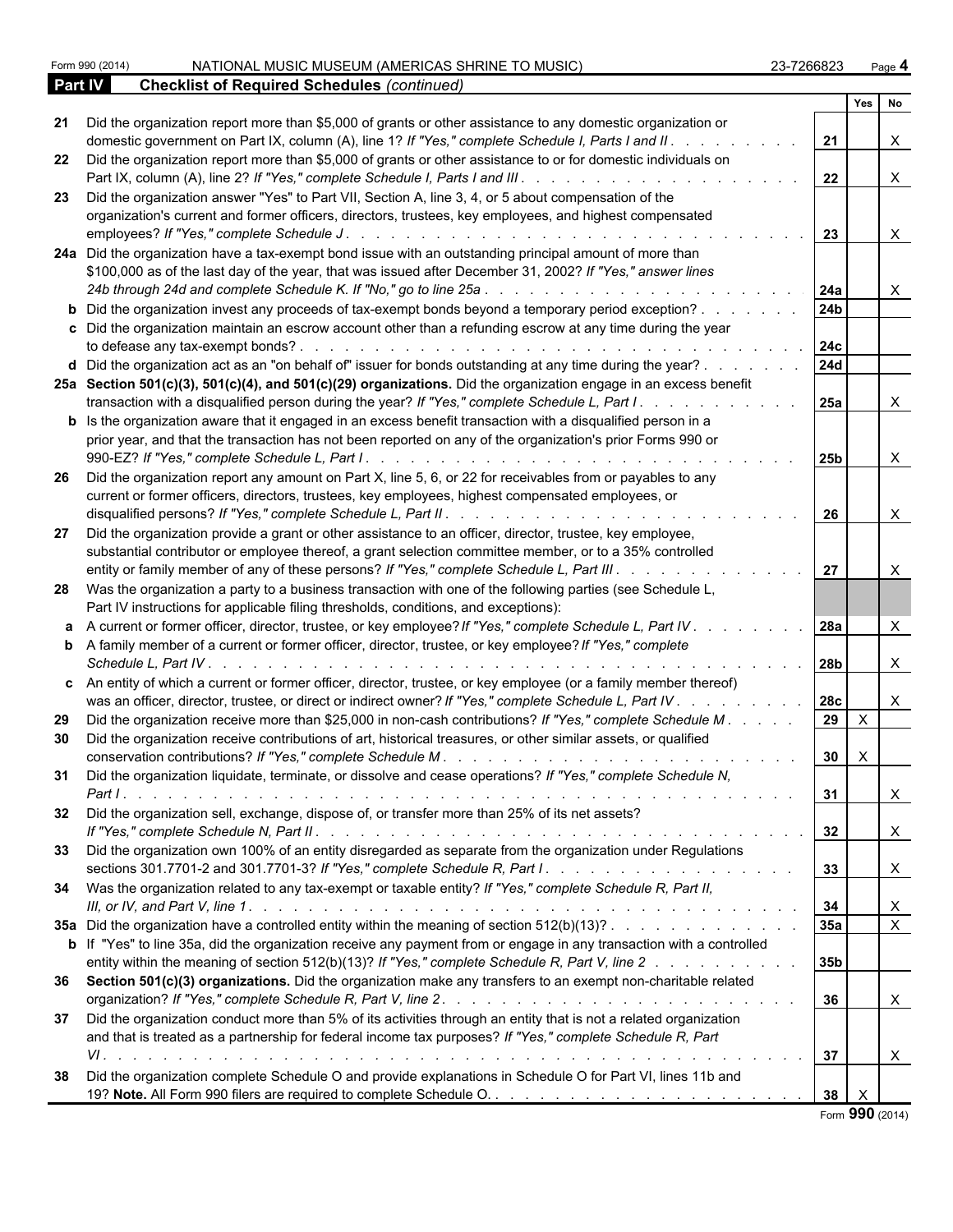|     | Form 990 (2014) | 23-7266823<br>NATIONAL MUSIC MUSEUM (AMERICAS SHRINE TO MUSIC)                                                                                                                                                                      |                 | Page 5       |  |
|-----|-----------------|-------------------------------------------------------------------------------------------------------------------------------------------------------------------------------------------------------------------------------------|-----------------|--------------|--|
|     | <b>Part V</b>   | <b>Statements Regarding Other IRS Filings and Tax Compliance</b>                                                                                                                                                                    |                 |              |  |
|     |                 | Check if Schedule O contains a response or note to any line in this Part V                                                                                                                                                          |                 |              |  |
|     |                 |                                                                                                                                                                                                                                     |                 | Yes          |  |
|     |                 | Enter the number reported in Box 3 of Form 1096. Enter -0- if not applicable<br>1a<br>161                                                                                                                                           |                 |              |  |
|     |                 | 1 <sub>b</sub><br>Enter the number of Forms W-2G included in line 1a. Enter -0- if not applicable                                                                                                                                   |                 |              |  |
| C.  |                 | Did the organization comply with backup withholding rules for reportable payments to vendors and reportable                                                                                                                         |                 |              |  |
|     |                 |                                                                                                                                                                                                                                     | 1c              | $\mathsf{X}$ |  |
|     |                 | 2a Enter the number of employees reported on Form W-3, Transmittal of Wage and Tax                                                                                                                                                  |                 |              |  |
|     |                 | Statements, filed for the calendar year ending with or within the year covered by this return .<br>2a<br>13 <sub>l</sub>                                                                                                            |                 |              |  |
|     |                 | <b>b</b> If at least one is reported on line 2a, did the organization file all required federal employment tax returns?                                                                                                             | 2b              | $\mathsf{X}$ |  |
|     |                 | Note. If the sum of lines 1a and 2a is greater than 250, you may be required to e-file. (see instructions)                                                                                                                          |                 |              |  |
| За  |                 | Did the organization have unrelated business gross income of \$1,000 or more during the year?.                                                                                                                                      | 3a              |              |  |
|     |                 | If "Yes," has it filed a Form 990-T for this year? If "No" to line 3b, provide an explanation in Schedule O.                                                                                                                        | 3 <sub>b</sub>  |              |  |
|     |                 |                                                                                                                                                                                                                                     |                 |              |  |
| 4a  |                 | At any time during the calendar year, did the organization have an interest in, or a signature or other authority<br>over, a financial account in a foreign country (such as a bank account, securities account, or other financial |                 |              |  |
|     | account)?       |                                                                                                                                                                                                                                     | 4a              |              |  |
|     |                 |                                                                                                                                                                                                                                     |                 |              |  |
|     |                 | <b>b</b> If "Yes," enter the name of the foreign country: $\blacktriangleright$                                                                                                                                                     |                 |              |  |
|     | (FBAR).         | See instructions for filing requirements for FinCen Form 114, Report of Foreign Bank and Financial Accounts                                                                                                                         |                 |              |  |
|     |                 | 5a Was the organization a party to a prohibited tax shelter transaction at any time during the tax year?.                                                                                                                           | 5a              |              |  |
|     |                 | Did any taxable party notify the organization that it was or is a party to a prohibited tax shelter transaction?                                                                                                                    | 5 <sub>b</sub>  |              |  |
| c   |                 | If "Yes" to line 5a or 5b, did the organization file Form 8886-T?                                                                                                                                                                   | 5c              |              |  |
| 6а  |                 | Does the organization have annual gross receipts that are normally greater than \$100,000, and did the                                                                                                                              |                 |              |  |
|     |                 | organization solicit any contributions that were not tax deductible as charitable contributions? .                                                                                                                                  | 6а              | X            |  |
|     |                 | <b>b</b> If "Yes," did the organization include with every solicitation an express statement that such contributions or                                                                                                             |                 |              |  |
|     |                 | gifts were not tax deductible?.                                                                                                                                                                                                     | 6b              |              |  |
|     |                 | Organizations that may receive deductible contributions under section 170(c).                                                                                                                                                       |                 |              |  |
|     |                 | Did the organization receive a payment in excess of \$75 made partly as a contribution and partly for goods                                                                                                                         |                 |              |  |
|     |                 | and services provided to the payor?.                                                                                                                                                                                                | 7a              | $\mathsf{X}$ |  |
|     |                 | <b>b</b> If "Yes," did the organization notify the donor of the value of the goods or services provided?                                                                                                                            | 7 <sub>b</sub>  | $\mathsf{X}$ |  |
| C.  |                 | Did the organization sell, exchange, or otherwise dispose of tangible personal property for which it was                                                                                                                            |                 |              |  |
|     |                 | required to file Form 8282?.                                                                                                                                                                                                        | 7c              |              |  |
|     |                 | d If "Yes," indicate the number of Forms 8282 filed during the year<br>7d                                                                                                                                                           |                 |              |  |
|     |                 | Did the organization receive any funds, directly or indirectly, to pay premiums on a personal benefit contract?                                                                                                                     | 7e              |              |  |
|     |                 | Did the organization, during the year, pay premiums, directly or indirectly, on a personal benefit contract? .                                                                                                                      | 7f              |              |  |
|     |                 | If the organization received a contribution of qualified intellectual property, did the organization file Form 8899 as required?.                                                                                                   | 7g              |              |  |
|     |                 | If the organization received a contribution of cars, boats, airplanes, or other vehicles, did the organization file a Form 1098-C?.                                                                                                 | 7h              |              |  |
| 8   |                 | Sponsoring organizations maintaining donor advised funds. Did a donor advised fund maintained by the                                                                                                                                |                 |              |  |
|     |                 | sponsoring organization have excess business holdings at any time during the year?.                                                                                                                                                 | 8               |              |  |
| 9   |                 | Sponsoring organizations maintaining donor advised funds.                                                                                                                                                                           |                 |              |  |
|     |                 | Did the sponsoring organization make any taxable distributions under section 4966?                                                                                                                                                  | 9a              |              |  |
| b   |                 | Did the sponsoring organization make a distribution to a donor, donor advisor, or related person?                                                                                                                                   | 9 <sub>b</sub>  |              |  |
| 10  |                 | Section 501(c)(7) organizations. Enter:                                                                                                                                                                                             |                 |              |  |
| а   |                 | 10a<br>Initiation fees and capital contributions included on Part VIII, line 12.                                                                                                                                                    |                 |              |  |
| b   |                 | 10 <sub>b</sub><br>Gross receipts, included on Form 990, Part VIII, line 12, for public use of club facilities                                                                                                                      |                 |              |  |
|     |                 | Section 501(c)(12) organizations. Enter:                                                                                                                                                                                            |                 |              |  |
| а   |                 | 11a                                                                                                                                                                                                                                 |                 |              |  |
|     |                 | Gross income from other sources (Do not net amounts due or paid to other sources                                                                                                                                                    |                 |              |  |
|     |                 | 11 <sub>b</sub>                                                                                                                                                                                                                     |                 |              |  |
|     |                 | 12a Section 4947(a)(1) non-exempt charitable trusts. Is the organization filing Form 990 in lieu of Form 1041?                                                                                                                      | 12a             |              |  |
| b   |                 | 12 <sub>b</sub><br>If "Yes," enter the amount of tax-exempt interest received or accrued during the year                                                                                                                            |                 |              |  |
| 13  |                 | Section 501(c)(29) qualified nonprofit health insurance issuers.                                                                                                                                                                    |                 |              |  |
| a   |                 | Is the organization licensed to issue qualified health plans in more than one state?                                                                                                                                                | 13a             |              |  |
|     |                 | Note. See the instructions for additional information the organization must report on Schedule O.                                                                                                                                   |                 |              |  |
|     |                 | <b>b</b> Enter the amount of reserves the organization is required to maintain by the states in which                                                                                                                               |                 |              |  |
|     |                 | 13 <sub>b</sub>                                                                                                                                                                                                                     |                 |              |  |
| C.  |                 | 13 <sub>c</sub>                                                                                                                                                                                                                     |                 |              |  |
| 14a |                 | Did the organization receive any payments for indoor tanning services during the tax year?.                                                                                                                                         | 14a             |              |  |
|     |                 | <b>b</b> If "Yes," has it filed a Form 720 to report these payments? If "No," provide an explanation in Schedule O.                                                                                                                 | 14 <sub>b</sub> |              |  |
|     |                 |                                                                                                                                                                                                                                     |                 |              |  |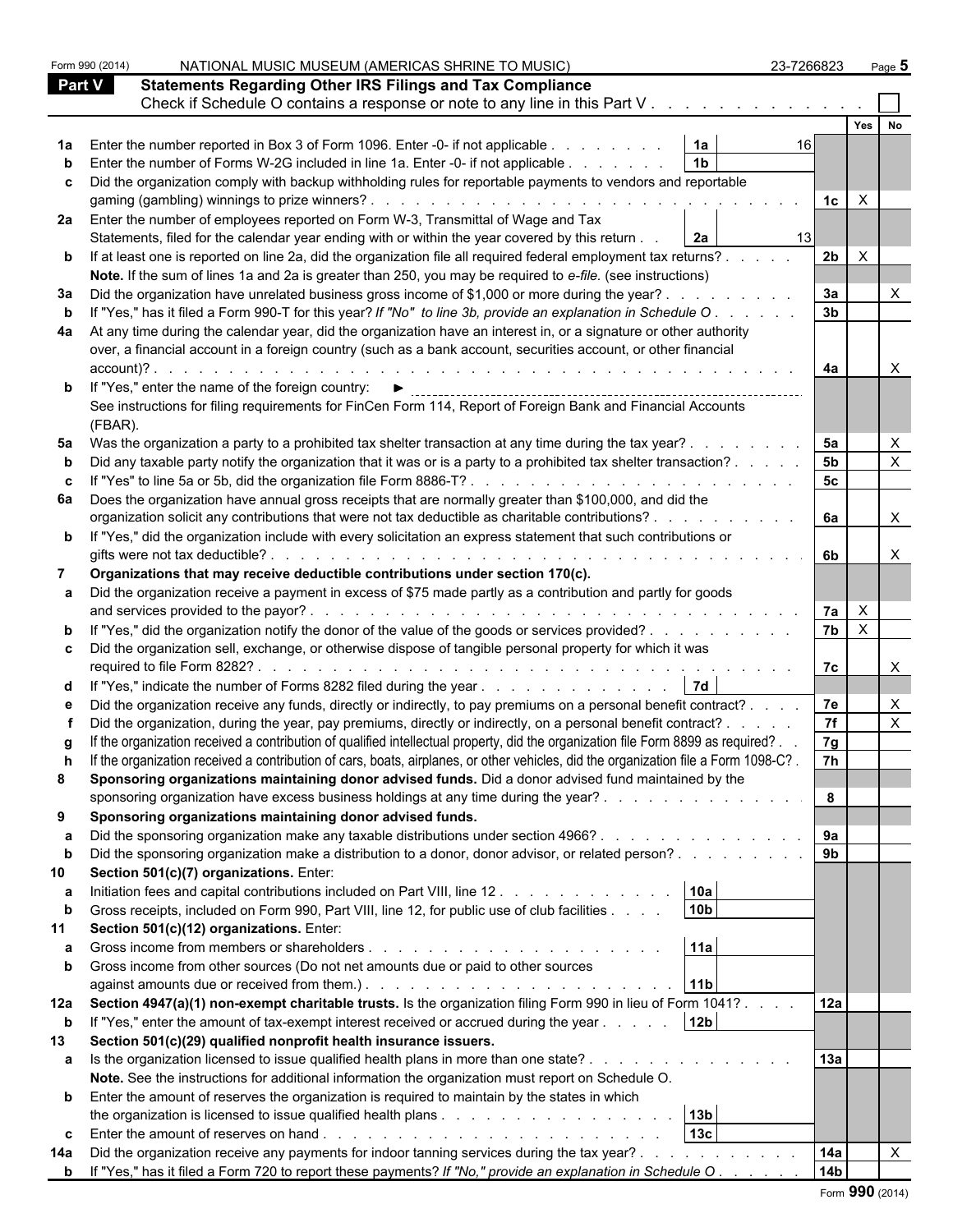|    | Form 990 (2014)              | NATIONAL MUSIC MUSEUM (AMERICAS SHRINE TO MUSIC)                                                                                                                                     | 23-7266823 |                |              | Page 6       |
|----|------------------------------|--------------------------------------------------------------------------------------------------------------------------------------------------------------------------------------|------------|----------------|--------------|--------------|
|    | <b>Part VI</b>               | Governance, Management, and Disclosure For each "Yes" response to lines 2 through 7b below, and for a "No"                                                                           |            |                |              |              |
|    |                              | response to line 8a, 8b, or 10b below, describe the circumstances, processes, or changes in Schedule O. See instructions.                                                            |            |                |              |              |
|    |                              |                                                                                                                                                                                      |            |                |              |              |
|    |                              | <b>Section A. Governing Body and Management</b>                                                                                                                                      |            |                |              |              |
|    |                              |                                                                                                                                                                                      |            |                | Yes          | No           |
|    |                              | 1a Enter the number of voting members of the governing body at the end of the tax year<br>1a                                                                                         | 26         |                |              |              |
|    |                              | If there are material differences in voting rights among members of the governing body, or                                                                                           |            |                |              |              |
|    |                              | if the governing body delegated broad authority to an executive committee or similar                                                                                                 |            |                |              |              |
|    |                              | committee, explain in Schedule O.                                                                                                                                                    |            |                |              |              |
|    |                              |                                                                                                                                                                                      |            |                |              |              |
|    |                              | <b>b</b> Enter the number of voting members included in line 1a, above, who are independent.                                                                                         | 26         |                |              |              |
|    |                              | Did any officer, director, trustee, or key employee have a family relationship or a business relationship with                                                                       |            |                |              |              |
|    |                              | any other officer, director, trustee, or key employee?.<br>and a straight and a straight and                                                                                         |            | $\overline{2}$ | $\mathsf{X}$ |              |
| 3  |                              | Did the organization delegate control over management duties customarily performed by or under the direct                                                                            |            |                |              |              |
|    |                              | supervision of officers, directors, or trustees, or key employees to a management company or other person?.                                                                          |            | 3              |              |              |
|    |                              | Did the organization make any significant changes to its governing documents since the prior Form 990 was filed?                                                                     |            | $\overline{4}$ |              | $\mathsf{X}$ |
| 5  |                              | Did the organization become aware during the year of a significant diversion of the organization's assets? .                                                                         |            | $5^{\circ}$    |              | $\mathsf{X}$ |
| 6  |                              | Did the organization have members or stockholders?                                                                                                                                   |            | 6              | $\mathsf{X}$ |              |
|    |                              | 7a Did the organization have members, stockholders, or other persons who had the power to elect or appoint                                                                           |            |                |              |              |
|    |                              |                                                                                                                                                                                      |            | 7a             | $\mathsf{X}$ |              |
|    |                              | <b>b</b> Are any governance decisions of the organization reserved to (or subject to approval by) members,                                                                           |            |                |              |              |
|    |                              |                                                                                                                                                                                      |            | 7b             |              |              |
| 8  |                              | Did the organization contemporaneously document the meetings held or written actions undertaken during                                                                               |            |                |              |              |
|    |                              | the year by the following:                                                                                                                                                           |            |                |              |              |
|    |                              | a The governing body?                                                                                                                                                                |            | 8a             | $\mathsf{X}$ |              |
|    |                              |                                                                                                                                                                                      |            | 8 <sub>b</sub> | $\mathsf{X}$ |              |
| 9  |                              | Is there any officer, director, trustee, or key employee listed in Part VII, Section A, who cannot be reached                                                                        |            |                |              |              |
|    |                              | at the organization's mailing address? If "Yes," provide the names and addresses in Schedule O.                                                                                      |            |                |              | $\mathsf{X}$ |
|    |                              | Section B. Policies (This Section B requests information about policies not required by the Internal Revenue Code.)                                                                  |            |                |              |              |
|    |                              |                                                                                                                                                                                      |            |                | Yes No       |              |
|    |                              |                                                                                                                                                                                      |            | l 10a          |              | $\times$     |
|    |                              | <b>b</b> If "Yes," did the organization have written policies and procedures governing the activities of such chapters,                                                              |            |                |              |              |
|    |                              | affiliates, and branches to ensure their operations are consistent with the organization's exempt purposes?.                                                                         |            | 10b            |              |              |
|    |                              | 11a Has the organization provided a complete copy of this Form 990 to all members of its governing body before filing the form?.                                                     |            | 11a            | $\mathsf{X}$ |              |
|    |                              | <b>b</b> Describe in Schedule O the process, if any, used by the organization to review this Form 990.                                                                               |            |                |              |              |
|    |                              | 12a Did the organization have a written conflict of interest policy? If "No," go to line 13.                                                                                         |            | 12a            | $\mathsf{X}$ |              |
|    |                              | <b>b</b> Were officers, directors, or trustees, and key employees required to disclose annually interests that could give rise to conflicts?                                         |            | $12b$ $\times$ |              |              |
|    |                              | Did the organization regularly and consistently monitor and enforce compliance with the policy? If "Yes,"                                                                            |            |                |              |              |
|    |                              |                                                                                                                                                                                      |            | $12c \quad X$  |              |              |
|    |                              |                                                                                                                                                                                      |            | 13             |              | $\mathsf{X}$ |
| 14 |                              |                                                                                                                                                                                      |            | 14             | $\mathsf{X}$ |              |
|    |                              | 15 Did the process for determining compensation of the following persons include a review and approval by                                                                            |            |                |              |              |
|    |                              | independent persons, comparability data, and contemporaneous substantiation of the deliberation and decision?                                                                        |            |                |              |              |
|    |                              |                                                                                                                                                                                      |            | $15a$ $\times$ |              |              |
|    |                              |                                                                                                                                                                                      |            | $15b \times$   |              |              |
|    |                              | If "Yes" to line 15a or 15b, describe the process in Schedule O (see instructions).                                                                                                  |            |                |              |              |
|    |                              |                                                                                                                                                                                      |            |                |              |              |
|    |                              | 16a Did the organization invest in, contribute assets to, or participate in a joint venture or similar arrangement                                                                   |            |                |              |              |
|    |                              |                                                                                                                                                                                      |            | <b>16a</b>     |              | $\mathsf{X}$ |
|    |                              | <b>b</b> If "Yes," did the organization follow a written policy or procedure requiring the organization to evaluate its                                                              |            |                |              |              |
|    |                              | participation in joint venture arrangements under applicable federal tax law, and take steps to safeguard                                                                            |            | l 16b          |              |              |
|    |                              |                                                                                                                                                                                      |            |                |              |              |
|    | <b>Section C. Disclosure</b> | List the states with which a copy of this Form 990 is required to be filed                                                                                                           |            |                |              |              |
| 17 |                              |                                                                                                                                                                                      |            |                |              |              |
| 18 |                              | Section 6104 requires an organization to make its Forms 1023 (or 1024 if applicable), 990, and 990-T (Section 501(c)(3)s only)                                                       |            |                |              |              |
|    |                              | available for public inspection. Indicate how you made these available. Check all that apply.<br>$X$ Upon request<br>Own website                                                     |            |                |              |              |
|    |                              | Another's website<br>Other (explain in Schedule O)                                                                                                                                   |            |                |              |              |
| 19 |                              | Describe in Schedule O whether (and if so, how) the organization made its governing documents, conflict of interest policy, and                                                      |            |                |              |              |
|    |                              | financial statements available to the public during the tax year.<br>State the name, address, and telephone number of the person who possesses the organization's books and records: |            |                |              |              |
| 20 |                              | CLEVELAND JOHNSON                                                                                                                                                                    |            |                |              |              |
|    |                              | 414 EAST CLARK, VERMILLION, SD 57069                                                                                                                                                 |            |                |              |              |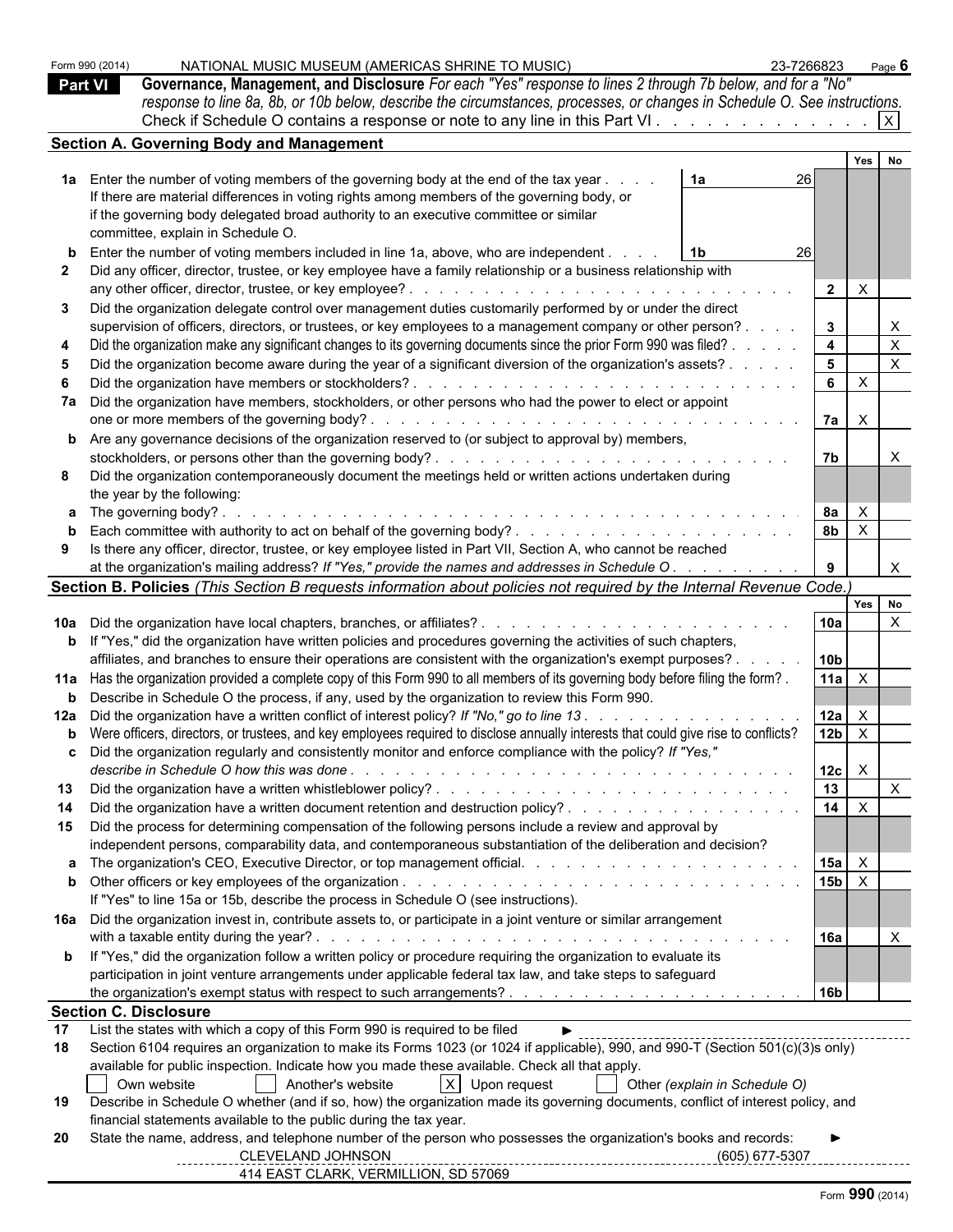| Form 990 (2014)   | NATIONAL MUSIC MUSEUM (AMERICAS SHRINE TO MUSIC)                                                                                 | 23-7266823 | Page |
|-------------------|----------------------------------------------------------------------------------------------------------------------------------|------------|------|
| <b>Part VII</b>   | <b>Compensation of Officers, Directors, Trustees, Key Employees, Highest Compensated</b>                                         |            |      |
|                   | <b>Employees, and Independent Contractors</b><br>Check if Schedule O contains a response or note to any line in this Part VII.   |            |      |
| <b>Section A.</b> | Officers, Directors, Trustees, Key Employees, and Highest Compensated Employees                                                  |            |      |
|                   | An Complete this tople for all persons required to be listed. Depart companentian for the colondar was anding with or within the |            |      |

**1a** Complete this table for all persons required to be listed. Report compensation for the calendar year ending with or within the organization's tax year.

List all of the organization's **current** officers, directors, trustees (whether individuals or organizations), regardless of amount of compensation. Enter -0- in columns (D), (E), and (F) if no compensation was paid.

List all of the organization's **current** key employees, if any. See instructions for definition of "key employee."

List the organization's five **current** highest compensated employees (other than an officer, director, trustee, or key employee) who received reportable compensation (Box 5 of Form W-2 and/or Box 7 of Form 1099-MISC) of more than \$100,000 from the organization and any related organizations.

List all of the organization's **former** officers, key employees, and highest compensated employees who received more than \$100,000 of reportable compensation from the organization and any related organizations.

List all of the organization's **former directors or trustees** that received, in the capacity as a former director or trustee of the organization, more than \$10,000 of reportable compensation from the organization and any related organizations.

List persons in the following order: individual trustees or directors; institutional trustees; officers; key employees; highest compensated employees; and former such persons.

X Check this box if neither the organization nor any related organization compensated any current officer, director, or trustee.

|                                |                             |                    |                       | (C)      |          |                                 |               |                      |                                  |                              |
|--------------------------------|-----------------------------|--------------------|-----------------------|----------|----------|---------------------------------|---------------|----------------------|----------------------------------|------------------------------|
| (A)                            | (B)                         |                    |                       | Position |          | (do not check more than one     |               | (D)                  | (E)                              | (F)                          |
| Name and Title                 | Average                     |                    |                       |          |          | box, unless person is both an   |               | Reportable           | Reportable                       | Estimated                    |
|                                | hours per<br>week (list any |                    |                       |          |          | officer and a director/trustee) |               | compensation<br>from | compensation<br>from related     | amount of<br>other           |
|                                | hours for<br>related        |                    |                       | Officer  | Key      |                                 | <b>Former</b> | the<br>organization  | organizations<br>(W-2/1099-MISC) | compensation<br>from the     |
|                                | organizations               | or director        |                       |          |          |                                 |               | (W-2/1099-MISC)      |                                  | organization                 |
|                                | below dotted<br>line)       | Individual trustee | Institutional trustee |          | employee | Highest compensated<br>employee |               |                      |                                  | and related<br>organizations |
|                                |                             |                    |                       |          |          |                                 |               |                      |                                  |                              |
|                                |                             |                    |                       |          |          |                                 |               |                      |                                  |                              |
| <b>JAMES ABBOTT</b><br>(1)     | 1.00                        |                    |                       |          |          |                                 |               |                      |                                  |                              |
| <b>EX OFFICIO MEMBER</b>       | 0.00                        | X                  |                       |          |          |                                 |               | 0                    |                                  |                              |
| (2) ALAN BATES                 | 1.00                        |                    |                       |          |          |                                 |               |                      |                                  |                              |
| <b>TRUSTEE EMERITI</b>         | 0.00                        | X                  |                       |          |          |                                 |               | 0                    |                                  |                              |
| (3) STEVE BROWN                | 1.00                        |                    |                       |          |          |                                 |               |                      |                                  |                              |
| <b>EX OFFICIO MEMBER</b>       | 0.00                        | Χ                  |                       |          |          |                                 |               | 0                    |                                  |                              |
| <b>RICHARD CUTLER</b><br>(4)   | 1.00                        |                    |                       |          |          |                                 |               |                      |                                  |                              |
| <b>TRUSTEE</b>                 | 0.00                        | X                  |                       |          |          |                                 |               | 0                    |                                  |                              |
| (5) JULIET EVERIST             | 1.00                        |                    |                       |          |          |                                 |               |                      |                                  |                              |
| <b>TRUSTEE</b>                 | 0.00                        | X                  |                       |          |          |                                 |               | 0                    |                                  |                              |
| (6) JASON GROVES               | 1.00                        |                    |                       |          |          |                                 |               |                      |                                  |                              |
| <b>TRUSTEE</b>                 | 0.00                        | Χ                  |                       |          |          |                                 |               | 0                    |                                  |                              |
| <b>VAN FISHBACK</b><br>(7)     | 1.00                        |                    |                       |          |          |                                 |               |                      |                                  |                              |
| <b>TRUSTEE</b>                 | 0.00                        | X                  |                       |          |          |                                 |               | 0                    |                                  |                              |
| (8) CLAIRE GIVENS              | 1.00                        |                    |                       |          |          |                                 |               |                      |                                  |                              |
| <b>TRUSTEE</b>                 | 0.00                        | X                  |                       |          |          |                                 |               | 0                    |                                  |                              |
| (9) SUSAN HAIG                 | 1.00                        |                    |                       |          |          |                                 |               |                      |                                  |                              |
| <b>TRUSTEE</b>                 | 0.00                        | X                  |                       |          |          |                                 |               | 0                    |                                  |                              |
| (10) ALBERT P. HEGYI           | 1.00                        |                    |                       |          |          |                                 |               |                      |                                  |                              |
| <b>TRUSTEE</b>                 | 0.00                        | X                  |                       |          |          |                                 |               | 0                    |                                  |                              |
| (11) JOAN C. HOLTER            | 1.00                        |                    |                       |          |          |                                 |               |                      |                                  |                              |
| <b>TRUSTEE</b>                 | 0.00                        | X                  |                       |          |          |                                 |               | 0                    |                                  |                              |
| (12) JONATHAN & FAYE KELLERMAN | 1.00                        |                    |                       |          |          |                                 |               |                      |                                  |                              |
| <b>TRUSTEE</b>                 | 0.00                        | X                  |                       |          |          |                                 |               | 0                    |                                  |                              |
| (13) SCOTT RAY LAWRENCE        | 1.00                        |                    |                       |          |          |                                 |               |                      |                                  |                              |
| <b>TRUSTEE</b>                 | 0.00                        | X                  |                       |          |          |                                 |               | 0                    |                                  |                              |
| (14) CINDY LILLIBRIDGE         | 1.00                        |                    |                       |          |          |                                 |               |                      |                                  |                              |
| <b>TRUSTEE</b>                 | 0.00                        | X                  |                       |          |          |                                 |               | 0                    |                                  |                              |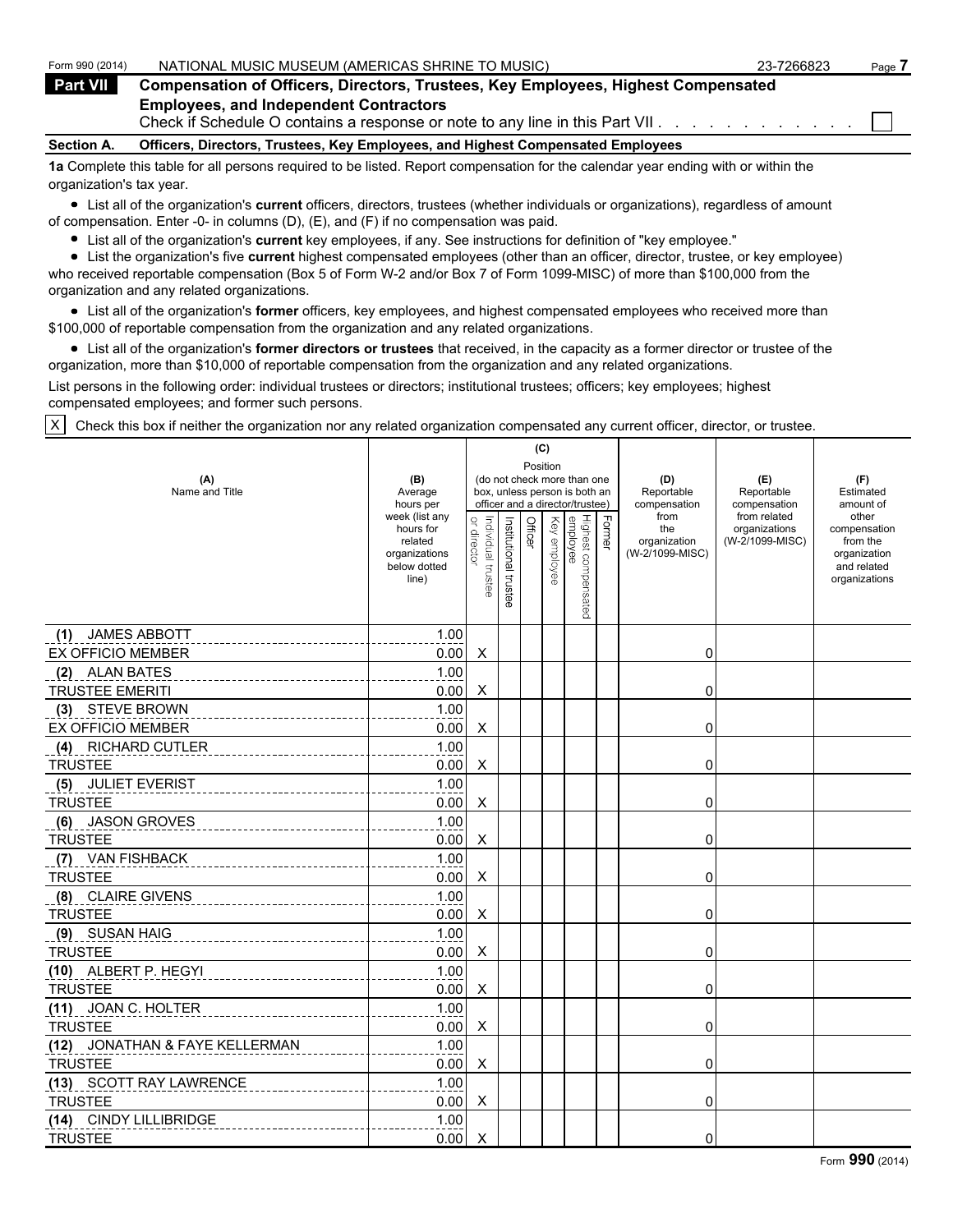|                | Form 990 (2014)<br>NATIONAL MUSIC MUSEUM (AMERICAS SHRINE TO MUSIC)                                                                                                                                                                                       |                                                                                                                 |                           |                                  |                 |                                                                                                                                                      |        |                                                                                     |                                                                                       | 23-7266823              | Page 8                                                                                                             |
|----------------|-----------------------------------------------------------------------------------------------------------------------------------------------------------------------------------------------------------------------------------------------------------|-----------------------------------------------------------------------------------------------------------------|---------------------------|----------------------------------|-----------------|------------------------------------------------------------------------------------------------------------------------------------------------------|--------|-------------------------------------------------------------------------------------|---------------------------------------------------------------------------------------|-------------------------|--------------------------------------------------------------------------------------------------------------------|
|                | <b>Part VII</b><br>Section A. Officers, Directors, Trustees, Key Employees, and Highest Compensated Employees (continued)                                                                                                                                 |                                                                                                                 |                           |                                  |                 |                                                                                                                                                      |        |                                                                                     |                                                                                       |                         |                                                                                                                    |
|                | (A)<br>Name and title                                                                                                                                                                                                                                     | (B)<br>Average<br>hours per<br>week (list any<br>hours for<br>related<br>organizations<br>below dotted<br>line) | Individual trustee        | Officer<br>Institutional trustee | (C)<br>Position | (do not check more than one<br>box, unless person is both an<br>officer and a director/trustee)<br> <br>  Highest compensated<br> <br>  Key employee | Former | (D)<br>Reportable<br>compensation<br>from<br>the<br>organization<br>(W-2/1099-MISC) | (E)<br>Reportable<br>compensation<br>from related<br>organizations<br>(W-2/1099-MISC) |                         | (F)<br>Estimated<br>amount of<br>other<br>compensation<br>from the<br>organization<br>and related<br>organizations |
|                |                                                                                                                                                                                                                                                           |                                                                                                                 |                           |                                  |                 |                                                                                                                                                      |        |                                                                                     |                                                                                       |                         |                                                                                                                    |
|                | (15) LARRY NESS                                                                                                                                                                                                                                           | 1.00                                                                                                            |                           |                                  |                 |                                                                                                                                                      |        |                                                                                     |                                                                                       |                         |                                                                                                                    |
| <b>TRUSTEE</b> |                                                                                                                                                                                                                                                           | 0.00                                                                                                            | $\mathsf{X}$              |                                  |                 |                                                                                                                                                      |        | 0                                                                                   |                                                                                       |                         |                                                                                                                    |
|                | (16) BRAD RANDALL<br>-------------------------------                                                                                                                                                                                                      | 1.00                                                                                                            |                           |                                  |                 |                                                                                                                                                      |        |                                                                                     |                                                                                       |                         |                                                                                                                    |
| <b>TRUSTEE</b> |                                                                                                                                                                                                                                                           | 0.00                                                                                                            | $\mathsf{X}$              |                                  |                 |                                                                                                                                                      |        | 0                                                                                   |                                                                                       |                         |                                                                                                                    |
|                | (17) LARRY SCHOU                                                                                                                                                                                                                                          | 1.00                                                                                                            |                           |                                  |                 |                                                                                                                                                      |        |                                                                                     |                                                                                       |                         |                                                                                                                    |
|                | EX OFFICIO MEMBER                                                                                                                                                                                                                                         | 0.00                                                                                                            | $\mathsf{X}$              |                                  |                 |                                                                                                                                                      |        | 0                                                                                   |                                                                                       |                         |                                                                                                                    |
|                | (18) MARLOWE SIGAL                                                                                                                                                                                                                                        | 1.00                                                                                                            |                           |                                  |                 |                                                                                                                                                      |        |                                                                                     |                                                                                       |                         |                                                                                                                    |
| <b>TRUSTEE</b> |                                                                                                                                                                                                                                                           | 0.00                                                                                                            | $\mathsf{X}$              |                                  |                 |                                                                                                                                                      |        | 0                                                                                   |                                                                                       |                         |                                                                                                                    |
|                | (19) SUSANNE L. SKYRM<br>---------------------------                                                                                                                                                                                                      | 1.00<br>---------                                                                                               |                           |                                  |                 |                                                                                                                                                      |        |                                                                                     |                                                                                       |                         |                                                                                                                    |
| <b>TRUSTEE</b> |                                                                                                                                                                                                                                                           | 0.00                                                                                                            | $\mathsf{X}$              |                                  |                 |                                                                                                                                                      |        | 0                                                                                   |                                                                                       |                         |                                                                                                                    |
|                | (20) JOELLA UTLEY                                                                                                                                                                                                                                         | 1.00                                                                                                            |                           |                                  |                 |                                                                                                                                                      |        |                                                                                     |                                                                                       |                         |                                                                                                                    |
| <b>TRUSTEE</b> |                                                                                                                                                                                                                                                           | 0.00                                                                                                            | $\mathsf{X}$              |                                  |                 |                                                                                                                                                      |        | 0                                                                                   |                                                                                       |                         |                                                                                                                    |
|                | (21) JOSEPH A. VINATIERI                                                                                                                                                                                                                                  | 1.00                                                                                                            |                           |                                  |                 |                                                                                                                                                      |        |                                                                                     |                                                                                       |                         |                                                                                                                    |
| <b>TRUSTEE</b> |                                                                                                                                                                                                                                                           | 0.00                                                                                                            | $\mathsf{X}$              |                                  |                 |                                                                                                                                                      |        | 0                                                                                   |                                                                                       |                         |                                                                                                                    |
|                |                                                                                                                                                                                                                                                           | 20.00<br>.                                                                                                      |                           |                                  |                 |                                                                                                                                                      |        |                                                                                     |                                                                                       |                         |                                                                                                                    |
| <b>TRUSTEE</b> |                                                                                                                                                                                                                                                           | 0.00                                                                                                            | $\mathsf{X}$              |                                  |                 |                                                                                                                                                      |        | 0                                                                                   |                                                                                       |                         |                                                                                                                    |
|                | (23) MARIFRAN WOHLENBERG                                                                                                                                                                                                                                  | 1.00                                                                                                            |                           |                                  |                 |                                                                                                                                                      |        |                                                                                     |                                                                                       |                         |                                                                                                                    |
| <b>TRUSTEE</b> |                                                                                                                                                                                                                                                           | 0.00                                                                                                            | $\mathsf{X}$              |                                  |                 |                                                                                                                                                      |        | 0                                                                                   |                                                                                       |                         |                                                                                                                    |
|                | (24) ANDRE LARSON                                                                                                                                                                                                                                         | 1.00                                                                                                            |                           |                                  |                 |                                                                                                                                                      |        |                                                                                     |                                                                                       |                         |                                                                                                                    |
|                | <b>DIRECTOR EMERITUS</b>                                                                                                                                                                                                                                  | $0.00\quad$ X                                                                                                   |                           |                                  |                 |                                                                                                                                                      |        | 0                                                                                   |                                                                                       |                         |                                                                                                                    |
|                | (25) BOYD HOPKINS                                                                                                                                                                                                                                         | 1.00                                                                                                            |                           |                                  |                 |                                                                                                                                                      |        |                                                                                     |                                                                                       |                         |                                                                                                                    |
|                | PAST CHAIRMAN, TRUSTEE                                                                                                                                                                                                                                    | 0.00                                                                                                            | $\boldsymbol{\mathsf{X}}$ |                                  |                 |                                                                                                                                                      |        | 0                                                                                   |                                                                                       |                         |                                                                                                                    |
| 1b             |                                                                                                                                                                                                                                                           |                                                                                                                 |                           |                                  |                 |                                                                                                                                                      |        | $\overline{0}$                                                                      |                                                                                       | 0                       | 0                                                                                                                  |
|                | Total from continuation sheets to Part VII, Section A. ▶                                                                                                                                                                                                  |                                                                                                                 |                           |                                  |                 |                                                                                                                                                      |        | $\overline{0}$                                                                      |                                                                                       | $\mathbf 0$<br>$\Omega$ | 0                                                                                                                  |
| d              | Total (add lines 1b and 1c) All and 1ch and the Collection Collection Collection Collection Collection Collection Collection Total number of individuals (including but not limited to those listed above) who received more                              |                                                                                                                 |                           |                                  |                 |                                                                                                                                                      |        |                                                                                     |                                                                                       |                         | 0                                                                                                                  |
| 2              | reportable compensation from the organization                                                                                                                                                                                                             |                                                                                                                 |                           | 0                                |                 |                                                                                                                                                      |        |                                                                                     |                                                                                       |                         |                                                                                                                    |
|                |                                                                                                                                                                                                                                                           |                                                                                                                 |                           |                                  |                 |                                                                                                                                                      |        |                                                                                     |                                                                                       |                         | Yes No                                                                                                             |
| 3              | Did the organization list any former officer, director, or trustee, key employee, or highest compensated                                                                                                                                                  |                                                                                                                 |                           |                                  |                 |                                                                                                                                                      |        |                                                                                     |                                                                                       |                         |                                                                                                                    |
|                | employee on line 1a? If "Yes," complete Schedule J for such individual                                                                                                                                                                                    |                                                                                                                 |                           |                                  |                 |                                                                                                                                                      |        |                                                                                     |                                                                                       | 3                       | X                                                                                                                  |
| 4              | For any individual listed on line 1a, is the sum of reportable compensation and other compensation from<br>the organization and related organizations greater than \$150,000? If "Yes," complete Schedule J for such                                      |                                                                                                                 |                           |                                  |                 |                                                                                                                                                      |        |                                                                                     |                                                                                       |                         |                                                                                                                    |
|                |                                                                                                                                                                                                                                                           |                                                                                                                 |                           |                                  |                 |                                                                                                                                                      |        |                                                                                     |                                                                                       | 4                       | X                                                                                                                  |
| 5              | Did any person listed on line 1a receive or accrue compensation from any unrelated organization or individual<br>for services rendered to the organization? If "Yes," complete Schedule J for such person                                                 |                                                                                                                 |                           |                                  |                 |                                                                                                                                                      |        |                                                                                     |                                                                                       | 5                       | X                                                                                                                  |
|                | <b>Section B. Independent Contractors</b>                                                                                                                                                                                                                 |                                                                                                                 |                           |                                  |                 |                                                                                                                                                      |        |                                                                                     |                                                                                       |                         |                                                                                                                    |
| 1              | Complete this table for your five highest compensated independent contractors that received more than \$100,000 of<br>compensation from the organization. Report compensation for the calendar year ending with or within the organization's tax<br>year. |                                                                                                                 |                           |                                  |                 |                                                                                                                                                      |        |                                                                                     |                                                                                       |                         |                                                                                                                    |
|                | (A)                                                                                                                                                                                                                                                       |                                                                                                                 |                           |                                  |                 |                                                                                                                                                      |        | (B)                                                                                 |                                                                                       |                         | (C)                                                                                                                |
|                | Name and business address                                                                                                                                                                                                                                 |                                                                                                                 |                           |                                  |                 |                                                                                                                                                      |        | Description of services                                                             |                                                                                       |                         | Compensation                                                                                                       |
|                |                                                                                                                                                                                                                                                           |                                                                                                                 |                           |                                  |                 |                                                                                                                                                      |        |                                                                                     |                                                                                       |                         | 0                                                                                                                  |
|                |                                                                                                                                                                                                                                                           |                                                                                                                 |                           |                                  |                 |                                                                                                                                                      |        |                                                                                     |                                                                                       |                         | 0                                                                                                                  |
|                |                                                                                                                                                                                                                                                           |                                                                                                                 |                           |                                  |                 |                                                                                                                                                      |        |                                                                                     |                                                                                       |                         | 0                                                                                                                  |
|                |                                                                                                                                                                                                                                                           |                                                                                                                 |                           |                                  |                 |                                                                                                                                                      |        |                                                                                     |                                                                                       |                         | 0                                                                                                                  |
|                |                                                                                                                                                                                                                                                           |                                                                                                                 |                           |                                  |                 |                                                                                                                                                      |        |                                                                                     |                                                                                       |                         |                                                                                                                    |
|                |                                                                                                                                                                                                                                                           |                                                                                                                 |                           |                                  |                 |                                                                                                                                                      |        |                                                                                     |                                                                                       |                         |                                                                                                                    |

 **2** Total number of independent contractors (including but not limited to those listed above) who received more than \$100,000 of compensation from the organization  $\Box$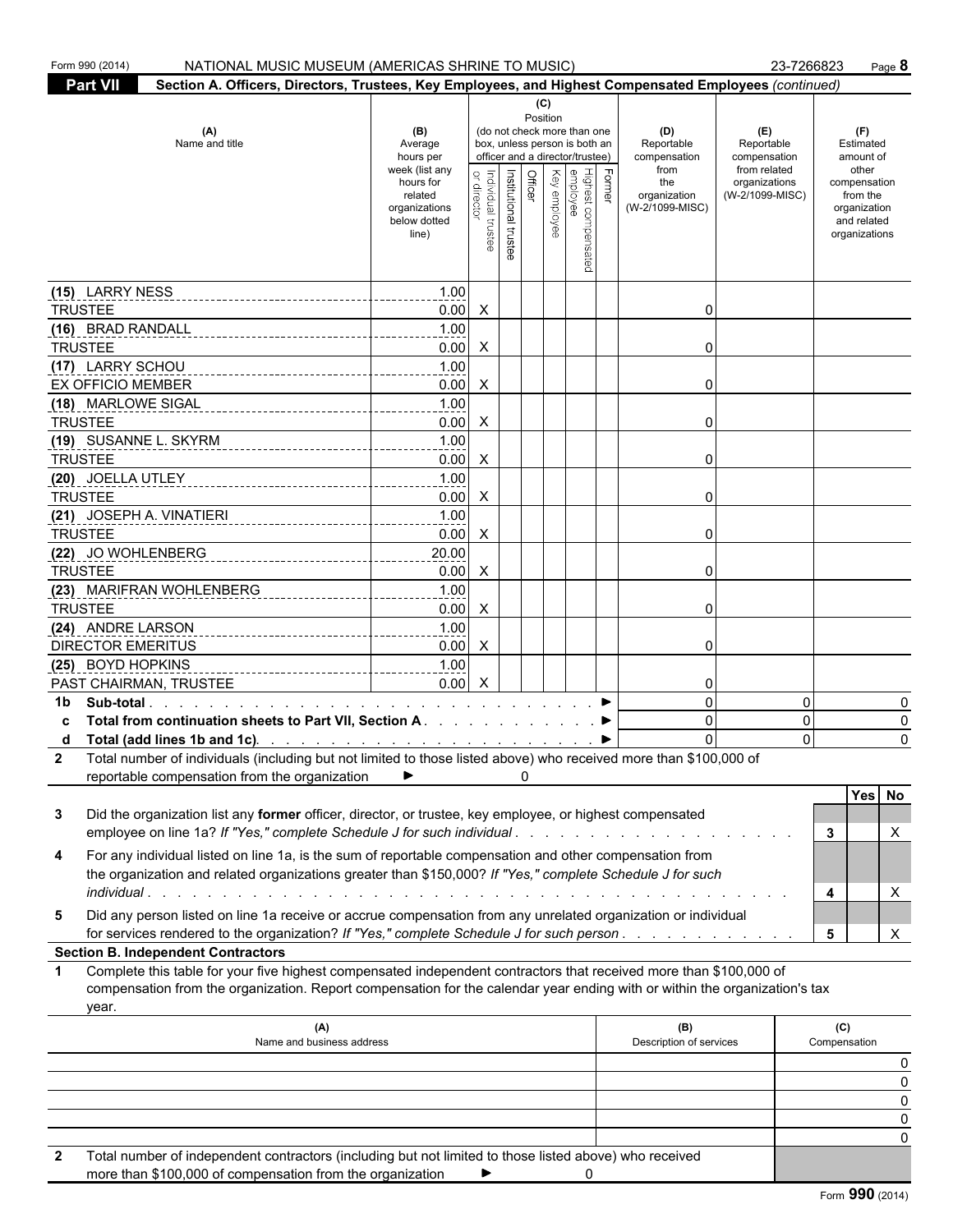|                                                                  | Form 990 (2014)              | NATIONAL MUSIC MUSEUM (AMERICAS SHRINE TO MUSIC)                                                                                                                                                                                                                                                                                                                                                                                   |                                                                 |                                                                                                  |                                               |                                                    | 23-7266823                                         | Page 9                                                           |
|------------------------------------------------------------------|------------------------------|------------------------------------------------------------------------------------------------------------------------------------------------------------------------------------------------------------------------------------------------------------------------------------------------------------------------------------------------------------------------------------------------------------------------------------|-----------------------------------------------------------------|--------------------------------------------------------------------------------------------------|-----------------------------------------------|----------------------------------------------------|----------------------------------------------------|------------------------------------------------------------------|
|                                                                  | <b>Part VIII</b>             | <b>Statement of Revenue</b>                                                                                                                                                                                                                                                                                                                                                                                                        |                                                                 |                                                                                                  |                                               |                                                    |                                                    |                                                                  |
|                                                                  |                              |                                                                                                                                                                                                                                                                                                                                                                                                                                    |                                                                 |                                                                                                  |                                               |                                                    |                                                    |                                                                  |
|                                                                  |                              |                                                                                                                                                                                                                                                                                                                                                                                                                                    |                                                                 |                                                                                                  | (A)<br>Total revenue                          | (B)<br>Related or<br>exempt<br>function<br>revenue | $\overline{c}$<br>Unrelated<br>business<br>revenue | (D)<br>Revenue<br>excluded from<br>tax under sections<br>512-514 |
| <b>Contributions, Gifts, Grants</b><br>and Other Similar Amounts | 1a<br>b<br>c<br>d<br>е<br>h. | Federated campaigns<br>Membership dues<br>Fundraising events<br>Related organizations<br>Government grants (contributions)<br>All other contributions, gifts, grants, and<br>similar amounts not included above<br>Noncash contributions included in lines 1a-1f:<br>Total. Add lines 1a-1f                                                                                                                                        | 1a<br>$\boxed{1b}$<br> 1c <br>1d<br> 1e<br> 1f <br>$\mathbb{S}$ | $\Omega$<br>46,333<br>0<br>42,848<br>1,151,310<br>119,507<br>$\qquad \qquad \blacktriangleright$ | 1,240,491                                     |                                                    |                                                    |                                                                  |
| Program Service Revenue                                          | 2a<br>b                      | PUBLIC PROGRAMMING<br>RESEARCH SERVICES<br>BOOKS/MUSIC_SALES_____________________<br>All other program service revenue                                                                                                                                                                                                                                                                                                             |                                                                 | <b>Business Code</b><br>711300<br>611710<br>453000                                               | 235<br>450<br>2,544<br>0<br>$\Omega$<br>3,229 | 235<br>450<br>2,544                                |                                                    |                                                                  |
|                                                                  | 3<br>4<br>5<br>6a            | Investment income (including dividends, interest, and<br>other similar amounts). $\ldots$ $\ldots$ $\ldots$ $\ldots$ $\ldots$ $\ldots$<br>Income from investment of tax-exempt bond proceeds ▶<br>Gross rents  <br>Less: rental expenses  <br>Rental income or (loss)  <br>Net rental income or (loss) <u>.</u><br>7a Gross amount from sales of<br>assets other than inventory<br>Less: cost or other basis<br>and sales expenses | $\overline{0}$<br>(i) Securities<br>$\Omega$<br>$\overline{0}$  | $\Omega$<br>(ii) Other<br>$\Omega$<br>0                                                          | 94,895<br>$\Omega$<br>$\Omega$<br>$\Omega$    |                                                    |                                                    | 94,895                                                           |
| Other Revenue                                                    | 8а                           | <b>c</b> Gain or (loss) $\ldots$ $\ldots$ $\ldots$<br>Gross income from fundraising<br>of contributions reported on line 1c).                                                                                                                                                                                                                                                                                                      | $\overline{0}$                                                  | $\Omega$                                                                                         | $\Omega$                                      |                                                    |                                                    |                                                                  |
|                                                                  |                              | See Part IV, line 18. $\therefore$ $\therefore$ $\therefore$ $\therefore$ $\therefore$ a<br>Less: direct expenses<br>Net income or (loss) from fundraising events<br>9a Gross income from gaming activities.<br>See Part IV, line 19. $\ldots$ $\ldots$ $\ldots$ $\ldots$ a<br>Less: direct expenses                                                                                                                               | $\mathbf b$<br>b                                                |                                                                                                  | $\Omega$                                      |                                                    |                                                    |                                                                  |
|                                                                  | c                            | Net income or (loss) from gaming activities <u>. ▶</u><br>10a Gross sales of inventory, less<br>returns and allowances $\mathbf{a}$<br>Less: cost of goods sold b<br>Net income or (loss) from sales of inventory ▶                                                                                                                                                                                                                |                                                                 | 31,398<br>17,894                                                                                 | $\Omega$<br>13,504                            |                                                    |                                                    |                                                                  |
|                                                                  |                              | Miscellaneous Revenue                                                                                                                                                                                                                                                                                                                                                                                                              |                                                                 | <b>Business Code</b>                                                                             |                                               |                                                    |                                                    |                                                                  |
|                                                                  | 11a                          |                                                                                                                                                                                                                                                                                                                                                                                                                                    |                                                                 |                                                                                                  | $\Omega$                                      |                                                    |                                                    |                                                                  |
|                                                                  |                              |                                                                                                                                                                                                                                                                                                                                                                                                                                    |                                                                 |                                                                                                  | $\Omega$                                      |                                                    |                                                    |                                                                  |
|                                                                  |                              |                                                                                                                                                                                                                                                                                                                                                                                                                                    |                                                                 |                                                                                                  | $\Omega$                                      |                                                    |                                                    |                                                                  |
|                                                                  |                              | All other revenue                                                                                                                                                                                                                                                                                                                                                                                                                  |                                                                 |                                                                                                  | $\Omega$                                      |                                                    |                                                    |                                                                  |
|                                                                  | е                            | Total. Add lines 11a–11d ▶                                                                                                                                                                                                                                                                                                                                                                                                         |                                                                 |                                                                                                  | $\Omega$                                      |                                                    |                                                    |                                                                  |
|                                                                  | 12                           |                                                                                                                                                                                                                                                                                                                                                                                                                                    |                                                                 |                                                                                                  | 1,352,119                                     | 3,229                                              |                                                    | $\Omega$<br>94,895                                               |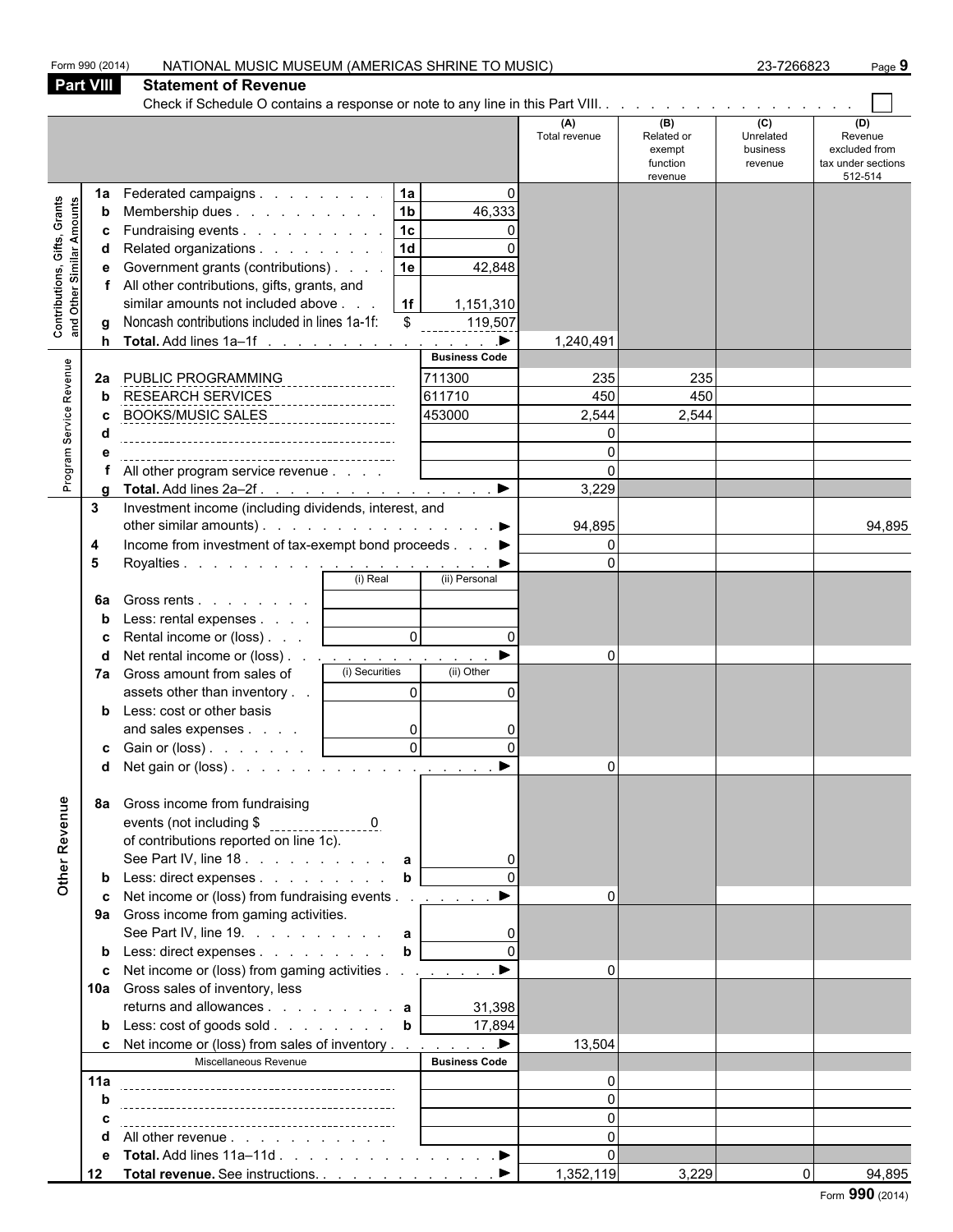|              | <b>Part IX</b><br><b>Statement of Functional Expenses</b>                                                                  |                       |                                    |                                           |                                |  |  |  |  |
|--------------|----------------------------------------------------------------------------------------------------------------------------|-----------------------|------------------------------------|-------------------------------------------|--------------------------------|--|--|--|--|
|              | Section 501(c)(3) and 501(c)(4) organizations must complete all columns. All other organizations must complete column (A). |                       |                                    |                                           |                                |  |  |  |  |
|              |                                                                                                                            |                       |                                    |                                           |                                |  |  |  |  |
|              | Do not include amounts reported on lines 6b, 7b,<br>8b, 9b, and 10b of Part VIII.                                          | (A)<br>Total expenses | (B)<br>Program service<br>expenses | (C)<br>Management and<br>general expenses | (D)<br>Fundraising<br>expenses |  |  |  |  |
| $\mathbf{1}$ | Grants and other assistance to domestic organizations                                                                      |                       |                                    |                                           |                                |  |  |  |  |
|              | domestic governments. See Part IV, line 21                                                                                 | $\Omega$              |                                    |                                           |                                |  |  |  |  |
| $\mathbf{2}$ | Grants and other assistance to domestic                                                                                    |                       |                                    |                                           |                                |  |  |  |  |
|              |                                                                                                                            | $\Omega$              |                                    |                                           |                                |  |  |  |  |
| 3            | Grants and other assistance to foreign                                                                                     |                       |                                    |                                           |                                |  |  |  |  |
|              | organizations, foreign governments, and foreign                                                                            |                       |                                    |                                           |                                |  |  |  |  |
|              | individuals. See Part IV, lines 15 and 16                                                                                  | 0                     |                                    |                                           |                                |  |  |  |  |
| 4            | Benefits paid to or for members                                                                                            |                       |                                    |                                           |                                |  |  |  |  |
| 5            | Compensation of current officers, directors,                                                                               |                       |                                    |                                           |                                |  |  |  |  |
|              | trustees, and key employees                                                                                                | $\Omega$              |                                    |                                           |                                |  |  |  |  |
| 6            | Compensation not included above, to disqualified<br>persons (as defined under section 4958(f)(1)) and                      |                       |                                    |                                           |                                |  |  |  |  |
|              | persons described in section $4958(c)(3)(B)$ .                                                                             | 0                     |                                    |                                           |                                |  |  |  |  |
| 7            | Other salaries and wages                                                                                                   | 878,303               | 649,944                            | 210,793                                   | 17,566                         |  |  |  |  |
| 8            | Pension plan accruals and contributions (include                                                                           |                       |                                    |                                           |                                |  |  |  |  |
|              | section 401(k) and 403(b) employer contributions).                                                                         |                       |                                    |                                           |                                |  |  |  |  |
| 9            | Other employee benefits                                                                                                    | $\Omega$              |                                    |                                           |                                |  |  |  |  |
| 10           | Payroll taxes                                                                                                              | $\Omega$              |                                    |                                           |                                |  |  |  |  |
| 11           | Fees for services (non-employees):                                                                                         |                       |                                    |                                           |                                |  |  |  |  |
| a            | Management.                                                                                                                | 0                     |                                    |                                           |                                |  |  |  |  |
| b            |                                                                                                                            | 4,124                 |                                    | 4,124                                     |                                |  |  |  |  |
| C.           |                                                                                                                            | 12,918                |                                    | 12,918                                    |                                |  |  |  |  |
| d            |                                                                                                                            | $\mathbf{0}$          |                                    |                                           |                                |  |  |  |  |
| е            | Professional fundraising services. See Part IV, line 17                                                                    | $\Omega$              |                                    |                                           |                                |  |  |  |  |
|              | Investment management fees                                                                                                 | 73,380                |                                    | 73,380                                    |                                |  |  |  |  |
| g            | Other. (If line 11g amount exceeds 10% of line 25, column                                                                  |                       |                                    |                                           |                                |  |  |  |  |
|              | (A) amount, list line 11g expenses on Schedule O.)                                                                         | 0                     |                                    |                                           |                                |  |  |  |  |
| 12           | Advertising and promotion                                                                                                  | 96,867                | 91,111                             |                                           | 5,756                          |  |  |  |  |
| 13           | Office expenses                                                                                                            | 32,532                | 15,984                             | 8,424                                     | 8,124                          |  |  |  |  |
| 14           | Information technology.                                                                                                    | 7,680                 |                                    | 7,680                                     |                                |  |  |  |  |
| 15           |                                                                                                                            | $\Omega$              |                                    |                                           |                                |  |  |  |  |
| 16           | Occupancy                                                                                                                  | 115,159               | 115,159                            |                                           |                                |  |  |  |  |
| 17<br>18     |                                                                                                                            | 1,339                 | 1,339                              |                                           |                                |  |  |  |  |
|              | Payments of travel or entertainment expenses<br>for any federal, state, or local public officials                          | 0                     |                                    |                                           |                                |  |  |  |  |
| 19           | Conferences, conventions, and meetings                                                                                     | 28,193                |                                    | 28,193                                    |                                |  |  |  |  |
| 20           |                                                                                                                            | $\Omega$              |                                    |                                           |                                |  |  |  |  |
| 21           | Payments to affiliates                                                                                                     | $\Omega$              |                                    |                                           |                                |  |  |  |  |
| 22           | Depreciation, depletion, and amortization                                                                                  | 23,271                | 23,271                             | 0                                         | 0                              |  |  |  |  |
| 23           |                                                                                                                            | 16,136                | 16,136                             |                                           |                                |  |  |  |  |
| 24           | Other expenses. Itemize expenses not covered                                                                               |                       |                                    |                                           |                                |  |  |  |  |
|              | above (List miscellaneous expenses in line 24e. If                                                                         |                       |                                    |                                           |                                |  |  |  |  |
|              | line 24e amount exceeds 10% of line 25, column                                                                             |                       |                                    |                                           |                                |  |  |  |  |
|              | (A) amount, list line 24e expenses on Schedule O.)                                                                         |                       |                                    |                                           |                                |  |  |  |  |
| a            | GRADUATE PROGRAM/WORK STUDY                                                                                                | 32,214                | 32,214                             |                                           |                                |  |  |  |  |
| b            | <b>ACQUISITIONS</b><br>-------------------------------------                                                               | 172,028               | 172,028                            |                                           |                                |  |  |  |  |
| c.           | UTILITIES/SECURITY                                                                                                         | 70,767                |                                    | 70,767                                    |                                |  |  |  |  |
| d            | PUBLIC PROGRAMMING                                                                                                         | 9,052                 | 9,052                              |                                           |                                |  |  |  |  |
|              | e All other expenses<br><b>MISC</b>                                                                                        | 42,293                | 42,293                             |                                           |                                |  |  |  |  |
| 25           | Total functional expenses. Add lines 1 through 24e                                                                         | 1,616,256             | 1,168,531                          | 416,279                                   | 31,446                         |  |  |  |  |
| 26           | Joint costs. Complete this line only if the                                                                                |                       |                                    |                                           |                                |  |  |  |  |
|              | organization reported in column (B) joint costs<br>from a combined educational campaign and                                |                       |                                    |                                           |                                |  |  |  |  |
|              | fundraising solicitation. Check here $\blacktriangleright$   if                                                            |                       |                                    |                                           |                                |  |  |  |  |
|              | following SOP 98-2 (ASC 958-720)                                                                                           |                       |                                    |                                           |                                |  |  |  |  |
|              |                                                                                                                            |                       |                                    |                                           |                                |  |  |  |  |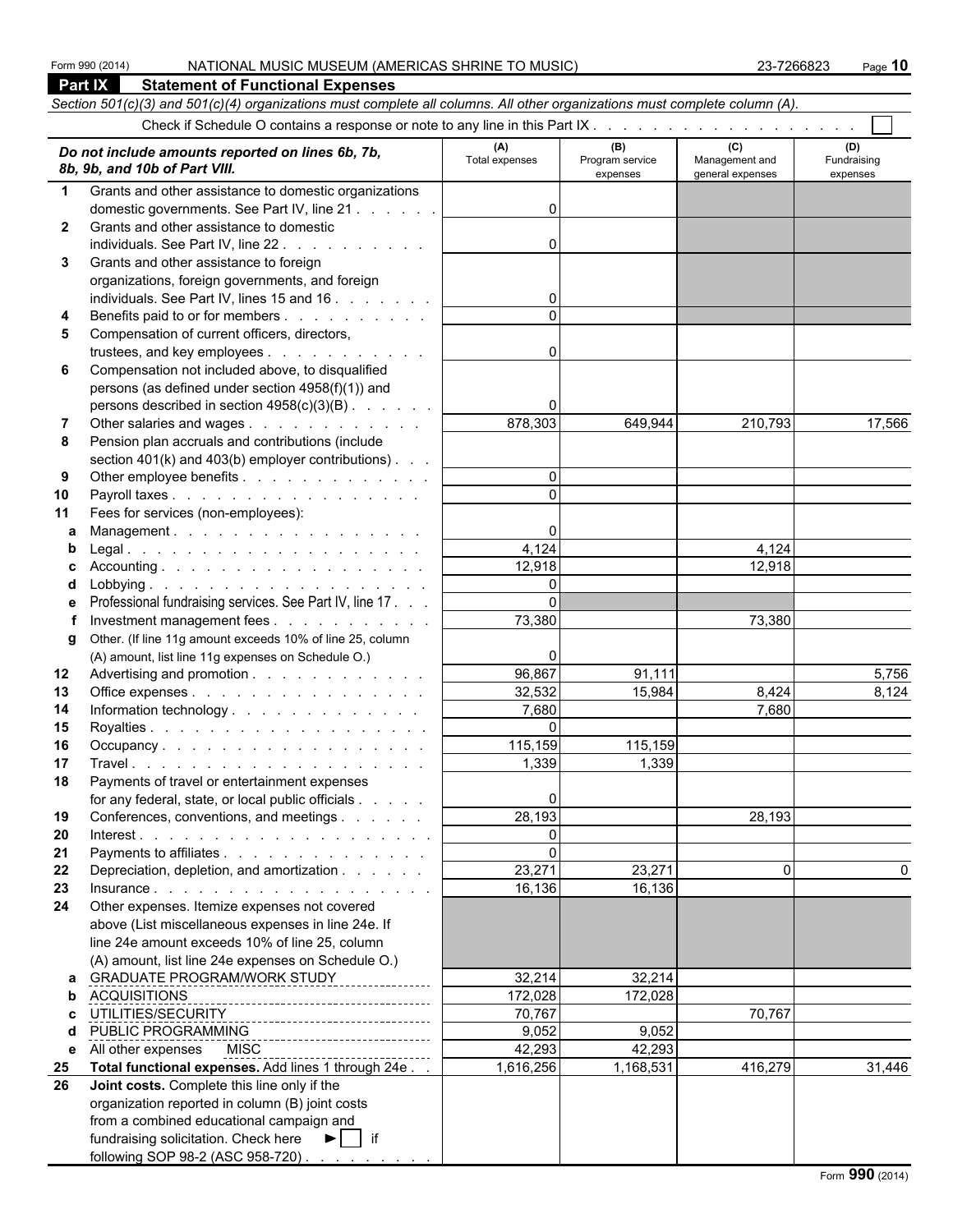|                 | Form 990 (2014) | NATIONAL MUSIC MUSEUM (AMERICAS SHRINE TO MUSIC)                                                  |                 |                             |                   |                         | 23-7266823<br>Page 11 |
|-----------------|-----------------|---------------------------------------------------------------------------------------------------|-----------------|-----------------------------|-------------------|-------------------------|-----------------------|
|                 | Part X          | <b>Balance Sheet</b>                                                                              |                 |                             |                   |                         |                       |
|                 |                 |                                                                                                   |                 |                             |                   |                         |                       |
|                 |                 |                                                                                                   |                 |                             | (A)               |                         | (B)                   |
|                 |                 |                                                                                                   |                 |                             | Beginning of year |                         | End of year           |
|                 |                 |                                                                                                   |                 |                             | 294,238 1         |                         | 189,974               |
|                 | $\mathbf{2}$    |                                                                                                   |                 |                             | 6,093,695         | $\overline{\mathbf{2}}$ | 6,652,547             |
|                 | 3               |                                                                                                   |                 |                             | 23,960            | $\overline{\mathbf{3}}$ | 23,960                |
|                 |                 |                                                                                                   |                 |                             | 17,796            | $\overline{\mathbf{4}}$ | 10,143                |
|                 | 5               | Loans and other receivables from current and former officers, directors,                          |                 |                             |                   |                         |                       |
|                 |                 | trustees, key employees, and highest compensated employees.                                       |                 |                             |                   |                         |                       |
|                 |                 |                                                                                                   |                 |                             |                   | 5                       |                       |
|                 | 6               | Loans and other receivables from other disqualified persons (as defined under section             |                 |                             |                   |                         |                       |
|                 |                 | 4958(f)(1)), persons described in section 4958(c)(3)(B), and contributing employers and           |                 |                             |                   |                         |                       |
|                 |                 | sponsoring organizations of section 501(c)(9) voluntary employees' beneficiary                    |                 |                             |                   |                         |                       |
|                 |                 | organizations (see instructions). Complete Part II of Schedule L.                                 |                 |                             |                   | 6                       |                       |
| Assets          | $\overline{7}$  |                                                                                                   |                 |                             | $\Omega$          | $\overline{7}$          |                       |
|                 | 8               |                                                                                                   |                 |                             | 145,024           | 8                       | 140,032               |
|                 | 9               | Prepaid expenses and deferred charges                                                             |                 |                             | 4,125             | 9                       | 8,941                 |
|                 | 10a             | Land, buildings, and equipment: cost or                                                           |                 |                             |                   |                         |                       |
|                 |                 | other basis. Complete Part VI of Schedule D                                                       | 10a             | 233,471                     |                   |                         |                       |
|                 | b               | Less: accumulated depreciation                                                                    | 10 <sub>b</sub> | 133,169                     | 114,474 10c       |                         | 100,302               |
|                 | 11              | Investments—publicly traded securities                                                            |                 |                             | $\Omega$          | 11                      | ∩                     |
|                 | 12              | Investments—other securities. See Part IV, line 11.                                               |                 |                             | ΩI                | 12                      |                       |
|                 | 13              | Investments---program-related. See Part IV, line 11                                               |                 |                             | ΩI                | 13                      |                       |
|                 | 14              |                                                                                                   |                 |                             | $\Omega$          | 14                      | $\Omega$              |
|                 | 15              |                                                                                                   |                 |                             | ΩI                | 15                      |                       |
|                 | 16              | Total assets. Add lines 1 through 15 (must equal line 34)                                         |                 |                             | 6,693,312         | 16                      | 7,125,899             |
|                 | 17              | Accounts payable and accrued expenses                                                             |                 |                             | 48,290            | 17                      | 42,014                |
|                 | 18              |                                                                                                   |                 |                             |                   | 18                      |                       |
|                 | 19              |                                                                                                   |                 |                             | $\Omega$          | 19                      |                       |
|                 | 20              |                                                                                                   |                 |                             |                   | 20                      |                       |
|                 | 21              | Escrow or custodial account liability. Complete Part IV of Schedule D                             |                 |                             |                   | 21                      |                       |
|                 | 22              | Loans and other payables to current and former officers, directors,                               |                 |                             |                   |                         |                       |
|                 |                 | trustees, key employees, highest compensated employees, and                                       |                 |                             |                   |                         |                       |
| Liabilities     |                 | disqualified persons. Complete Part II of Schedule L.                                             |                 |                             |                   | 22                      |                       |
|                 | 23              | Secured mortgages and notes payable to unrelated third parties                                    |                 |                             | $\Omega$          | $\overline{23}$         | n                     |
|                 | 24              | Unsecured notes and loans payable to unrelated third parties                                      |                 |                             |                   | $0\quad 24$             | 0                     |
|                 | 25              | Other liabilities (including federal income tax, payables to related third                        |                 |                             |                   |                         |                       |
|                 |                 | parties, and other liabilities not included on lines 17-24). Complete                             |                 |                             |                   |                         |                       |
|                 |                 |                                                                                                   |                 |                             | $\Omega$          | 25                      |                       |
|                 | 26              | Total liabilities. Add lines 17 through 25.                                                       |                 |                             | 48,290            | 26                      | 42,014                |
|                 |                 | Organizations that follow SFAS 117 (ASC 958), check here $\blacktriangleright  \overline{X} $ and |                 |                             |                   |                         |                       |
| <b>Balances</b> |                 | complete lines 27 through 29, and lines 33 and 34.                                                |                 |                             |                   |                         |                       |
|                 | 27              |                                                                                                   |                 |                             | 1,939,534 27      |                         | 2,471,400             |
|                 | 28              |                                                                                                   |                 |                             | 651,893 28        |                         | 624,800               |
|                 | 29              |                                                                                                   |                 |                             | 4,053,595 29      |                         | 3,987,685             |
| or Fund         |                 | Organizations that do not follow SFAS 117 (ASC958), check here                                    |                 | $\blacktriangleright$   and |                   |                         |                       |
|                 |                 | complete lines 30 through 34.                                                                     |                 |                             |                   |                         |                       |
| Assets          | 30              | Capital stock or trust principal, or current funds                                                |                 |                             |                   | 30                      |                       |
|                 | 31              | Paid-in or capital surplus, or land, building, or equipment fund                                  |                 |                             |                   | 31                      |                       |
|                 | 32              | Retained earnings, endowment, accumulated income, or other funds                                  |                 |                             |                   | 32                      |                       |
| $\frac{1}{2}$   | 33              |                                                                                                   |                 |                             | 6,645,022         | 33                      | 7,083,885             |
|                 | 34              | Total liabilities and net assets/fund balances                                                    |                 |                             | 6,693,312 34      |                         | 7,125,899             |

Form **990** (2014)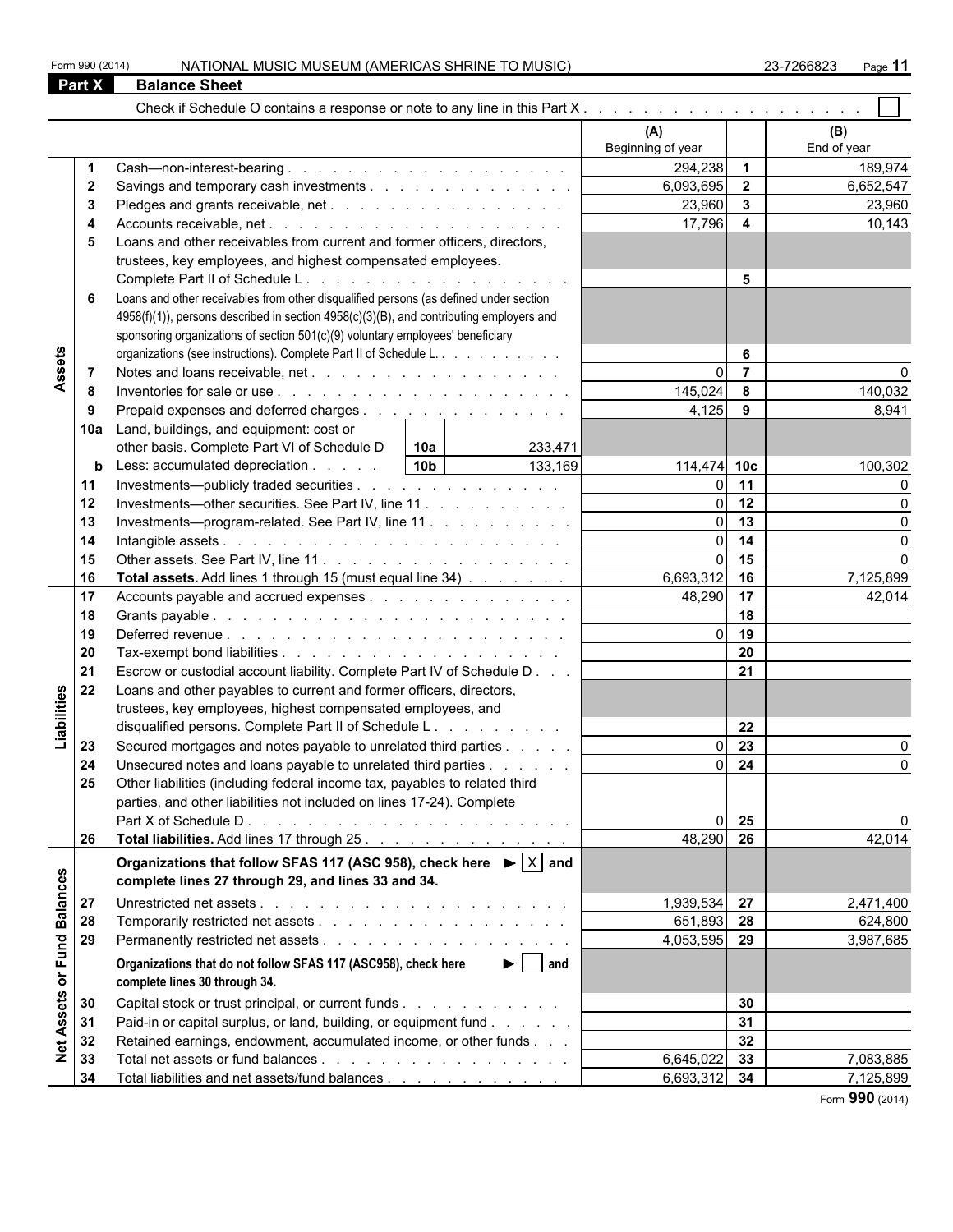|    | Form 990 (2014)<br>NATIONAL MUSIC MUSEUM (AMERICAS SHRINE TO MUSIC)                                                                                                                                                                                                                                                                                       |                | 23-7266823     | Page 12      |
|----|-----------------------------------------------------------------------------------------------------------------------------------------------------------------------------------------------------------------------------------------------------------------------------------------------------------------------------------------------------------|----------------|----------------|--------------|
|    | <b>Part XI</b><br><b>Reconciliation of Net Assets</b>                                                                                                                                                                                                                                                                                                     |                |                |              |
|    | Check if Schedule O contains a response or note to any line in this Part XI.                                                                                                                                                                                                                                                                              |                |                |              |
|    |                                                                                                                                                                                                                                                                                                                                                           | $\mathbf 1$    |                | 1,352,119    |
| 2  |                                                                                                                                                                                                                                                                                                                                                           | $\overline{2}$ |                | 1,616,256    |
| 3  |                                                                                                                                                                                                                                                                                                                                                           | $\mathbf{3}$   |                | $-264, 137$  |
|    | Net assets or fund balances at beginning of year (must equal Part X, line 33, column (A))                                                                                                                                                                                                                                                                 | 4              |                | 6,645,022    |
| 5  |                                                                                                                                                                                                                                                                                                                                                           | 5 <sup>5</sup> |                | 99,592       |
|    |                                                                                                                                                                                                                                                                                                                                                           | 6              |                | 603,408      |
|    |                                                                                                                                                                                                                                                                                                                                                           | $\overline{7}$ |                |              |
| 8  |                                                                                                                                                                                                                                                                                                                                                           | 8              |                |              |
| -9 | Other changes in net assets or fund balances (explain in Schedule O)                                                                                                                                                                                                                                                                                      | 9              |                |              |
| 10 | Net assets or fund balances at end of year. Combine lines 3 through 9 (must equal Part X, line 33,                                                                                                                                                                                                                                                        |                |                |              |
|    |                                                                                                                                                                                                                                                                                                                                                           | 10             |                | 7,083,885    |
|    | Part XII Financial Statements and Reporting<br>Check if Schedule O contains a response or note to any line in this Part XII.                                                                                                                                                                                                                              |                |                |              |
|    | $X$ Accrual<br>Accounting method used to prepare the Form 990:<br>Other<br>Cash<br>If the organization changed its method of accounting from a prior year or checked "Other," explain in<br>Schedule O.                                                                                                                                                   |                | Yes            | <b>No</b>    |
| 2a | Were the organization's financial statements compiled or reviewed by an independent accountant? .<br>If "Yes," check a box below to indicate whether the financial statements for the year were compiled or<br>reviewed on a separate basis, consolidated basis, or both:<br>Consolidated basis<br>Separate basis<br>Both consolidated and separate basis |                | 2a             | X            |
|    | Were the organization's financial statements audited by an independent accountant?<br>If "Yes," check a box below to indicate whether the financial statements for the year were audited on a<br>separate basis, consolidated basis, or both:                                                                                                             |                | 2 <sub>b</sub> | $\times$     |
|    | $X$ Separate basis<br>Consolidated basis<br>Both consolidated and separate basis                                                                                                                                                                                                                                                                          |                |                |              |
|    | If "Yes" to line 2a or 2b, does the organization have a committee that assumes responsibility for oversight of                                                                                                                                                                                                                                            |                |                |              |
|    | the audit, review, or compilation of its financial statements and selection of an independent accountant? .                                                                                                                                                                                                                                               |                | 2c<br>$\times$ |              |
|    | If the organization changed either its oversight process or selection process during the tax year, explain in<br>Schedule O.                                                                                                                                                                                                                              |                |                |              |
| За | As a result of a federal award, was the organization required to undergo an audit or audits as set forth in                                                                                                                                                                                                                                               |                | За             | $\times$     |
|    | If "Yes," did the organization undergo the required audit or audits? If the organization did not undergo the                                                                                                                                                                                                                                              |                |                |              |
|    | required audit or audits, explain why in Schedule O and describe any steps taken to undergo such audits                                                                                                                                                                                                                                                   |                | 3 <sub>b</sub> | $\mathsf{X}$ |

|  |  | Form 990 (2014) |
|--|--|-----------------|
|--|--|-----------------|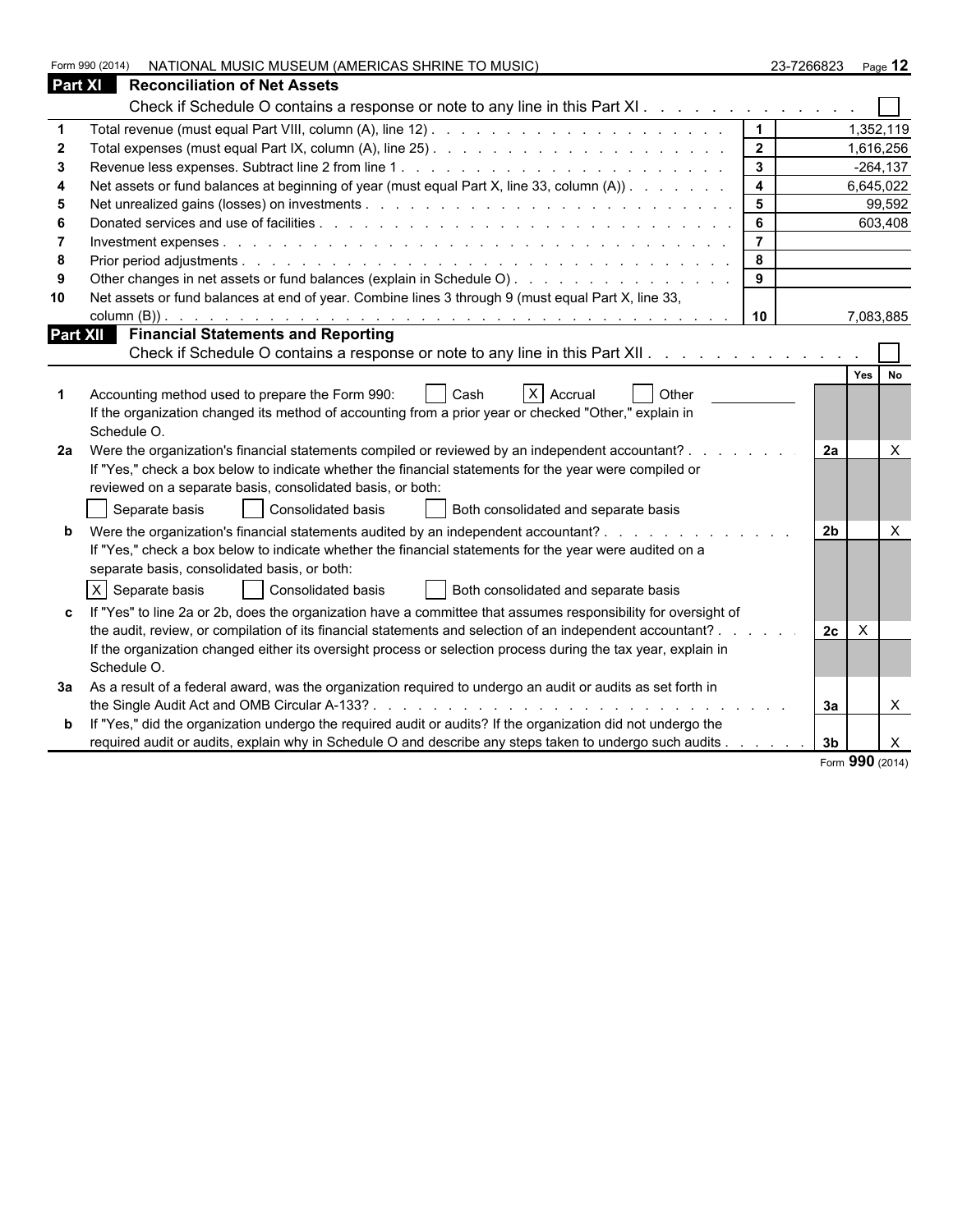### **Continuation Sheet for Form 990** Page 1 of 1

| Name of the Organization                                                                               |                       |                                   |                       |                |              |                                           | <b>Employer identification number</b> |                                 |                              |                          |  |
|--------------------------------------------------------------------------------------------------------|-----------------------|-----------------------------------|-----------------------|----------------|--------------|-------------------------------------------|---------------------------------------|---------------------------------|------------------------------|--------------------------|--|
| NATIONAL MUSIC MUSEUM (AMERICAS SHRINE TO MUSIC)                                                       |                       |                                   |                       |                |              |                                           | 23-7266823                            |                                 |                              |                          |  |
| Continuation of Officers, Directors, Trustees, Key Employees, and Highest<br><b>Part VII Section A</b> |                       |                                   |                       |                |              |                                           |                                       |                                 |                              |                          |  |
| <b>Compensated Employees</b>                                                                           |                       |                                   |                       |                |              |                                           |                                       |                                 |                              |                          |  |
| (A)                                                                                                    | (B)                   |                                   |                       |                | (C)          | Position (check all that apply)           |                                       | (D)                             | (E)                          | (F)                      |  |
| Name and title                                                                                         | Average<br>hours per  |                                   |                       |                |              |                                           |                                       | Reportable                      | Reportable                   | Estimated<br>amount of   |  |
|                                                                                                        | week                  | or director<br>Individual trustee | Institutional trustee | Officer        | Key employee | Former<br>Highest compensated<br>employee |                                       | compensation<br>from            | compensation<br>from related | other                    |  |
|                                                                                                        | (list any             |                                   |                       |                |              |                                           |                                       | the                             | organizations                | compensation             |  |
|                                                                                                        | hours for<br>related  |                                   |                       |                |              |                                           |                                       | organization<br>(W-2/1099-MISC) | (W-2/1099-MISC)              | from the<br>organization |  |
|                                                                                                        | organizations         |                                   |                       |                |              |                                           |                                       |                                 |                              | and related              |  |
|                                                                                                        | below dotted<br>line) |                                   |                       |                |              |                                           |                                       |                                 |                              | organizations            |  |
|                                                                                                        |                       |                                   |                       |                |              |                                           |                                       |                                 |                              |                          |  |
| (26) CLEVELAND JOHNSON                                                                                 | 1.00                  |                                   |                       |                |              |                                           |                                       |                                 |                              |                          |  |
| <b>DIRECTOR</b>                                                                                        | 0.00                  | X                                 |                       |                |              |                                           |                                       | 0                               |                              |                          |  |
| (27) WAYNE S. KNUTSON                                                                                  | 1.00                  |                                   |                       |                |              |                                           |                                       |                                 |                              |                          |  |
| <b>TRUSTEE EMERITI</b>                                                                                 | 0.00                  | X                                 |                       |                |              |                                           |                                       | 0                               |                              |                          |  |
| (28) JOHN W. LARSON<br><b>TRUSTEE EMERITI</b>                                                          | 1.00                  |                                   |                       |                |              |                                           |                                       |                                 |                              |                          |  |
| (29) JOHN P. MAHONEY                                                                                   | 0.00<br>1.00          | X                                 |                       |                |              |                                           |                                       | 0                               |                              |                          |  |
| <b>TRUSTEE</b>                                                                                         | 0.00                  | X                                 |                       |                |              |                                           |                                       | 0                               |                              |                          |  |
| (30) JOSEPH M. MCFADDEN                                                                                | 1.00                  |                                   |                       |                |              |                                           |                                       |                                 |                              |                          |  |
| <b>TRUSTEE EMERITI</b>                                                                                 | 0.00                  | X                                 |                       |                |              |                                           |                                       | 0                               |                              |                          |  |
| (31) TOM LILLIBRIDGE                                                                                   | 1.00                  |                                   |                       |                |              |                                           |                                       |                                 |                              |                          |  |
| <b>CHAIRMAN</b>                                                                                        | 0.00                  |                                   |                       | $\pmb{\times}$ |              |                                           |                                       | 0                               |                              |                          |  |
| (32) KEVIN SCHIEFFER                                                                                   | 1.00                  |                                   |                       |                |              |                                           |                                       |                                 |                              |                          |  |
| <b>VICE CHAIRMAN</b>                                                                                   | 0.00                  |                                   |                       | X              |              |                                           |                                       | 0                               |                              |                          |  |
| (33) GERALD GAUL                                                                                       | 1.00                  |                                   |                       |                |              |                                           |                                       |                                 |                              |                          |  |
| <b>SECRETARY</b>                                                                                       | 0.00                  |                                   |                       | $\times$       |              |                                           |                                       | 0                               |                              |                          |  |
| (34) JACK POWELL<br><b>TREASURER</b>                                                                   | 1.00<br>0.00          |                                   |                       | $\times$       |              |                                           |                                       | 0                               |                              |                          |  |
| (35)                                                                                                   |                       |                                   |                       |                |              |                                           |                                       |                                 |                              |                          |  |
|                                                                                                        |                       |                                   |                       |                |              |                                           |                                       |                                 |                              |                          |  |
| (36)                                                                                                   |                       |                                   |                       |                |              |                                           |                                       |                                 |                              |                          |  |
|                                                                                                        |                       |                                   |                       |                |              |                                           |                                       |                                 |                              |                          |  |
| (37)                                                                                                   |                       |                                   |                       |                |              |                                           |                                       |                                 |                              |                          |  |
|                                                                                                        |                       |                                   |                       |                |              |                                           |                                       |                                 |                              |                          |  |
| (38)                                                                                                   |                       |                                   |                       |                |              |                                           |                                       |                                 |                              |                          |  |
|                                                                                                        |                       |                                   |                       |                |              |                                           |                                       |                                 |                              |                          |  |
| (39)                                                                                                   |                       |                                   |                       |                |              |                                           |                                       |                                 |                              |                          |  |
| (40)                                                                                                   |                       |                                   |                       |                |              |                                           |                                       |                                 |                              |                          |  |
|                                                                                                        |                       |                                   |                       |                |              |                                           |                                       |                                 |                              |                          |  |
| (41)                                                                                                   |                       |                                   |                       |                |              |                                           |                                       |                                 |                              |                          |  |
|                                                                                                        |                       |                                   |                       |                |              |                                           |                                       |                                 |                              |                          |  |
| (42)                                                                                                   |                       |                                   |                       |                |              |                                           |                                       |                                 |                              |                          |  |
|                                                                                                        |                       |                                   |                       |                |              |                                           |                                       |                                 |                              |                          |  |
| (43)                                                                                                   |                       |                                   |                       |                |              |                                           |                                       |                                 |                              |                          |  |
|                                                                                                        |                       |                                   |                       |                |              |                                           |                                       |                                 |                              |                          |  |
| (44)                                                                                                   |                       |                                   |                       |                |              |                                           |                                       |                                 |                              |                          |  |
| (45)                                                                                                   |                       |                                   |                       |                |              |                                           |                                       |                                 |                              |                          |  |
|                                                                                                        |                       |                                   |                       |                |              |                                           |                                       |                                 |                              |                          |  |
| (46)                                                                                                   |                       |                                   |                       |                |              |                                           |                                       |                                 |                              |                          |  |
|                                                                                                        |                       |                                   |                       |                |              |                                           |                                       |                                 |                              |                          |  |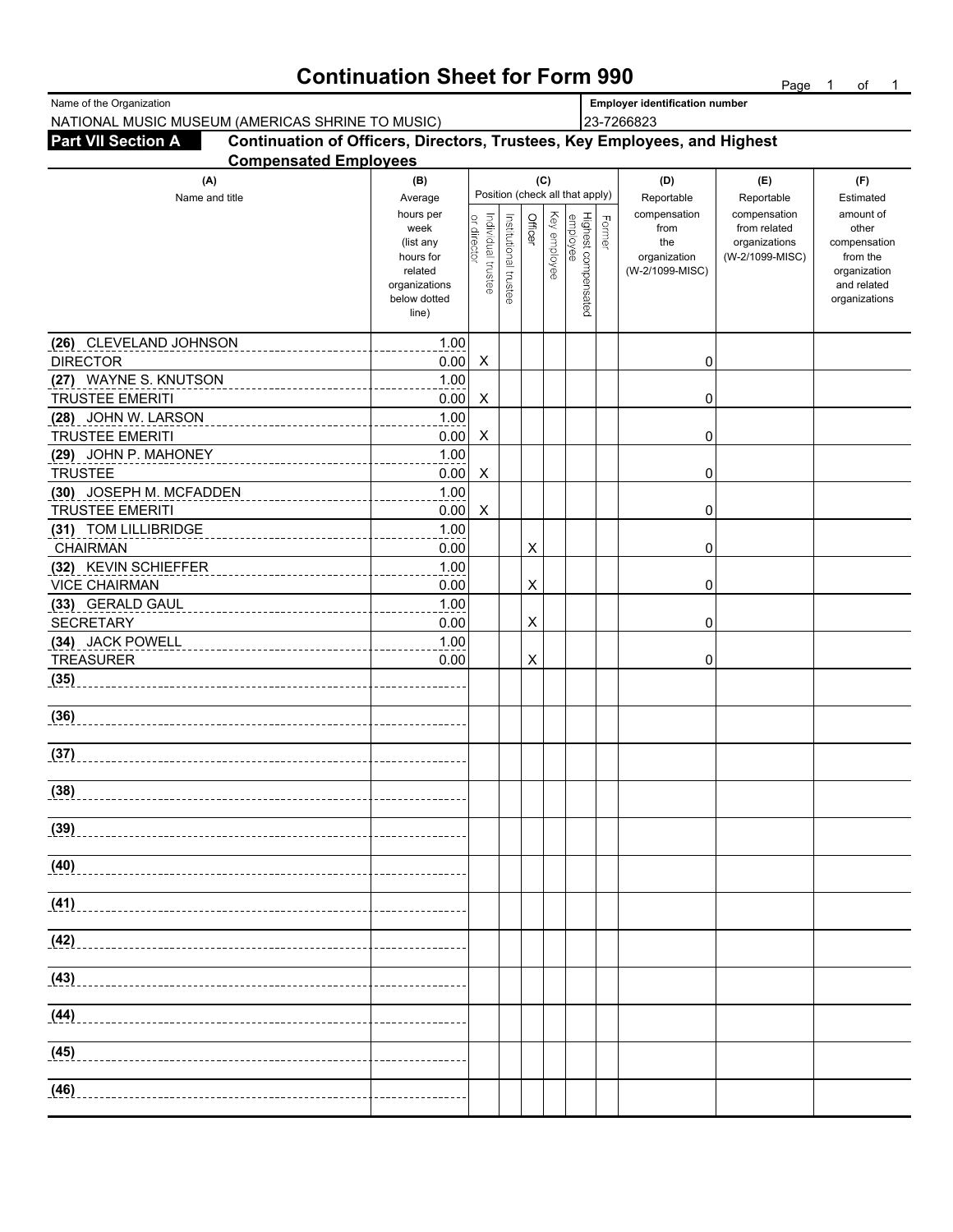|                | <b>SCHEDULE A</b>                                    |                                               |                                                                                      | <b>Public Charity Status and Public Support</b>                                                                                                                                                                                                                                                                                                                                                                                                                                  |     |                                       |                                       |            | OMB No. 1545-0047                          |
|----------------|------------------------------------------------------|-----------------------------------------------|--------------------------------------------------------------------------------------|----------------------------------------------------------------------------------------------------------------------------------------------------------------------------------------------------------------------------------------------------------------------------------------------------------------------------------------------------------------------------------------------------------------------------------------------------------------------------------|-----|---------------------------------------|---------------------------------------|------------|--------------------------------------------|
|                | (Form 990 or 990-EZ)                                 |                                               |                                                                                      | Complete if the organization is a section 501(c)(3) organization or a section                                                                                                                                                                                                                                                                                                                                                                                                    |     |                                       |                                       |            | 14                                         |
|                |                                                      |                                               |                                                                                      | 4947(a)(1) nonexempt charitable trust.                                                                                                                                                                                                                                                                                                                                                                                                                                           |     |                                       |                                       |            |                                            |
|                | Department of the Treasury                           |                                               |                                                                                      | Attach to Form 990 or Form 990-EZ.<br>Information about Schedule A (Form 990 or 990-EZ) and its instructions is at www.irs.gov/form990.                                                                                                                                                                                                                                                                                                                                          |     |                                       |                                       |            | <b>Open to Public</b><br><b>Inspection</b> |
|                | Internal Revenue Service<br>Name of the organization |                                               |                                                                                      |                                                                                                                                                                                                                                                                                                                                                                                                                                                                                  |     |                                       | <b>Employer identification number</b> |            |                                            |
|                |                                                      |                                               | NATIONAL MUSIC MUSEUM (AMERICAS SHRINE TO MUSIC)                                     |                                                                                                                                                                                                                                                                                                                                                                                                                                                                                  |     |                                       |                                       | 23-7266823 |                                            |
| Part I         |                                                      |                                               |                                                                                      | Reason for Public Charity Status (All organizations must complete this part.) See instructions.                                                                                                                                                                                                                                                                                                                                                                                  |     |                                       |                                       |            |                                            |
|                |                                                      |                                               |                                                                                      | The organization is not a private foundation because it is: (For lines 1 through 11, check only one box.)                                                                                                                                                                                                                                                                                                                                                                        |     |                                       |                                       |            |                                            |
| 1              |                                                      |                                               |                                                                                      | A church, convention of churches, or association of churches described in section 170(b)(1)(A)(i).                                                                                                                                                                                                                                                                                                                                                                               |     |                                       |                                       |            |                                            |
| $\mathbf{2}$   |                                                      |                                               | A school described in section 170(b)(1)(A)(ii). (Attach Schedule E.)                 |                                                                                                                                                                                                                                                                                                                                                                                                                                                                                  |     |                                       |                                       |            |                                            |
| 3              |                                                      |                                               |                                                                                      | A hospital or a cooperative hospital service organization described in section 170(b)(1)(A)(iii).                                                                                                                                                                                                                                                                                                                                                                                |     |                                       |                                       |            |                                            |
| 4              |                                                      | hospital's name, city, and state:             |                                                                                      | A medical research organization operated in conjunction with a hospital described in section 170(b)(1)(A)(iii). Enter the                                                                                                                                                                                                                                                                                                                                                        |     |                                       |                                       |            |                                            |
| 5              |                                                      | section 170(b)(1)(A)(iv). (Complete Part II.) |                                                                                      | An organization operated for the benefit of a college or university owned or operated by a governmental unit described in                                                                                                                                                                                                                                                                                                                                                        |     |                                       |                                       |            |                                            |
| 6              |                                                      |                                               |                                                                                      | A federal, state, or local government or governmental unit described in section 170(b)(1)(A)(v).                                                                                                                                                                                                                                                                                                                                                                                 |     |                                       |                                       |            |                                            |
| $\overline{7}$ |                                                      |                                               | described in section 170(b)(1)(A)(vi). (Complete Part II.)                           | An organization that normally receives a substantial part of its support from a governmental unit or from the general public                                                                                                                                                                                                                                                                                                                                                     |     |                                       |                                       |            |                                            |
| 8              |                                                      |                                               |                                                                                      | A community trust described in section 170(b)(1)(A)(vi). (Complete Part II.)                                                                                                                                                                                                                                                                                                                                                                                                     |     |                                       |                                       |            |                                            |
| 9              | X                                                    |                                               |                                                                                      | An organization that normally receives: (1) more than 33 1/3% of its support from contributions, membership fees, and gross<br>receipts from activities related to its exempt functions—subject to certain exceptions, and (2) no more than 33 1/3% of its<br>support from gross investment income and unrelated business taxable income (less section 511 tax) from businesses<br>acquired by the organization after June 30, 1975. See section 509(a)(2). (Complete Part III.) |     |                                       |                                       |            |                                            |
| 10             |                                                      |                                               |                                                                                      | An organization organized and operated exclusively to test for public safety. See section 509(a)(4).                                                                                                                                                                                                                                                                                                                                                                             |     |                                       |                                       |            |                                            |
| 11             |                                                      |                                               |                                                                                      | An organization organized and operated exclusively for the benefit of, to perform the functions of, or to carry out the purposes<br>of one or more publicly supported organizations described in section 509(a)(1) or section 509(a)(2). See section 509(a)(3).<br>Check the box in lines 11a through 11d that describes the type of supporting organization and complete lines 11e, 11f, and 11g.                                                                               |     |                                       |                                       |            |                                            |
| a              |                                                      |                                               | organization. You must complete Part IV, Sections A and B.                           | Type I. A supporting organization operated, supervised, or controlled by its supported organization(s), typically by giving<br>the supported organization(s) the power to regularly appoint or elect a majority of the directors or trustees of the supporting                                                                                                                                                                                                                   |     |                                       |                                       |            |                                            |
| b              |                                                      |                                               |                                                                                      | Type II. A supporting organization supervised or controlled in connection with its supported organization(s), by having<br>control or management of the supporting organization vested in the same persons that control or manage the supported                                                                                                                                                                                                                                  |     |                                       |                                       |            |                                            |
| c              |                                                      |                                               | organization(s). You must complete Part IV, Sections A and C.                        | Type III functionally integrated. A supporting organization operated in connection with, and functionally integrated with,<br>its supported organization(s) (see instructions). You must complete Part IV, Sections A, D, and E.                                                                                                                                                                                                                                                 |     |                                       |                                       |            |                                            |
| d              |                                                      |                                               |                                                                                      | Type III non-functionally integrated. A supporting organization operated in connection with its supported organization(s)<br>that is not functionally integrated. The organization generally must satisfy a distribution requirement and an attentiveness<br>requirement (see instructions). You must complete Part IV, Sections A and D, and Part V.                                                                                                                            |     |                                       |                                       |            |                                            |
| е              |                                                      |                                               |                                                                                      | Check this box if the organization received a written determination from the IRS that it is a Type I, Type II, Type III<br>functionally integrated, or Type III non-functionally integrated supporting organization.                                                                                                                                                                                                                                                             |     |                                       |                                       |            |                                            |
|                |                                                      |                                               |                                                                                      |                                                                                                                                                                                                                                                                                                                                                                                                                                                                                  |     |                                       |                                       |            | $\Omega$                                   |
|                | (i) Name of supported organization                   |                                               | Provide the following information about the supported organization(s).<br>$(ii)$ EIN | (iii) Type of organization                                                                                                                                                                                                                                                                                                                                                                                                                                                       |     | (iv) Is the organization              | (v) Amount of monetary                |            | (vi) Amount of                             |
|                |                                                      |                                               |                                                                                      | (described on lines 1-9<br>above or IRC section                                                                                                                                                                                                                                                                                                                                                                                                                                  |     | listed in your governing<br>document? | support (see<br>instructions)         |            | other support (see<br>instructions)        |
|                |                                                      |                                               |                                                                                      | (see instructions))                                                                                                                                                                                                                                                                                                                                                                                                                                                              | Yes | No                                    |                                       |            |                                            |
| (A)            |                                                      |                                               |                                                                                      |                                                                                                                                                                                                                                                                                                                                                                                                                                                                                  |     |                                       |                                       |            |                                            |
| (B)            |                                                      |                                               |                                                                                      |                                                                                                                                                                                                                                                                                                                                                                                                                                                                                  |     |                                       |                                       |            |                                            |
| (C)            |                                                      |                                               |                                                                                      |                                                                                                                                                                                                                                                                                                                                                                                                                                                                                  |     |                                       |                                       |            |                                            |
| (D)            |                                                      |                                               |                                                                                      |                                                                                                                                                                                                                                                                                                                                                                                                                                                                                  |     |                                       |                                       |            |                                            |
| (E)            |                                                      |                                               |                                                                                      |                                                                                                                                                                                                                                                                                                                                                                                                                                                                                  |     |                                       |                                       |            |                                            |
| Total          |                                                      |                                               |                                                                                      |                                                                                                                                                                                                                                                                                                                                                                                                                                                                                  |     |                                       |                                       | 0          |                                            |
|                |                                                      |                                               |                                                                                      |                                                                                                                                                                                                                                                                                                                                                                                                                                                                                  |     |                                       |                                       |            |                                            |

**For Paperwork Reduction Act Notice, see the Instructions for Schedule A (Form 990 or 990-EZ) 2014 Form 990 or 990-EZ.** HTA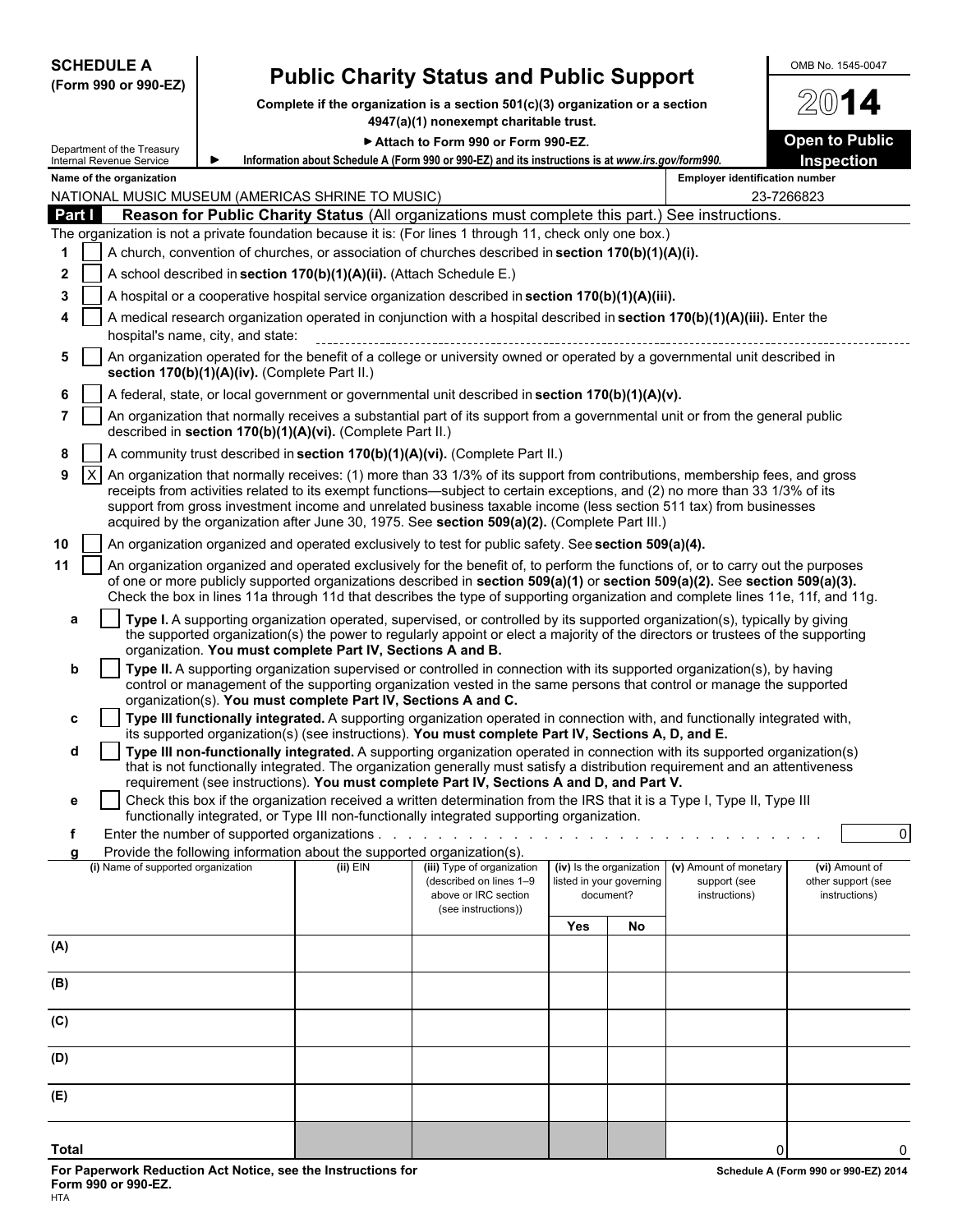|              | Part II<br>Support Schedule for Organizations Described in Sections 170(b)(1)(A)(iv) and 170(b)(1)(A)(vi)                                                                                                                                                                                                                                                                          |             |          |             |              |          |                      |  |  |
|--------------|------------------------------------------------------------------------------------------------------------------------------------------------------------------------------------------------------------------------------------------------------------------------------------------------------------------------------------------------------------------------------------|-------------|----------|-------------|--------------|----------|----------------------|--|--|
|              | (Complete only if you checked the box on line 5, 7, or 8 of Part I or if the organization failed to qualify under<br>Part III. If the organization fails to qualify under the tests listed below, please complete Part III.)                                                                                                                                                       |             |          |             |              |          |                      |  |  |
|              | <b>Section A. Public Support</b>                                                                                                                                                                                                                                                                                                                                                   |             |          |             |              |          |                      |  |  |
|              | Calendar year (or fiscal year beginning in) $\blacktriangleright$                                                                                                                                                                                                                                                                                                                  | (a) 2010    | (b) 2011 | (c) 2012    | $(d)$ 2013   | (e) 2014 | (f) Total            |  |  |
| 1.           | Gifts, grants, contributions, and                                                                                                                                                                                                                                                                                                                                                  |             |          |             |              |          |                      |  |  |
|              | membership fees received. (Do not<br>include any "unusual grants.")                                                                                                                                                                                                                                                                                                                |             |          |             |              |          | 0                    |  |  |
| $\mathbf{2}$ | Tax revenues levied for the organization's                                                                                                                                                                                                                                                                                                                                         |             |          |             |              |          |                      |  |  |
|              | benefit and either paid to or expended on<br>its behalf entitled and the set of the set of the set of the set of the set of the set of the set of the set of the set of the set of the set of the set of the set of the set of the set of the set of the set of the set of                                                                                                         |             |          |             |              |          | 0                    |  |  |
| 3            | The value of services or facilities                                                                                                                                                                                                                                                                                                                                                |             |          |             |              |          |                      |  |  |
|              | furnished by a governmental unit to the<br>organization without charge                                                                                                                                                                                                                                                                                                             |             |          |             |              |          | 0                    |  |  |
|              | Total. Add lines 1 through 3                                                                                                                                                                                                                                                                                                                                                       | $\mathbf 0$ | $\Omega$ | $\mathbf 0$ | $\mathbf{0}$ | $\Omega$ | $\Omega$             |  |  |
| 5            | The portion of total contributions by each<br>person (other than a governmental unit                                                                                                                                                                                                                                                                                               |             |          |             |              |          |                      |  |  |
|              | or publicly supported organization)                                                                                                                                                                                                                                                                                                                                                |             |          |             |              |          |                      |  |  |
|              | included on line 1 that exceeds 2%                                                                                                                                                                                                                                                                                                                                                 |             |          |             |              |          |                      |  |  |
|              | of the amount shown on line 11.<br>column $(f)$ . $\ldots$ . $\ldots$ .                                                                                                                                                                                                                                                                                                            |             |          |             |              |          |                      |  |  |
| 6            | Public support. Subtract line 5 from line 4.                                                                                                                                                                                                                                                                                                                                       |             |          |             |              |          | 0                    |  |  |
|              | <b>Section B. Total Support</b>                                                                                                                                                                                                                                                                                                                                                    |             |          |             |              |          |                      |  |  |
|              | Calendar year (or fiscal year beginning in) ▶                                                                                                                                                                                                                                                                                                                                      | (a) 2010    | (b) 2011 | $(c)$ 2012  | $(d)$ 2013   | (e) 2014 | (f) Total            |  |  |
|              | Amounts from line 4.                                                                                                                                                                                                                                                                                                                                                               | $\mathbf 0$ | $\Omega$ | $\Omega$    | $\Omega$     | $\Omega$ | 0                    |  |  |
| 8            | Gross income from interest, dividends,                                                                                                                                                                                                                                                                                                                                             |             |          |             |              |          |                      |  |  |
|              | payments received on securities loans,                                                                                                                                                                                                                                                                                                                                             |             |          |             |              |          |                      |  |  |
|              | rents, royalties and income from similar<br>SOUICES                                                                                                                                                                                                                                                                                                                                |             |          |             |              |          | 0                    |  |  |
| 9            | Net income from unrelated business<br>activities, whether or not the business is                                                                                                                                                                                                                                                                                                   |             |          |             |              |          |                      |  |  |
|              | regularly carried on                                                                                                                                                                                                                                                                                                                                                               |             |          |             |              |          | 0                    |  |  |
| 10           | Other income. Do not include gain or                                                                                                                                                                                                                                                                                                                                               |             |          |             |              |          |                      |  |  |
|              | loss from the sale of capital assets<br>(Explain in Part VI.).                                                                                                                                                                                                                                                                                                                     |             |          |             |              |          | 0                    |  |  |
| 11           | Total support. Add lines 7 through 10                                                                                                                                                                                                                                                                                                                                              |             |          |             |              |          | 0                    |  |  |
| 12           | Gross receipts from related activities, etc. (see instructions).                                                                                                                                                                                                                                                                                                                   |             |          |             |              | 12       |                      |  |  |
| 13           | First five years. If the Form 990 is for the organization's first, second, third, fourth, or fifth tax year as a section 501(c)(3)                                                                                                                                                                                                                                                 |             |          |             |              |          |                      |  |  |
|              |                                                                                                                                                                                                                                                                                                                                                                                    |             |          |             |              |          | ▶                    |  |  |
|              | <b>Section C. Computation of Public Support Percentage</b>                                                                                                                                                                                                                                                                                                                         |             |          |             |              |          |                      |  |  |
| 14<br>15     | Public support percentage for 2014 (line 6, column (f) divided by line 11, column (f)).                                                                                                                                                                                                                                                                                            |             |          |             |              | 14<br>15 | $0.00\%$<br>$0.00\%$ |  |  |
|              | 16a 33 1/3% support test-2014. If the organization did not check the box on line 13, and line 14 is 33 1/3% or more, check this box                                                                                                                                                                                                                                                |             |          |             |              |          |                      |  |  |
|              |                                                                                                                                                                                                                                                                                                                                                                                    |             |          |             |              |          |                      |  |  |
|              | <b>b</b> 33 1/3% support test—2013. If the organization did not check a box on line 13 or 16a, and line 15 is 33 1/3% or more, check this                                                                                                                                                                                                                                          |             |          |             |              |          |                      |  |  |
|              | 17a 10%-facts-and-circumstances test-2014. If the organization did not check a box on line 13, 16a, or 16b, and line 14<br>is 10% or more, and if the organization meets the "facts-and-circumstances" test, check this box and stop here. Explain in<br>Part VI how the organization meets the "facts-and-circumstances" test. The organization qualifies as a publicly supported |             |          |             |              |          |                      |  |  |
|              | <b>b</b> 10%-facts-and-circumstances test-2013. If the organization did not check a box on line 13, 16a, 16b, or 17a, and line<br>15 is 10% or more, and if the organization meets the "facts-and-circumstances" test, check this box and stop here. Explain in<br>Part VI how the organization meets the "facts-and-circumstances" test. The organization qualifies as a publicly |             |          |             |              |          |                      |  |  |
| 18           | Private foundation. If the organization did not check a box on line 13, 16a, 16b, 17a, or 17b, check this box and see                                                                                                                                                                                                                                                              |             |          |             |              |          |                      |  |  |
|              |                                                                                                                                                                                                                                                                                                                                                                                    |             |          |             |              |          |                      |  |  |

Schedule A (Form 990 or 990-EZ) 2014 NATIONAL MUSIC MUSEUM (AMERICAS SHRINE TO MUSIC) 23-7266823 Page 2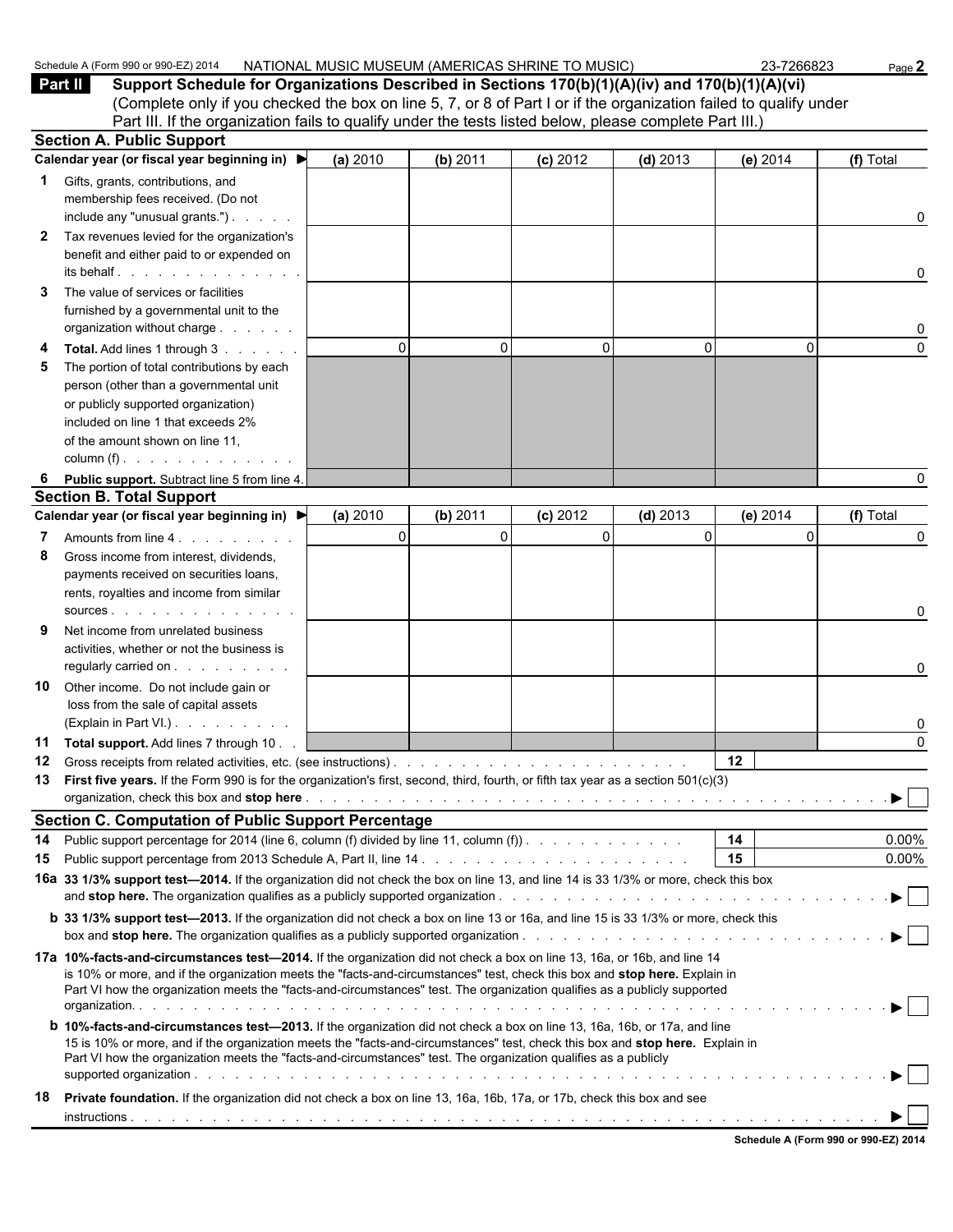#### Schedule A (Form 990 or 990-EZ) 2014 NATIONAL MUSIC MUSEUM (AMERICAS SHRINE TO MUSIC) 23-7266823 Page 3

**Part III Support Schedule for Organizations Described in Section 509(a)(2)** (Complete only if you checked the box on line 9 of Part I or if the organization failed to qualify under Part II. If the organization fails to qualify under the tests listed below, please complete Part II.) **Section A. Public Support**

|              | OCUNUITA. FUDIIU OUPPUIT                                                                                                                                                                                                      |           |           |            |            |           |                                |
|--------------|-------------------------------------------------------------------------------------------------------------------------------------------------------------------------------------------------------------------------------|-----------|-----------|------------|------------|-----------|--------------------------------|
|              | Calendar year (or fiscal year beginning in) ▶                                                                                                                                                                                 | (a) 2010  | (b) 2011  | (c) 2012   | $(d)$ 2013 | (e) 2014  | (f) Total                      |
| $\mathbf 1$  | Gifts, grants, contributions, and membership fees                                                                                                                                                                             |           |           |            |            |           |                                |
|              | received. (Do not include any "unusual grants.")                                                                                                                                                                              | 1,079,116 | 1,783,730 | 1,423,243  | 766,808    | 1,858,049 | 6,910,946                      |
| $\mathbf{2}$ | Gross receipts from admissions, merchandise<br>sold or services performed, or facilities                                                                                                                                      |           |           |            |            |           |                                |
|              | furnished in any activity that is related to the                                                                                                                                                                              |           |           |            |            |           |                                |
|              | organization's tax-exempt purpose                                                                                                                                                                                             | 12,845    | 17,713    | 42,663     | 31,100     | 31,398    | 135,719                        |
| 3            | Gross receipts from activities that are not an                                                                                                                                                                                |           |           |            |            |           |                                |
|              | unrelated trade or business under section 513.                                                                                                                                                                                |           |           |            |            |           | 0                              |
|              | 4 Tax revenues levied for the organization's                                                                                                                                                                                  |           |           |            |            |           |                                |
|              | benefit and either paid to or expended on                                                                                                                                                                                     |           |           |            |            |           |                                |
|              |                                                                                                                                                                                                                               |           |           |            |            |           | 0                              |
| 5            | The value of services or facilities                                                                                                                                                                                           |           |           |            |            |           |                                |
|              | furnished by a governmental unit to the                                                                                                                                                                                       |           |           |            |            |           |                                |
|              | organization without charge                                                                                                                                                                                                   |           |           |            | 598,167    | 587,328   | 1,185,495                      |
| 6            | <b>Total.</b> Add lines 1 through 5.                                                                                                                                                                                          | 1,091,961 | 1,801,443 | 1,465,906  | 1,396,075  | 2,476,775 | 8,232,160                      |
|              | 7a Amounts included on lines 1, 2, and 3                                                                                                                                                                                      |           |           |            |            |           |                                |
|              | received from disqualified persons                                                                                                                                                                                            |           |           |            |            |           | 0                              |
|              | <b>b</b> Amounts included on lines 2 and 3 received                                                                                                                                                                           |           |           |            |            |           |                                |
|              | from other than disqualified persons that                                                                                                                                                                                     |           |           |            |            |           |                                |
|              | exceed the greater of \$5,000 or 1% of the                                                                                                                                                                                    |           |           |            |            |           |                                |
|              | amount on line 13 for the year                                                                                                                                                                                                |           |           |            |            |           | 0                              |
|              | c Add lines $7a$ and $7b$ .                                                                                                                                                                                                   | $\Omega$  | $\Omega$  | $\Omega$   | $\Omega$   | 0         | 0                              |
| 8            | Public support (Subtract line 7c from                                                                                                                                                                                         |           |           |            |            |           |                                |
|              | $line 6.)$ .                                                                                                                                                                                                                  |           |           |            |            |           | 8,232,160                      |
|              | <b>Section B. Total Support</b>                                                                                                                                                                                               |           |           |            |            |           |                                |
|              | Calendar year (or fiscal year beginning in) ▶                                                                                                                                                                                 | (a) 2010  | (b) 2011  | $(c)$ 2012 | $(d)$ 2013 | (e) 2014  | (f) Total                      |
|              | <b>9</b> Amounts from line 6                                                                                                                                                                                                  | 1,091,961 | 1,801,443 | 1,465,906  | 1,396,075  | 2,476,775 | 8,232,160                      |
|              | <b>10a</b> Gross income from interest, dividends,                                                                                                                                                                             |           |           |            |            |           |                                |
|              | payments received on securities loans,                                                                                                                                                                                        |           |           |            |            |           |                                |
|              | rents, royalties and income from similar sources.                                                                                                                                                                             | 79,848    | 95,052    | 96,746     | 90,196     | 94,895    | 456,737                        |
|              | <b>b</b> Unrelated business taxable income (less                                                                                                                                                                              |           |           |            |            |           |                                |
|              | section 511 taxes) from businesses                                                                                                                                                                                            |           |           |            |            |           |                                |
|              | acquired after June 30, 1975                                                                                                                                                                                                  |           |           |            |            |           | 0                              |
|              | c Add lines $10a$ and $10b$ .                                                                                                                                                                                                 | 79,848    | 95,052    | 96,746     | 90,196     | 94,895    | 456,737                        |
| 11           | Net income from unrelated business                                                                                                                                                                                            |           |           |            |            |           |                                |
|              | activities not included in line 10b, whether                                                                                                                                                                                  |           |           |            |            |           |                                |
|              | or not the business is regularly carried on.                                                                                                                                                                                  |           |           |            |            |           | 0                              |
|              | 12 Other income. Do not include gain or                                                                                                                                                                                       |           |           |            |            |           |                                |
|              | loss from the sale of capital assets                                                                                                                                                                                          |           |           |            |            |           |                                |
|              | (Explain in Part VI.).                                                                                                                                                                                                        |           |           |            |            |           | 0                              |
|              | 13 Total support. (Add lines 9, 10c, 11,                                                                                                                                                                                      |           |           |            |            |           |                                |
|              | and $12.$ ). $\ldots$ $\ldots$ $\ldots$ $\ldots$                                                                                                                                                                              | 1,171,809 | 1,896,495 | 1,562,652  | 1,486,271  | 2,571,670 | 8,688,897                      |
|              | 14 First five years. If the Form 990 is for the organization's first, second, third, fourth, or fifth tax year as a section 501(c)(3)                                                                                         |           |           |            |            |           |                                |
|              | organization, check this box and stop here enterpresent and the content of the content of the content of the content of the content of the content of the content of the content of the content of the content of the content |           |           |            |            |           | ▶                              |
|              | <b>Section C. Computation of Public Support Percentage</b>                                                                                                                                                                    |           |           |            |            |           |                                |
| 15           | Public support percentage for 2014 (line 8, column (f) divided by line 13, column (f)).                                                                                                                                       |           |           |            |            | 15        | 94.74%                         |
|              |                                                                                                                                                                                                                               |           |           |            |            | 16        | 94.52%                         |
| 16           | Section D. Computation of Investment Income Percentage                                                                                                                                                                        |           |           |            |            |           |                                |
|              |                                                                                                                                                                                                                               |           |           |            |            | 17        |                                |
| 17           | Investment income percentage for 2014 (line 10c, column (f) divided by line 13, column (f) $\ldots$                                                                                                                           |           |           |            |            |           | 5.26%                          |
| 18           |                                                                                                                                                                                                                               |           |           |            |            | 18        | 5.48%                          |
|              | 19a 33 1/3% support tests-2014. If the organization did not check the box on line 14, and line 15 is more than 33 1/3%, and line 17 is                                                                                        |           |           |            |            |           | $\blacktriangleright$ $\mid$ X |
|              | b 33 1/3% support tests-2013. If the organization did not check a box on line 14 or line 19a, and line 16 is more than 33 1/3%, and                                                                                           |           |           |            |            |           |                                |
|              | line 18 is not more than 33 1/3%, check this box and stop here. The organization qualifies as a publicly supported organization                                                                                               |           |           |            |            |           | ▶                              |
|              |                                                                                                                                                                                                                               |           |           |            |            |           |                                |
|              |                                                                                                                                                                                                                               |           |           |            |            |           |                                |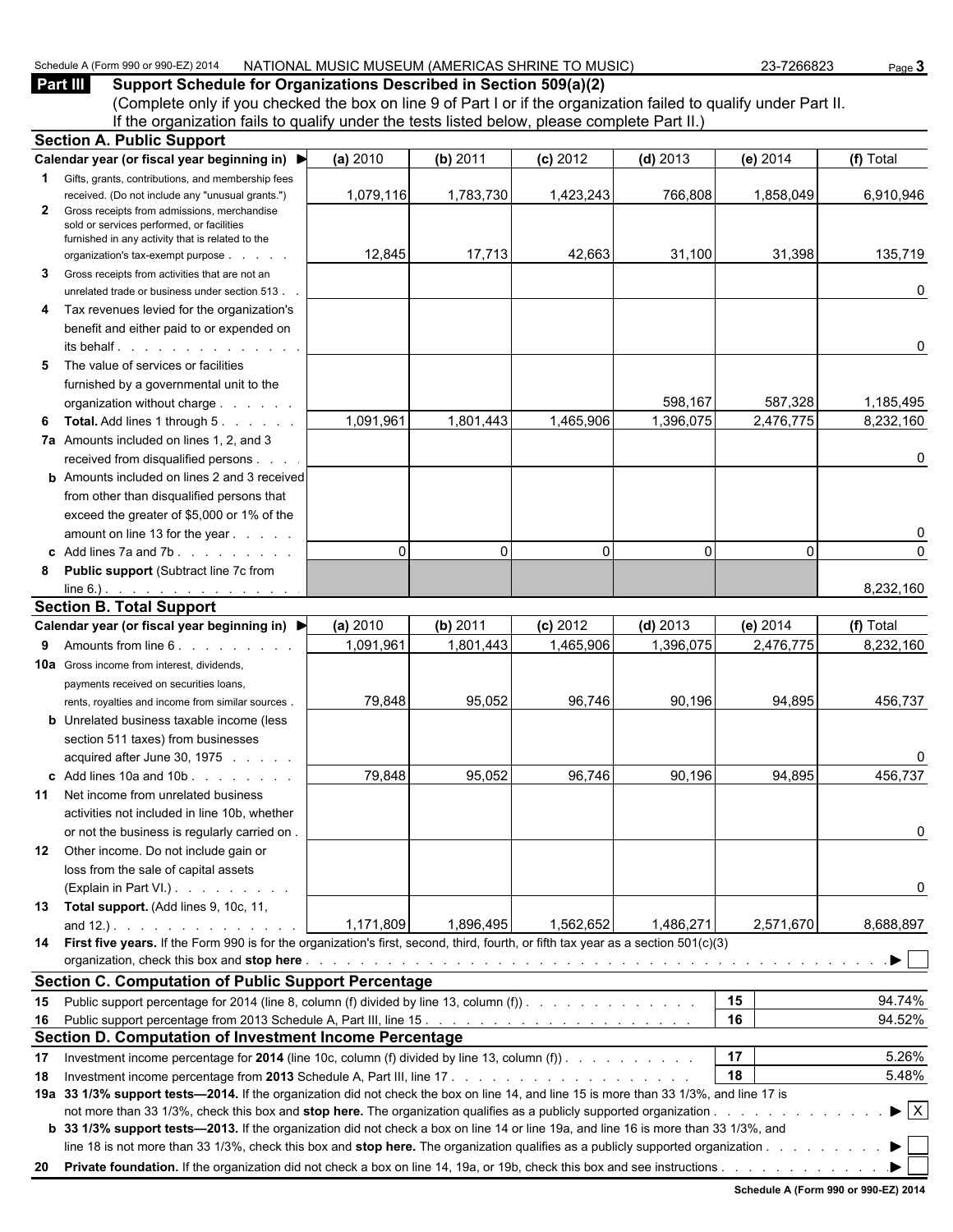#### Schedule A (Form 990 or 990-EZ) 2014 NATIONAL MUSIC MUSEUM (AMERICAS SHRINE TO MUSIC) 23-7266823 Page 4

#### **Part IV Supporting Organizations**

(Complete only if you checked a box on line 11 of Part I. If you checked 11a of Part I, complete Sections A and B. If you checked 11b of Part I, complete Sections A and C. If you checked 11c of Part I, complete Sections A, D, and E. If you checked 11d of Part I, complete Sections A and D, and complete Part V.)

#### **Section A. All Supporting Organizations**

- **1** Are all of the organization's supported organizations listed by name in the organization's governing documents? *If* "*No,*" *describe in Part VI how the supported organizations are designated. If designated by class or purpose, describe the designation. If historic and continuing relationship, explain.* **1**
- **2** Did the organization have any supported organization that does not have an IRS determination of status under section 509(a)(1) or (2)? *If* "*Yes,*" *explain in Part VI how the organization determined that the supported organization was described in section 509(a)(1) or (2).*
- **3a** Did the organization have a supported organization described in section 501(c)(4), (5), or (6)? *If* "*Yes,*" *answer (b) and (c) below.* **3a**
- **b** Did the organization confirm that each supported organization qualified under section 501(c)(4), (5), or (6) and satisfied the public support tests under section 509(a)(2)? *If* "*Yes,*" *describe in Part VI when and how the organization made the determination.* **3b**
- **c** Did the organization ensure that all support to such organizations was used exclusively for section 170(c)(2) (B) purposes? *If* "*Yes,*" *explain in Part VI what controls the organization put in place to ensure such use.* **3c**
- **4a** Was any supported organization not organized in the United States ("foreign supported organization")? *If* "*Yes*" *and if you checked 11a or 11b in Part I, answer (b) and (c) below.* **4a**
- **b** Did the organization have ultimate control and discretion in deciding whether to make grants to the foreign supported organization? *If* "*Yes,*" *describe in Part VI how the organization had such control and discretion despite being controlled or supervised by or in connection with its supported organizations.* **4b**
- **c** Did the organization support any foreign supported organization that does not have an IRS determination under sections 501(c)(3) and 509(a)(1) or (2)? *If* "*Yes,*" *explain in Part VI what controls the organization used to ensure that all support to the foreign supported organization was used exclusively for section 170(c)(2)(B) purposes.* **4c**
- **5a** Did the organization add, substitute, or remove any supported organizations during the tax year? *If* "*Yes,*" *answer (b) and (c) below (if applicable). Also, provide detail in Part VI, including (i) the names and EIN numbers of the supported organizations added, substituted, or removed, (ii) the reasons for each such action, (iii) the authority under the organization's organizing document authorizing such action, and (iv) how the action was accomplished (such as by amendment to the organizing document).* **5a**
- **b Type I or Type II only.** Was any added or substituted supported organization part of a class already designated in the organization's organizing document? **5b**
- **c Substitutions only.** Was the substitution the result of an event beyond the organization's control? **5c**
- **6** Did the organization provide support (whether in the form of grants or the provision of services or facilities) to anyone other than (a) its supported organizations; (b) individuals that are part of the charitable class benefited by one or more of its supported organizations; or (c) other supporting organizations that also support or benefit one or more of the filing organization's supported organizations? *If* "*Yes,*" *provide detail in Part VI.* **6**
- **7** Did the organization provide a grant, loan, compensation, or other similar payment to a substantial contributor (defined in IRC 4958(c)(3)(C)), a family member of a substantial contributor, or a 35-percent controlled entity with regard to a substantial contributor? *If* "*Yes,*" *complete Part I of Schedule L (Form 990).* **7**
- **8** Did the organization make a loan to a disqualified person (as defined in section 4958) not described in line 7? *If* "*Yes,*" *complete Part I of Schedule L (Form 990).* **8**
- **9a** Was the organization controlled directly or indirectly at any time during the tax year by one or more disqualified persons as defined in section 4946 (other than foundation managers and organizations described in section 509(a)(1) or (2))? *If* "*Yes*," *provide detail in Part VI.*
- **b** Did one or more disqualified persons (as defined in line 9(a)) hold a controlling interest in any entity in which the supporting organization had an interest? *If* "*Yes,*" *provide detail in Part VI.* **9b**
- **c** Did a disqualified person (as defined in line 9(a)) have an ownership interest in, or derive any personal benefit from, assets in which the supporting organization also had an interest? *If* "Yes," *provide detail in Part VI.*
- **10a** Was the organization subject to the excess business holdings rules of IRC 4943 because of IRC 4943(f) (regarding certain Type II supporting organizations, and all Type III non-functionally integrated supporting organizations)? *If* "*Yes,*" *answer (b) below.* **10a**
	- **b** Did the organization have any excess business holdings in the tax year? *(Use Schedule C, Form 4720, to determine whether the organization had excess business holdings.)* **10b**

|                | Yes | $N\underline{o}$ |
|----------------|-----|------------------|
|                |     |                  |
|                |     |                  |
| $\mathbf 1$    |     |                  |
|                |     |                  |
| $\overline{2}$ |     |                  |
|                |     |                  |
| <u>3a</u>      |     |                  |
|                |     |                  |
| 3 <sub>b</sub> |     |                  |
|                |     |                  |
| 3c             |     |                  |
| <u>4a</u>      |     |                  |
|                |     |                  |
|                |     |                  |
| 4b             |     |                  |
|                |     |                  |
|                |     |                  |
| <u>4c</u>      |     |                  |
|                |     |                  |
|                |     |                  |
|                |     |                  |
| <u>5a</u>      |     |                  |
| 5 <sub>b</sub> |     |                  |
| <u>5с</u>      |     |                  |
|                |     |                  |
|                |     |                  |
|                |     |                  |
| 6              |     |                  |
|                |     |                  |
|                |     |                  |
| 7              |     |                  |
| 8              |     |                  |
|                |     |                  |
| 9а             |     |                  |
|                |     |                  |
| 9b             |     |                  |
|                |     |                  |
| 9c             |     |                  |
|                |     |                  |
| 10a            |     |                  |
|                |     |                  |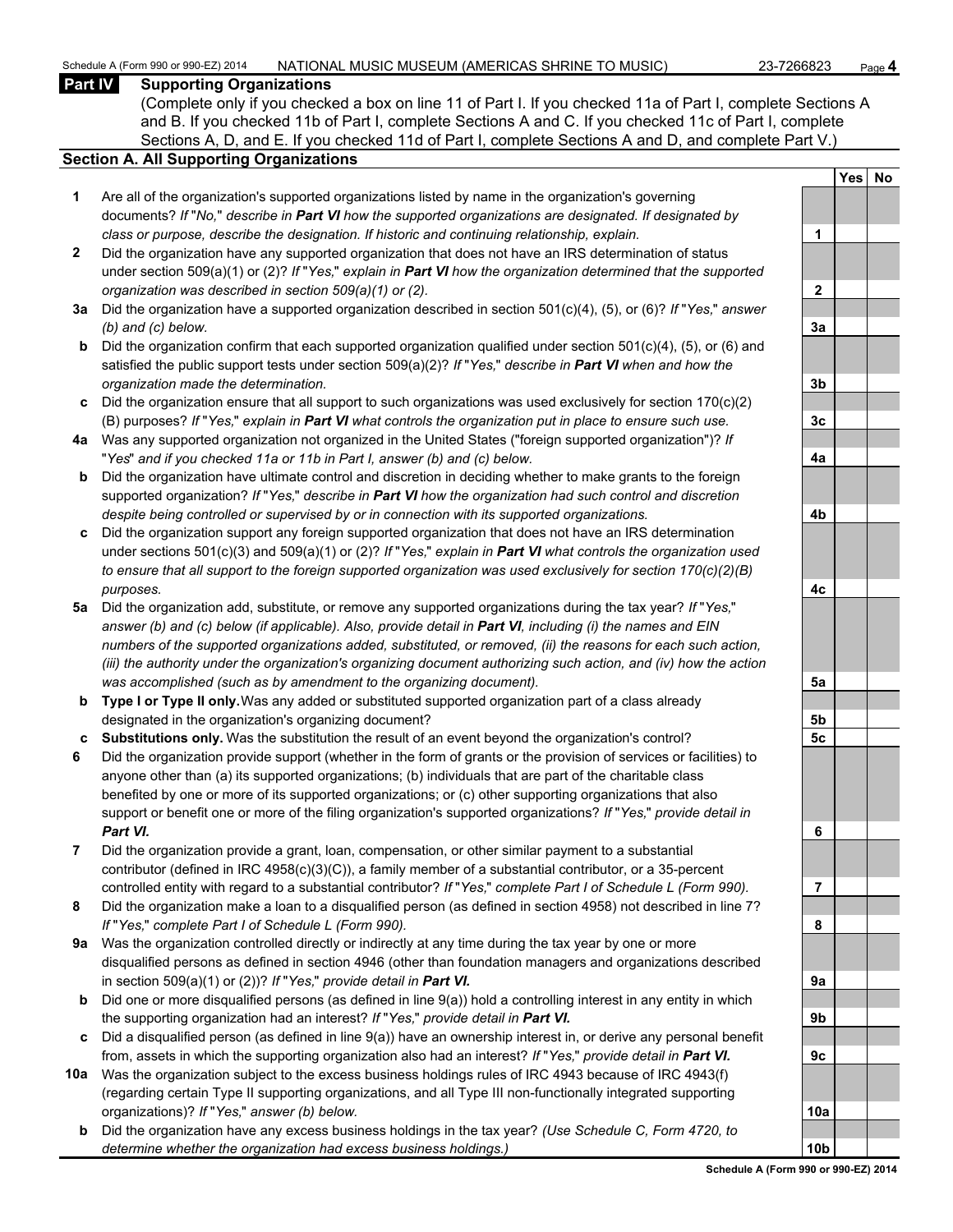|                | Schedule A (Form 990 or 990-EZ) 2014<br>NATIONAL MUSIC MUSEUM (AMERICAS SHRINE TO MUSIC)<br>23-7266823                                                                                                                           |                 |                  | Page 5    |
|----------------|----------------------------------------------------------------------------------------------------------------------------------------------------------------------------------------------------------------------------------|-----------------|------------------|-----------|
| <b>Part IV</b> | <b>Supporting Organizations (continued)</b>                                                                                                                                                                                      |                 |                  |           |
|                |                                                                                                                                                                                                                                  |                 | <b>Yes</b>       | <b>No</b> |
| 11             | Has the organization accepted a gift or contribution from any of the following persons?                                                                                                                                          |                 |                  |           |
| a              | A person who directly or indirectly controls, either alone or together with persons described in (b) and (c)                                                                                                                     |                 |                  |           |
|                | below, the governing body of a supported organization?                                                                                                                                                                           | 11a             |                  |           |
| b              | A family member of a person described in (a) above?                                                                                                                                                                              | 11 <sub>b</sub> |                  |           |
| C              | A 35% controlled entity of a person described in (a) or (b) above? If "Yes" to a, b, or c, provide detail in Part VI.                                                                                                            | 11c             |                  |           |
|                | <b>Section B. Type I Supporting Organizations</b>                                                                                                                                                                                |                 |                  |           |
|                |                                                                                                                                                                                                                                  |                 | <b>Yes</b>       | No        |
| 1              | Did the directors, trustees, or membership of one or more supported organizations have the power to                                                                                                                              |                 |                  |           |
|                | regularly appoint or elect at least a majority of the organization's directors or trustees at all times during the                                                                                                               |                 |                  |           |
|                | tax year? If "No," describe in Part VI how the supported organization(s) effectively operated, supervised, or                                                                                                                    |                 |                  |           |
|                | controlled the organization's activities. If the organization had more than one supported organization,                                                                                                                          |                 |                  |           |
|                | describe how the powers to appoint and/or remove directors or trustees were allocated among the supported                                                                                                                        |                 |                  |           |
|                | organizations and what conditions or restrictions, if any, applied to such powers during the tax year.                                                                                                                           | 1               |                  |           |
| $\mathbf{2}$   | Did the organization operate for the benefit of any supported organization other than the supported                                                                                                                              |                 |                  |           |
|                | organization(s) that operated, supervised, or controlled the supporting organization? If "Yes," explain in Part                                                                                                                  |                 |                  |           |
|                | VI how providing such benefit carried out the purposes of the supported organization(s) that operated,                                                                                                                           |                 |                  |           |
|                | supervised, or controlled the supporting organization.                                                                                                                                                                           | $\mathbf{2}$    |                  |           |
|                | <b>Section C. Type II Supporting Organizations</b>                                                                                                                                                                               |                 |                  |           |
|                |                                                                                                                                                                                                                                  |                 | Yes              | No        |
| 1              | Were a majority of the organization's directors or trustees during the tax year also a majority of the directors                                                                                                                 |                 |                  |           |
|                | or trustees of each of the organization's supported organization(s)? If "No," describe in Part VI how control                                                                                                                    |                 |                  |           |
|                | or management of the supporting organization was vested in the same persons that controlled or managed                                                                                                                           |                 |                  |           |
|                | the supported organization(s).                                                                                                                                                                                                   | 1               |                  |           |
|                | <b>Section D. All Type III Supporting Organizations</b>                                                                                                                                                                          |                 |                  |           |
|                |                                                                                                                                                                                                                                  |                 | Yes <sup> </sup> | No        |
| 1              | Did the organization provide to each of its supported organizations, by the last day of the fifth month of the                                                                                                                   |                 |                  |           |
|                | organization's tax year, (1) a written notice describing the type and amount of support provided during the prior tax                                                                                                            |                 |                  |           |
|                | year, (2) a copy of the Form 990 that was most recently filed as of the date of notification, and (3) copies of the                                                                                                              |                 |                  |           |
|                | organization's governing documents in effect on the date of notification, to the extent not previously provided?                                                                                                                 | 1               |                  |           |
| $\mathbf{2}$   | Were any of the organization's officers, directors, or trustees either (i) appointed or elected by the supported                                                                                                                 |                 |                  |           |
|                | organization(s) or (ii) serving on the governing body of a supported organization? If "No," explain in Part VI how                                                                                                               |                 |                  |           |
|                | the organization maintained a close and continuous working relationship with the supported organization(s).                                                                                                                      | 2               |                  |           |
| 3              | By reason of the relationship described in (2), did the organization's supported organizations have a                                                                                                                            |                 |                  |           |
|                | significant voice in the organization's investment policies and in directing the use of the organization's                                                                                                                       |                 |                  |           |
|                | income or assets at all times during the tax year? If "Yes," describe in Part VI the role the organization's                                                                                                                     |                 |                  |           |
|                | supported organizations played in this regard.                                                                                                                                                                                   | 3               |                  |           |
|                | Section E. Type III Functionally-Integrated Supporting Organizations                                                                                                                                                             |                 |                  |           |
| 1<br>а         | Check the box next to the method that the organization used to satisfy the Integral Part Test during the year (see instructions):<br>The organization satisfied the Activities Test. Complete line 2 below.                      |                 |                  |           |
| b              | The organization is the parent of each of its supported organizations. Complete line 3 below.                                                                                                                                    |                 |                  |           |
| c              | The organization supported a governmental entity. Describe in Part VI how you supported a government entity (see instructions).                                                                                                  |                 |                  |           |
|                |                                                                                                                                                                                                                                  |                 |                  |           |
| 2              | Activities Test. Answer (a) and (b) below.                                                                                                                                                                                       |                 | Yes No           |           |
| а              | Did substantially all of the organization's activities during the tax year directly further the exempt purposes of<br>the supported organization(s) to which the organization was responsive? If "Yes," then in Part VI identify |                 |                  |           |

- *those supported organizations and explain how these activities directly furthered their exempt purposes, how the organization was responsive to those supported organizations, and how the organization determined that these activities constituted substantially all of its activities.* **2a b** Did the activities described in (a) constitute activities that, but for the organization's involvement, one or more
- of the organization's supported organization(s) would have been engaged in? *If* "*Yes,*" *explain in Part VI the reasons for the organization's position that its supported organization(s) would have engaged in these activities but for the organization's involvement.* **2b**
- **3** Parent of Supported Organizations. *Answer (a) and (b) below.*
- **a** Did the organization have the power to regularly appoint or elect a majority of the officers, directors, or trustees of each of the supported organizations? *Provide details in Part VI.* **3a**
- **b** Did the organization exercise a substantial degree of direction over the policies, programs, and activities of each of its supported organizations? *If* "*Yes,*" *describe in Part VI the role played by the organization in this regard.* **3b**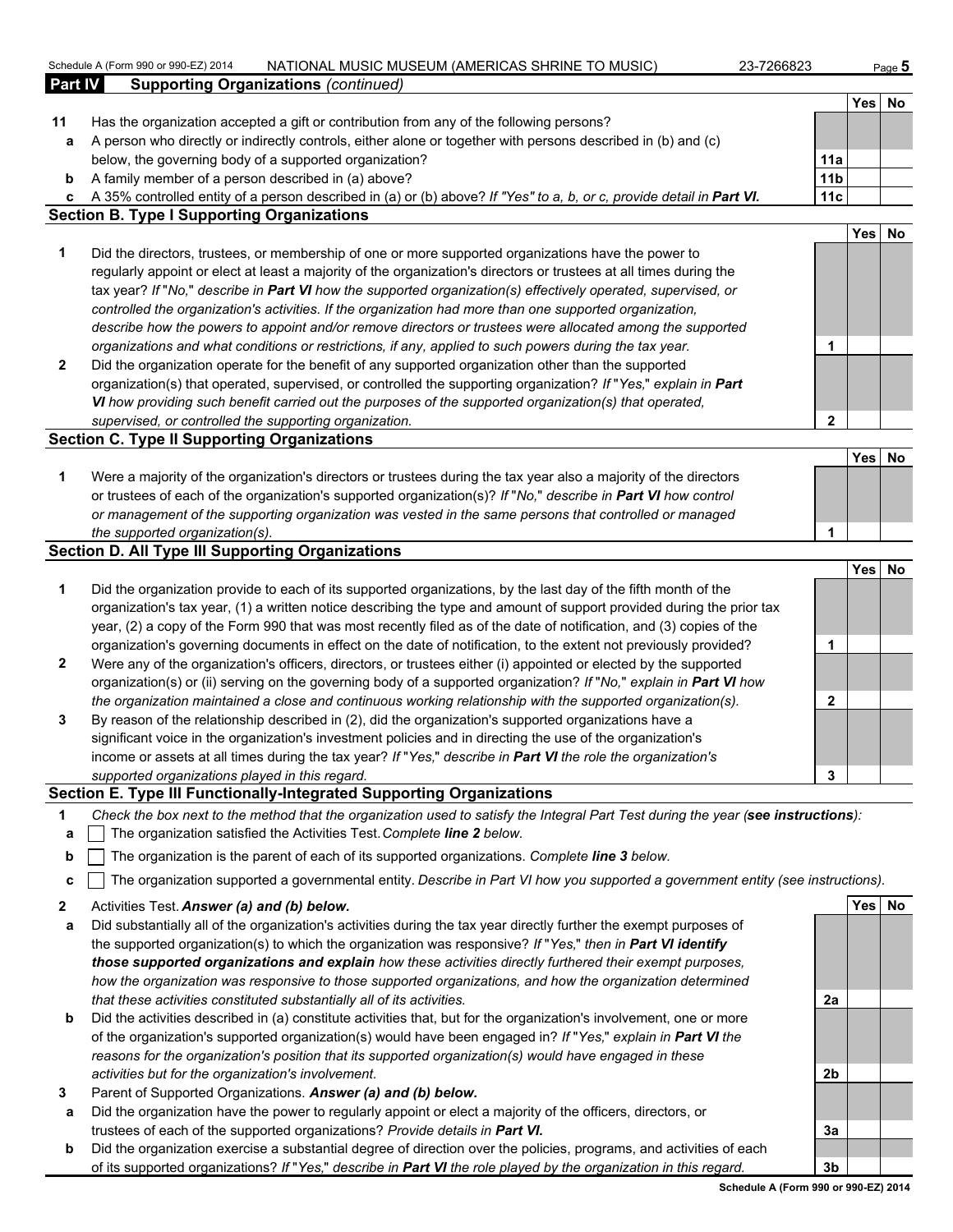| Schedule A (Form 990 or 990-EZ) 2014<br>NATIONAL MUSIC MUSEUM (AMERICAS SHRINE TO MUSIC)                                           |                         |                | 23-7266823<br>Page $6$         |
|------------------------------------------------------------------------------------------------------------------------------------|-------------------------|----------------|--------------------------------|
| <b>Part V</b><br>Type III Non-Functionally Integrated 509(a)(3) Supporting Organizations                                           |                         |                |                                |
| Check here if the organization satisfied the Integral Part Test as a qualifying trust on Nov. 20, 1970. See instructions. All<br>1 |                         |                |                                |
| other Type III non-functionally integrated supporting organizations must complete Sections A through E.                            |                         |                |                                |
| <b>Section A - Adjusted Net Income</b>                                                                                             |                         | (A) Prior Year | (B) Current Year<br>(optional) |
| 1 Net short-term capital gain                                                                                                      | 1                       |                |                                |
| 2 Recoveries of prior-year distributions                                                                                           | $\overline{\mathbf{2}}$ |                |                                |
| 3 Other gross income (see instructions)                                                                                            | 3                       |                |                                |
| 4 Add lines 1 through 3                                                                                                            | 4                       | 0              | 0                              |
| 5 Depreciation and depletion                                                                                                       | 5                       |                |                                |
| 6 Portion of operating expenses paid or incurred for production or                                                                 |                         |                |                                |
| collection of gross income or for management, conservation, or                                                                     |                         |                |                                |
| maintenance of property held for production of income (see instructions)                                                           | 6                       |                |                                |
| 7 Other expenses (see instructions)                                                                                                | $\overline{7}$          |                |                                |
| 8 Adjusted Net Income (subtract lines 5, 6 and 7 from line 4)                                                                      | 8                       | 0              | 0                              |
| <b>Section B - Minimum Asset Amount</b>                                                                                            |                         | (A) Prior Year | (B) Current Year<br>(optional) |
| 1 Aggregate fair market value of all non-exempt-use assets (see                                                                    |                         |                |                                |
| instructions for short tax year or assets held for part of year):                                                                  |                         |                |                                |
| a Average monthly value of securities                                                                                              | 1a                      |                |                                |
| <b>b</b> Average monthly cash balances                                                                                             | 1 <sub>b</sub>          |                |                                |
| c Fair market value of other non-exempt-use assets                                                                                 | 1 <sub>c</sub>          |                |                                |
| d Total (add lines 1a, 1b, and 1c)                                                                                                 | 1 <sub>d</sub>          | 0              | 0                              |
| e Discount claimed for blockage or other                                                                                           |                         |                |                                |
| factors (explain in detail in Part VI):                                                                                            |                         |                |                                |
| 2 Acquisition indebtedness applicable to non-exempt-use assets                                                                     | $\mathbf 2$             |                |                                |
| 3 Subtract line 2 from line 1d                                                                                                     | 3                       | 0              | 0                              |
| 4 Cash deemed held for exempt use. Enter 1-1/2% of line 3 (for greater amount,                                                     |                         |                |                                |
| see instructions).                                                                                                                 | 4                       | 0              | 0                              |
| 5 Net value of non-exempt-use assets (subtract line 4 from line 3)                                                                 | 5                       | $\mathbf 0$    | 0                              |
| 6 Multiply line 5 by .035                                                                                                          | 6                       | $\mathbf 0$    | 0                              |
| 7 Recoveries of prior-year distributions                                                                                           | $\overline{7}$          | 0              | 0                              |
| 8 Minimum Asset Amount (add line 7 to line 6)                                                                                      | 8                       | $\mathbf 0$    | $\Omega$                       |
| <b>Section C - Distributable Amount</b>                                                                                            |                         |                | <b>Current Year</b>            |
| 1 Adjusted net income for prior year (from Section A, line 8, Column A)                                                            | 1                       |                | 0                              |
| 2 Enter 85% of line 1                                                                                                              | $\overline{\mathbf{2}}$ |                | 0                              |
| 3 Minimum asset amount for prior year (from Section B, line 8, Column A)                                                           | 3                       |                | 0                              |
| 4 Enter greater of line 2 or line 3                                                                                                | 4                       |                | 0                              |
| 5 Income tax imposed in prior year                                                                                                 | 5                       |                |                                |
| 6 Distributable Amount. Subtract line 5 from line 4, unless subject to                                                             |                         |                |                                |
| emergency temporary reduction (see instructions)                                                                                   | 6                       |                | 0                              |

**7** Check here if the current year is the organization's first as a non-functionally-integrated Type III supporting organization (see instructions).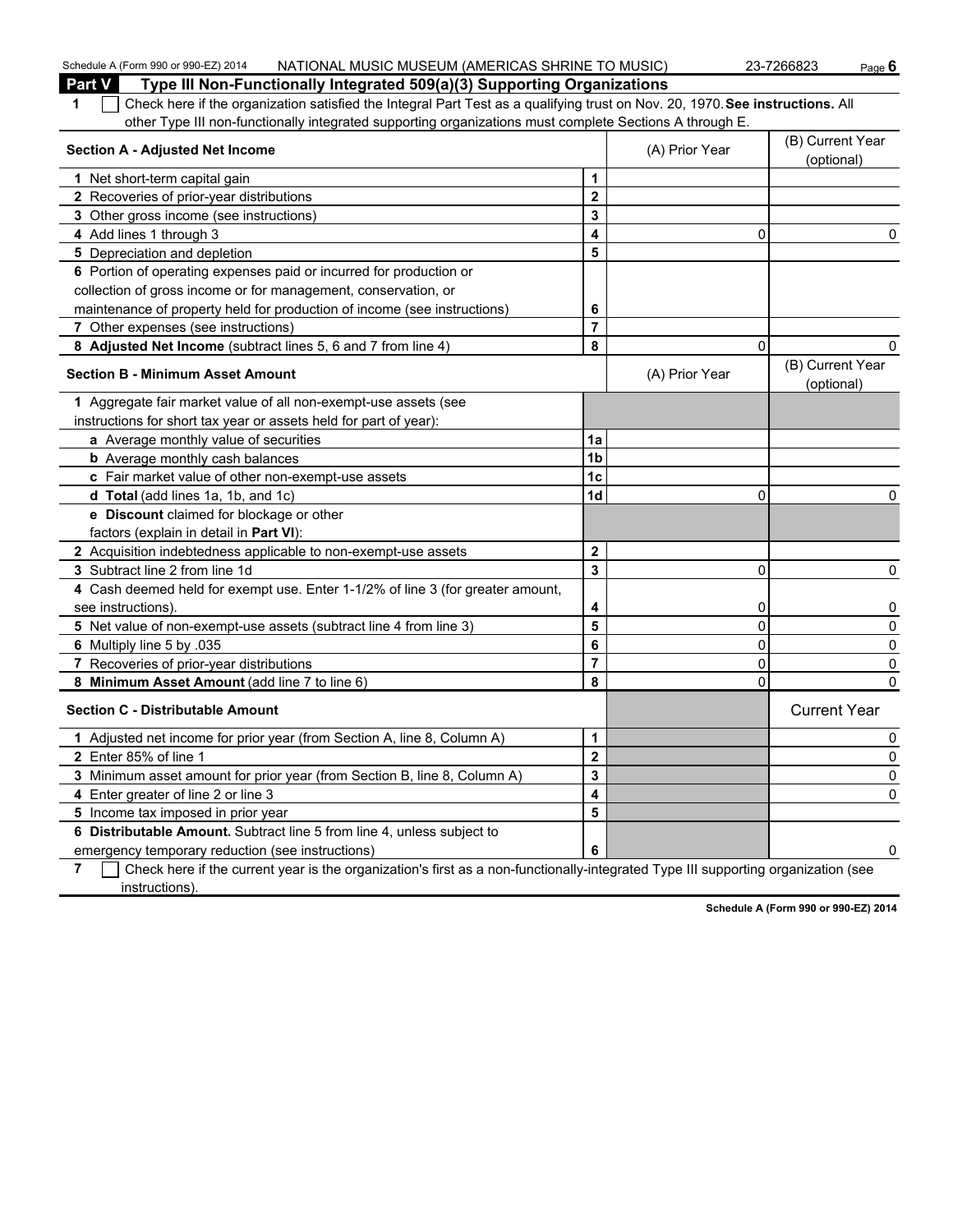| <b>Part V</b>  | Schedule A (Form 990 or 990-EZ) 2014                                                                      |                | NATIONAL MUSIC MUSEUM (AMERICAS SHRINE TO MUSIC) |                                               | 23-7266823<br>Page 7                                    |
|----------------|-----------------------------------------------------------------------------------------------------------|----------------|--------------------------------------------------|-----------------------------------------------|---------------------------------------------------------|
|                | Type III Non-Functionally Integrated 509(a)(3) Supporting Organizations (continued)                       |                |                                                  |                                               | <b>Current Year</b>                                     |
|                | <b>Section D - Distributions</b><br>Amounts paid to supported organizations to accomplish exempt purposes |                |                                                  |                                               |                                                         |
| 1.             | 2 Amounts paid to perform activity that directly furthers exempt purposes of supported                    |                |                                                  |                                               |                                                         |
|                | organizations, in excess of income from activity                                                          |                |                                                  |                                               |                                                         |
|                | 3 Administrative expenses paid to accomplish exempt purposes of supported organizations                   |                |                                                  |                                               |                                                         |
|                |                                                                                                           |                |                                                  |                                               |                                                         |
| 4              | Amounts paid to acquire exempt-use assets                                                                 |                |                                                  |                                               |                                                         |
| 5              | Qualified set-aside amounts (prior IRS approval required)                                                 |                |                                                  |                                               |                                                         |
| 6              | Other distributions (describe in Part VI). See instructions.                                              |                |                                                  |                                               |                                                         |
| $\overline{7}$ | Total annual distributions. Add lines 1 through 6.                                                        |                |                                                  |                                               |                                                         |
| 8              | Distributions to attentive supported organizations to which the organization is responsive                |                |                                                  |                                               |                                                         |
|                | (provide details in Part VI). See instructions.                                                           |                |                                                  |                                               |                                                         |
| 9              | Distributable amount for 2014 from Section C, line 6                                                      |                |                                                  |                                               |                                                         |
| 10             | Line 8 amount divided by Line 9 amount                                                                    |                |                                                  |                                               | 0.000                                                   |
|                | <b>Section E - Distribution Allocations (see instructions)</b>                                            |                | <b>Excess Distributions</b>                      | (ii)<br><b>Underdistributions</b><br>Pre-2014 | (iii)<br><b>Distributable</b><br><b>Amount for 2014</b> |
| 1              | Distributable amount for 2014 from Section C, line 6                                                      |                |                                                  |                                               | O                                                       |
| $\mathbf{2}$   | Underdistributions, if any, for years prior to 2014                                                       |                |                                                  |                                               |                                                         |
|                | (reasonable cause required-see instructions)                                                              |                |                                                  |                                               |                                                         |
| 3              | Excess distributions carryover, if any, to 2014:                                                          |                |                                                  |                                               |                                                         |
| a              |                                                                                                           |                |                                                  |                                               |                                                         |
| b              |                                                                                                           |                |                                                  |                                               |                                                         |
| c              |                                                                                                           |                |                                                  |                                               |                                                         |
| d              |                                                                                                           |                |                                                  |                                               |                                                         |
| е              | From 2013.<br>and the contract of the contract of                                                         |                |                                                  |                                               |                                                         |
| f              | Total of lines 3a through e                                                                               |                | 0                                                |                                               |                                                         |
| q              | Applied to underdistributions of prior years                                                              |                |                                                  | $\Omega$                                      |                                                         |
| h.             | Applied to 2014 distributable amount                                                                      |                |                                                  |                                               |                                                         |
|                | Carryover from 2009 not applied (see instructions)                                                        |                |                                                  |                                               |                                                         |
|                | Remainder. Subtract lines 3g, 3h, and 3i from 3f.                                                         |                | $\Omega$                                         |                                               |                                                         |
| 4              | Distributions for 2014 from Section                                                                       |                |                                                  |                                               |                                                         |
|                | $D$ , line $7$ :                                                                                          | \$<br>$\Omega$ |                                                  |                                               |                                                         |
|                | a Applied to underdistributions of prior years                                                            |                |                                                  | $\Omega$                                      |                                                         |
| b              | Applied to 2014 distributable amount                                                                      |                |                                                  |                                               |                                                         |
|                | c Remainder. Subtract lines 4a and 4b from 4.                                                             |                | 0                                                |                                               |                                                         |
| 5              | Remaining underdistributions for years prior to 2014, if                                                  |                |                                                  |                                               |                                                         |
|                | any. Subtract lines 3g and 4a from line 2 (if amount                                                      |                |                                                  |                                               |                                                         |
|                | greater than zero, see instructions)                                                                      |                |                                                  | 0                                             |                                                         |
| 6              | Remaining underdistributions for 2014. Subtract lines 3h                                                  |                |                                                  |                                               |                                                         |
|                | and 4b from line 1 (if amount greater than zero, see                                                      |                |                                                  |                                               |                                                         |
|                | instructions)                                                                                             |                |                                                  |                                               | 0                                                       |
| $\overline{7}$ | Excess distributions carryover to 2015. Add lines 3j                                                      |                |                                                  |                                               |                                                         |
|                | and 4c.                                                                                                   |                | 0                                                |                                               |                                                         |
| 8              | Breakdown of line 7:                                                                                      |                |                                                  |                                               |                                                         |
| a              |                                                                                                           |                |                                                  |                                               |                                                         |
| b              |                                                                                                           |                |                                                  |                                               |                                                         |
| C              |                                                                                                           |                |                                                  |                                               |                                                         |
| d              | Excess from $2013$ .                                                                                      | 0              |                                                  |                                               |                                                         |
|                | e Excess from 2014                                                                                        |                | $\Omega$                                         |                                               |                                                         |
|                |                                                                                                           |                |                                                  |                                               |                                                         |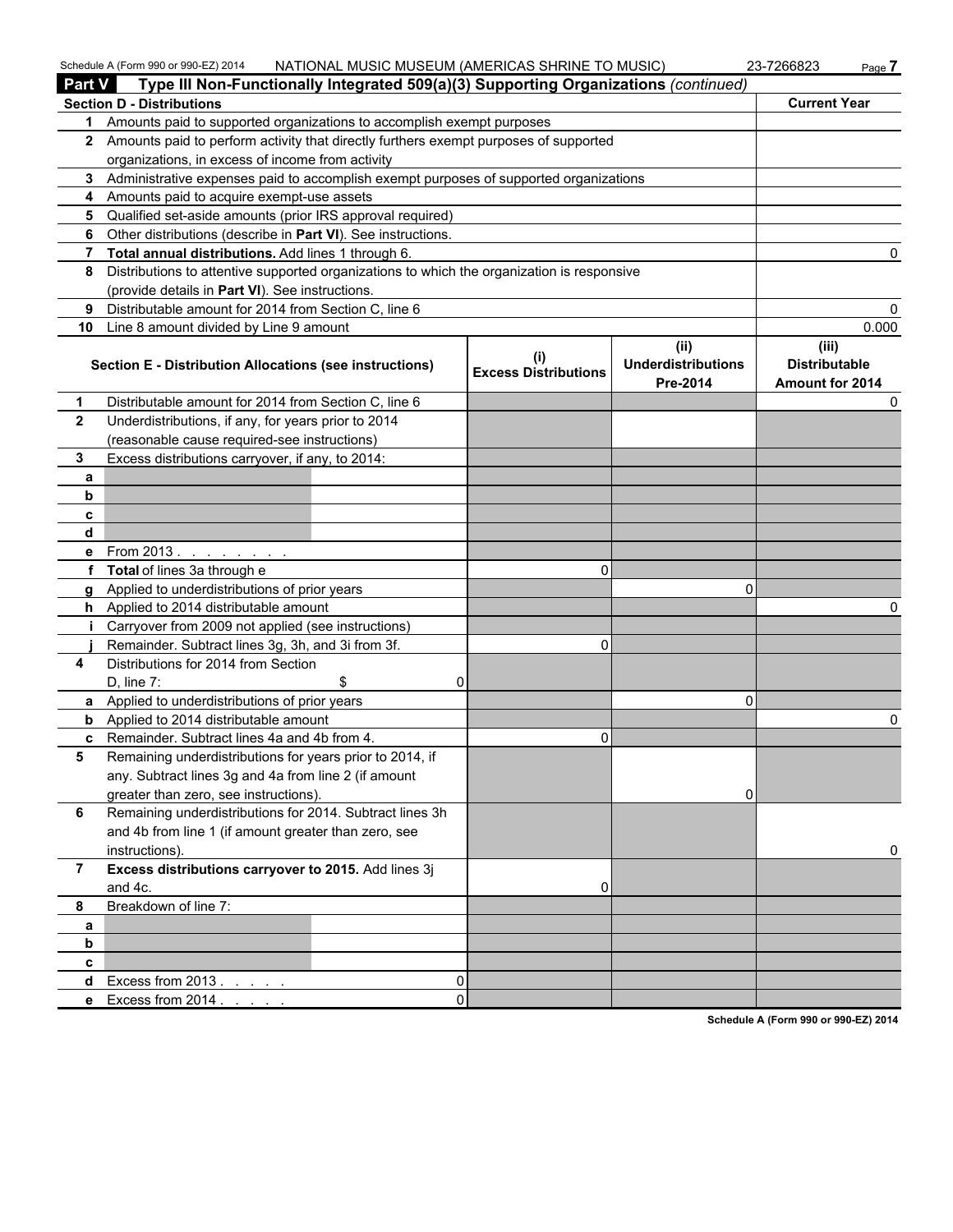|         | Schedule A (Form 990 or 990-EZ) 2014<br>NATIONAL MUSIC MUSEUM (AMERICAS SHRINE TO MUSIC)                                                                                                                         | 23-7266823 | Page 8 |
|---------|------------------------------------------------------------------------------------------------------------------------------------------------------------------------------------------------------------------|------------|--------|
| Part VI | Supplemental Information. Provide the explanations required by Part II, line 10; Part II, line 17a or 17b; and<br>Part III, line 12. Also complete this part for any additional information. (See instructions). |            |        |
|         |                                                                                                                                                                                                                  |            |        |
|         |                                                                                                                                                                                                                  |            |        |
|         |                                                                                                                                                                                                                  |            |        |
|         |                                                                                                                                                                                                                  |            |        |
|         |                                                                                                                                                                                                                  |            |        |
|         |                                                                                                                                                                                                                  |            |        |
|         |                                                                                                                                                                                                                  |            |        |
|         |                                                                                                                                                                                                                  |            |        |
|         |                                                                                                                                                                                                                  |            |        |
|         |                                                                                                                                                                                                                  |            |        |
|         |                                                                                                                                                                                                                  |            |        |
|         |                                                                                                                                                                                                                  |            |        |
|         |                                                                                                                                                                                                                  |            |        |
|         |                                                                                                                                                                                                                  |            |        |
|         |                                                                                                                                                                                                                  |            |        |
|         |                                                                                                                                                                                                                  |            |        |
|         |                                                                                                                                                                                                                  |            |        |
|         |                                                                                                                                                                                                                  |            |        |
|         |                                                                                                                                                                                                                  |            |        |
|         |                                                                                                                                                                                                                  |            |        |
|         |                                                                                                                                                                                                                  |            |        |
|         |                                                                                                                                                                                                                  |            |        |
|         |                                                                                                                                                                                                                  |            |        |
|         |                                                                                                                                                                                                                  |            |        |
|         |                                                                                                                                                                                                                  |            |        |
|         |                                                                                                                                                                                                                  |            |        |
|         |                                                                                                                                                                                                                  |            |        |
|         |                                                                                                                                                                                                                  |            |        |
|         |                                                                                                                                                                                                                  |            |        |
|         |                                                                                                                                                                                                                  |            |        |
|         |                                                                                                                                                                                                                  |            |        |
|         |                                                                                                                                                                                                                  |            |        |
|         |                                                                                                                                                                                                                  |            |        |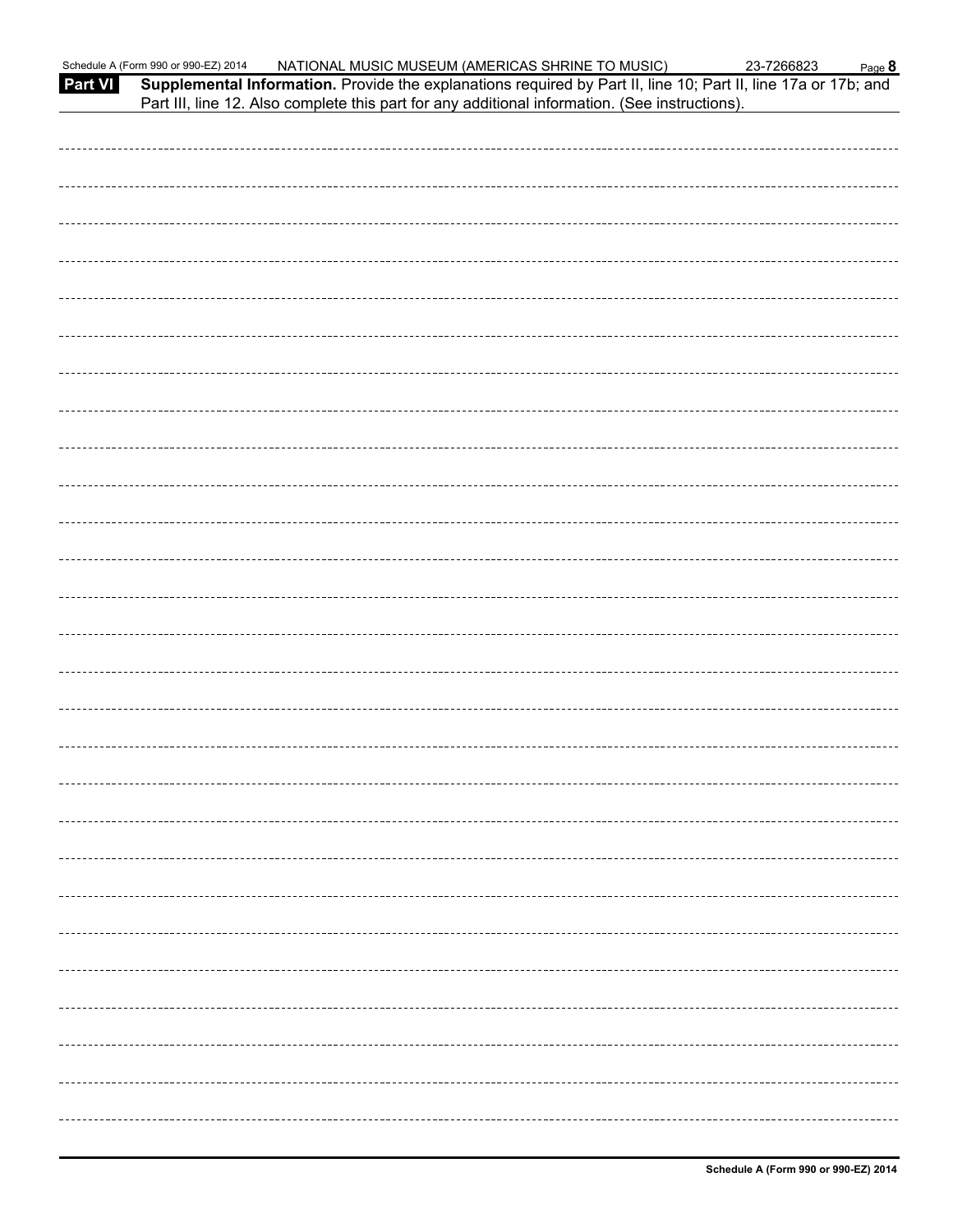|                        | <b>SCHEDULE D</b><br><b>Supplemental Financial Statements</b><br>(Form 990)<br>▶ Complete if the organization answered "Yes" to Form 990,<br>Part IV, line 6, 7, 8, 9, 10, 11a, 11b, 11c, 11d, 11e, 11f, 12a, or 12b. |                                                                                   |                                                                                                                                                                                                                                                                                                                       |                                                | OMB No. 1545-0047<br>2014                          |
|------------------------|-----------------------------------------------------------------------------------------------------------------------------------------------------------------------------------------------------------------------|-----------------------------------------------------------------------------------|-----------------------------------------------------------------------------------------------------------------------------------------------------------------------------------------------------------------------------------------------------------------------------------------------------------------------|------------------------------------------------|----------------------------------------------------|
|                        | Department of the Treasury                                                                                                                                                                                            |                                                                                   | <b>Open to Public</b><br>Inspection                                                                                                                                                                                                                                                                                   |                                                |                                                    |
|                        | Internal Revenue Service<br>Name of the organization                                                                                                                                                                  |                                                                                   | Information about Schedule D (Form 990) and its instructions is at www.irs.gov/form990.                                                                                                                                                                                                                               |                                                | <b>Employer identification number</b>              |
|                        |                                                                                                                                                                                                                       | NATIONAL MUSIC MUSEUM (AMERICAS SHRINE TO MUSIC)                                  |                                                                                                                                                                                                                                                                                                                       |                                                | 23-7266823                                         |
| Part I                 |                                                                                                                                                                                                                       |                                                                                   | Organizations Maintaining Donor Advised Funds or Other Similar Funds or Accounts.                                                                                                                                                                                                                                     |                                                |                                                    |
|                        |                                                                                                                                                                                                                       |                                                                                   | Complete if the organization answered "Yes" to Form 990, Part IV, line 6.                                                                                                                                                                                                                                             |                                                |                                                    |
|                        |                                                                                                                                                                                                                       |                                                                                   | (a) Donor advised funds                                                                                                                                                                                                                                                                                               |                                                | (b) Funds and other accounts                       |
| -1<br>$\boldsymbol{2}$ |                                                                                                                                                                                                                       | Total number at end of year<br>Aggregate value of contributions to (during year). |                                                                                                                                                                                                                                                                                                                       |                                                |                                                    |
| 3                      |                                                                                                                                                                                                                       | Aggregate value of grants from (during year).                                     |                                                                                                                                                                                                                                                                                                                       |                                                |                                                    |
| 4                      |                                                                                                                                                                                                                       | Aggregate value at end of year                                                    |                                                                                                                                                                                                                                                                                                                       |                                                |                                                    |
| 5                      |                                                                                                                                                                                                                       |                                                                                   | Did the organization inform all donors and donor advisors in writing that the assets held in donor advised                                                                                                                                                                                                            |                                                |                                                    |
| 6                      |                                                                                                                                                                                                                       |                                                                                   | funds are the organization's property, subject to the organization's exclusive legal control?<br>Did the organization inform all grantees, donors, and donor advisors in writing that grant funds can be<br>used only for charitable purposes and not for the benefit of the donor or donor advisor, or for any other |                                                | No<br><b>Yes</b>                                   |
|                        |                                                                                                                                                                                                                       |                                                                                   |                                                                                                                                                                                                                                                                                                                       |                                                | No<br>Yes                                          |
| Part II                |                                                                                                                                                                                                                       | <b>Conservation Easements.</b>                                                    |                                                                                                                                                                                                                                                                                                                       |                                                |                                                    |
|                        |                                                                                                                                                                                                                       |                                                                                   | Complete if the organization answered "Yes" to Form 990, Part IV, line 7.                                                                                                                                                                                                                                             |                                                |                                                    |
| $\mathbf 1$            |                                                                                                                                                                                                                       | Preservation of land for public use (e.g., recreation or education)               | Purpose(s) of conservation easements held by the organization (check all that apply).                                                                                                                                                                                                                                 |                                                | Preservation of a historically important land area |
|                        |                                                                                                                                                                                                                       | Protection of natural habitat                                                     |                                                                                                                                                                                                                                                                                                                       | Preservation of a certified historic structure |                                                    |
|                        |                                                                                                                                                                                                                       | Preservation of open space                                                        |                                                                                                                                                                                                                                                                                                                       |                                                |                                                    |
| $\mathbf{2}$           |                                                                                                                                                                                                                       |                                                                                   | Complete lines 2a through 2d if the organization held a qualified conservation contribution in the form of a conservation                                                                                                                                                                                             |                                                |                                                    |
| а                      |                                                                                                                                                                                                                       | easement on the last day of the tax year.                                         |                                                                                                                                                                                                                                                                                                                       | 2a                                             | Held at the End of the Tax Year                    |
| b                      |                                                                                                                                                                                                                       |                                                                                   |                                                                                                                                                                                                                                                                                                                       | 2 <sub>b</sub>                                 |                                                    |
| c                      |                                                                                                                                                                                                                       |                                                                                   | Number of conservation easements on a certified historic structure included in (a)                                                                                                                                                                                                                                    | 2c                                             |                                                    |
| d                      |                                                                                                                                                                                                                       |                                                                                   | Number of conservation easements included in (c) acquired after 8/17/06, and not on a                                                                                                                                                                                                                                 | 2d                                             |                                                    |
| 3                      |                                                                                                                                                                                                                       |                                                                                   | Number of conservation easements modified, transferred, released, extinguished, or terminated by the organization                                                                                                                                                                                                     |                                                |                                                    |
|                        | during the tax year                                                                                                                                                                                                   | <u>. _ _ _ _ _ _ _ _ _ _ _ _ _ _ _ _</u>                                          |                                                                                                                                                                                                                                                                                                                       |                                                |                                                    |
| 4                      |                                                                                                                                                                                                                       |                                                                                   | Number of states where property subject to conservation easement is located                                                                                                                                                                                                                                           |                                                |                                                    |
| 5                      |                                                                                                                                                                                                                       |                                                                                   | Does the organization have a written policy regarding the periodic monitoring, inspection, handling of                                                                                                                                                                                                                |                                                | No                                                 |
| 6                      |                                                                                                                                                                                                                       |                                                                                   | Staff and volunteer hours devoted to monitoring, inspecting, and enforcing conservation easements during the year                                                                                                                                                                                                     |                                                | Yes                                                |
| 7                      | $\blacktriangleright$ \$                                                                                                                                                                                              |                                                                                   | Amount of expenses incurred in monitoring, inspecting, and enforcing conservation easements during the year                                                                                                                                                                                                           |                                                |                                                    |
| 8                      |                                                                                                                                                                                                                       |                                                                                   | Does each conservation easement reported on line 2(d) above satisfy the requirements of section                                                                                                                                                                                                                       |                                                |                                                    |
| 9                      |                                                                                                                                                                                                                       |                                                                                   | In Part XIII, describe how the organization reports conservation easements in its revenue and expense statement, and                                                                                                                                                                                                  |                                                | No.<br>Yes I                                       |
|                        |                                                                                                                                                                                                                       |                                                                                   | balance sheet, and include, if applicable, the text of the footnote to the organization's financial statements that describes                                                                                                                                                                                         |                                                |                                                    |
|                        |                                                                                                                                                                                                                       | the organization's accounting for conservation easements.                         |                                                                                                                                                                                                                                                                                                                       |                                                |                                                    |
| Part III               |                                                                                                                                                                                                                       |                                                                                   | Organizations Maintaining Collections of Art, Historical Treasures, or Other Similar Assets.<br>Complete if the organization answered "Yes" to Form 990, Part IV, line 8.                                                                                                                                             |                                                |                                                    |
|                        |                                                                                                                                                                                                                       |                                                                                   | 1a If the organization elected, as permitted under SFAS 116 (ASC 958), not to report in its revenue statement and balance sheet<br>works of art, historical treasures, or other similar assets held for public exhibition, education, or research in furtherance                                                      |                                                |                                                    |
|                        |                                                                                                                                                                                                                       |                                                                                   | of public service, provide, in Part XIII, the text of the footnote to its financial statements that describes these items.                                                                                                                                                                                            |                                                |                                                    |
| b                      |                                                                                                                                                                                                                       |                                                                                   | If the organization elected, as permitted under SFAS 116 (ASC 958), to report in its revenue statement and balance sheet                                                                                                                                                                                              |                                                |                                                    |
|                        |                                                                                                                                                                                                                       |                                                                                   | works of art, historical treasures, or other similar assets held for public exhibition, education, or research in furtherance                                                                                                                                                                                         |                                                |                                                    |
|                        |                                                                                                                                                                                                                       | of public service, provide the following amounts relating to these items:         |                                                                                                                                                                                                                                                                                                                       |                                                |                                                    |
|                        |                                                                                                                                                                                                                       |                                                                                   |                                                                                                                                                                                                                                                                                                                       |                                                | ------------------------                           |
| $\mathbf{2}$           |                                                                                                                                                                                                                       |                                                                                   | If the organization received or held works of art, historical treasures, or other similar assets for financial gain, provide the                                                                                                                                                                                      |                                                |                                                    |
|                        |                                                                                                                                                                                                                       |                                                                                   | following amounts required to be reported under SFAS 116 (ASC 958) relating to these items:                                                                                                                                                                                                                           |                                                |                                                    |
| а                      |                                                                                                                                                                                                                       |                                                                                   |                                                                                                                                                                                                                                                                                                                       |                                                |                                                    |
| b                      |                                                                                                                                                                                                                       |                                                                                   |                                                                                                                                                                                                                                                                                                                       | $\triangleright$ \$                            |                                                    |
| HTA                    |                                                                                                                                                                                                                       | For Paperwork Reduction Act Notice, see the Instructions for Form 990.            |                                                                                                                                                                                                                                                                                                                       |                                                | Schedule D (Form 990) 2014                         |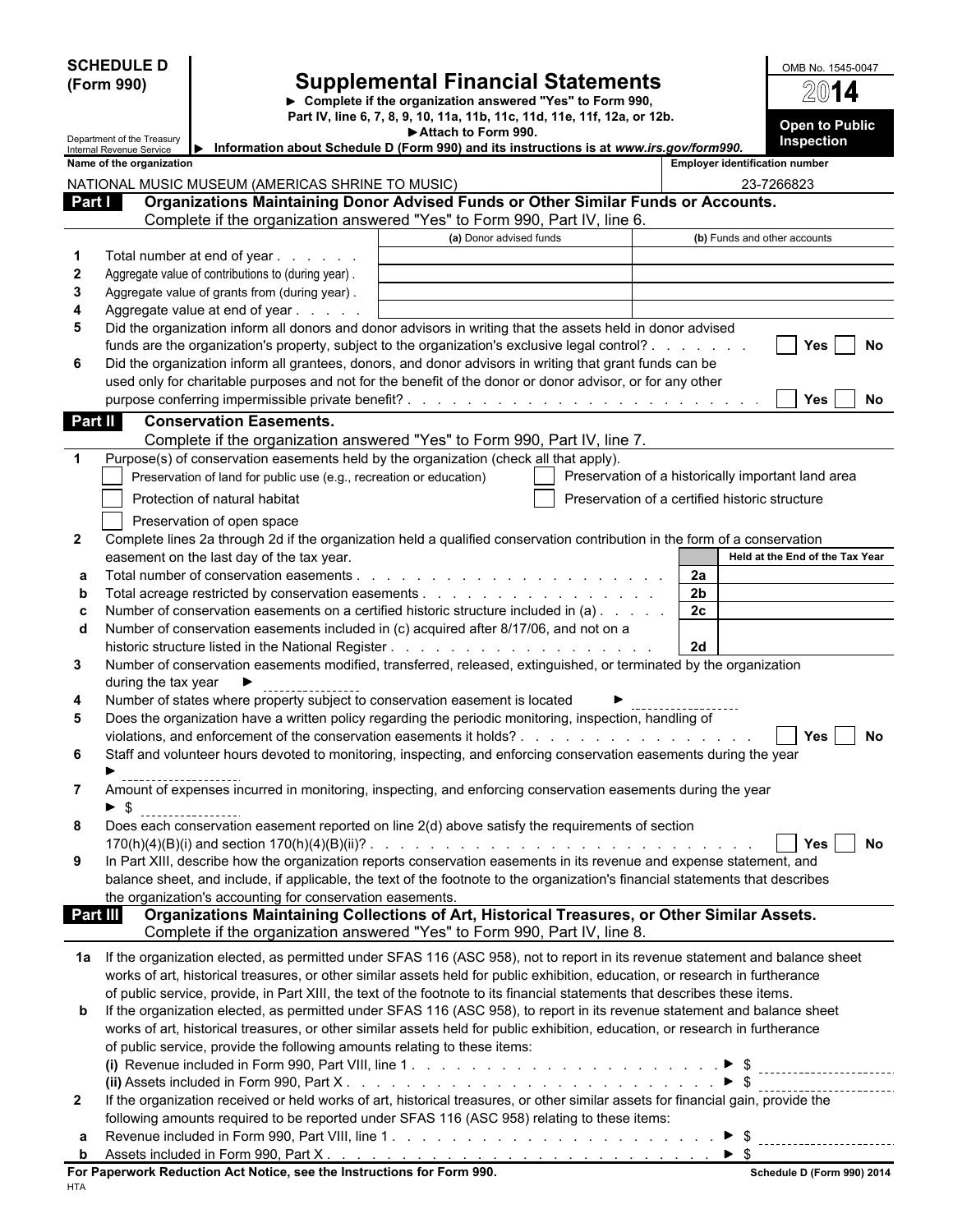|                | Schedule D (Form 990) 2014   NATIONAL MUSIC MUSEUM (AMERICAS SHRINE TO MUSIC)                                                                                                                                                |                                                                                                                            |                |                           | 23-7266823           | Page 2                         |
|----------------|------------------------------------------------------------------------------------------------------------------------------------------------------------------------------------------------------------------------------|----------------------------------------------------------------------------------------------------------------------------|----------------|---------------------------|----------------------|--------------------------------|
| Part III       | Organizations Maintaining Collections of Art, Historical Treasures, or Other Similar Assets (continued)                                                                                                                      |                                                                                                                            |                |                           |                      |                                |
| 3              | Using the organization's acquisition, accession, and other records, check any of the following that are a significant                                                                                                        |                                                                                                                            |                |                           |                      |                                |
|                | use of its collection items (check all that apply):                                                                                                                                                                          |                                                                                                                            |                |                           |                      |                                |
| а              | X<br>Public exhibition                                                                                                                                                                                                       |                                                                                                                            |                | Loan or exchange programs |                      |                                |
| b              | $\mathsf X$<br>Scholarly research                                                                                                                                                                                            |                                                                                                                            | Other<br>e     |                           |                      |                                |
|                |                                                                                                                                                                                                                              |                                                                                                                            |                |                           |                      |                                |
| c<br>4         | X<br>Preservation for future generations<br>Provide a description of the organization's collections and explain how they further the organization's exempt purpose in                                                        |                                                                                                                            |                |                           |                      |                                |
|                | Part XIII.                                                                                                                                                                                                                   |                                                                                                                            |                |                           |                      |                                |
| 5              | During the year, did the organization solicit or receive donations of art, historical treasures, or other similar<br>assets to be sold to raise funds rather than to be maintained as part of the organization's collection? |                                                                                                                            |                |                           |                      | Yes  <br>No                    |
| Part IV        | <b>Escrow and Custodial Arrangements.</b>                                                                                                                                                                                    |                                                                                                                            |                |                           |                      |                                |
|                | Complete if the organization answered "Yes" to Form 990, Part IV, line 9, or reported an amount on Form                                                                                                                      |                                                                                                                            |                |                           |                      |                                |
|                | 990, Part X, line 21.                                                                                                                                                                                                        |                                                                                                                            |                |                           |                      |                                |
| 1a             | Is the organization an agent, trustee, custodian or other intermediary for contributions or other assets not                                                                                                                 |                                                                                                                            |                |                           |                      |                                |
|                |                                                                                                                                                                                                                              |                                                                                                                            |                |                           |                      | Yes<br>No                      |
|                | If "Yes," explain the arrangement in Part XIII and complete the following table:                                                                                                                                             |                                                                                                                            |                |                           |                      |                                |
|                |                                                                                                                                                                                                                              |                                                                                                                            |                |                           |                      | Amount                         |
| c              |                                                                                                                                                                                                                              |                                                                                                                            |                |                           | 1c                   |                                |
|                |                                                                                                                                                                                                                              |                                                                                                                            |                |                           | 1 <sub>d</sub>       |                                |
|                |                                                                                                                                                                                                                              |                                                                                                                            |                |                           | 1e                   |                                |
|                |                                                                                                                                                                                                                              |                                                                                                                            |                |                           | 1f                   | 0                              |
| 2a             | Did the organization include an amount on Form 990, Part X, line 21, for escrow or custodial account liability?                                                                                                              |                                                                                                                            |                |                           |                      | Yes $X$ No                     |
| b              | If "Yes," explain the arrangement in Part XIII. Check here if the explanation has been provided in Part XIII.                                                                                                                |                                                                                                                            |                |                           |                      |                                |
| <b>Part V</b>  | <b>Endowment Funds.</b>                                                                                                                                                                                                      |                                                                                                                            |                |                           |                      |                                |
|                | Complete if the organization answered "Yes" to Form 990, Part IV, line 10.                                                                                                                                                   |                                                                                                                            |                |                           |                      |                                |
|                |                                                                                                                                                                                                                              | (a) Current year                                                                                                           | (b) Prior year | (c) Two years back        | (d) Three years back | (e) Four years back            |
| 1a             | Beginning of year balance                                                                                                                                                                                                    | 4,947,854                                                                                                                  | 4,361,385      | 3,504,764                 | 3,512,807            | 2,901,401                      |
| b              | Contributions                                                                                                                                                                                                                | 1,497,462                                                                                                                  | 0              | 500,000                   | 128,210              | 72,654                         |
| c              | Net investment earnings, gains,                                                                                                                                                                                              |                                                                                                                            |                |                           |                      |                                |
|                | and losses                                                                                                                                                                                                                   | 186,992                                                                                                                    | 813,679        | 553,008                   | 56,549               | 702,893                        |
|                | Grants or scholarships                                                                                                                                                                                                       |                                                                                                                            |                |                           |                      |                                |
| е              | Other expenditures for facilities                                                                                                                                                                                            |                                                                                                                            |                |                           |                      |                                |
|                | and programs                                                                                                                                                                                                                 | 185,003                                                                                                                    | 168,927        | 144,925                   | 145,236              | 118,904                        |
|                | Administrative expenses                                                                                                                                                                                                      | 70,479                                                                                                                     | 58,283         | 51,462                    | 47,566               | 45,237                         |
|                | End of year balance                                                                                                                                                                                                          | 6,376,826                                                                                                                  | 4,947,854      | 4,361,385                 | 3,504,764            | 3.512.807                      |
| $\mathbf{2}$   | Provide the estimated percentage of the current year end balance (line 1g, column (a)) held as:                                                                                                                              |                                                                                                                            |                |                           |                      |                                |
| a              | Board designated or quasi-endowment                                                                                                                                                                                          | $\begin{array}{c} \color{red} \blacktriangleright \color{black} \color{red} \blacktriangleright \color{black} \end{array}$ | %              |                           |                      |                                |
| b              | Permanent endowment                                                                                                                                                                                                          | 100%                                                                                                                       |                |                           |                      |                                |
| c              | Temporarily restricted endowment                                                                                                                                                                                             | $\blacktriangleright$<br>$\%$                                                                                              |                |                           |                      |                                |
|                | The percentages in lines 2a, 2b, and 2c should equal 100%.                                                                                                                                                                   |                                                                                                                            |                |                           |                      |                                |
| За             | Are there endowment funds not in the possession of the organization that are held and administered for the                                                                                                                   |                                                                                                                            |                |                           |                      |                                |
|                | organization by:                                                                                                                                                                                                             |                                                                                                                            |                |                           |                      | Yes<br>No                      |
|                | (i)                                                                                                                                                                                                                          |                                                                                                                            |                |                           |                      | $\mathsf{X}$<br>3a(i)          |
|                | (ii)                                                                                                                                                                                                                         |                                                                                                                            |                |                           |                      | X<br>3a(ii)                    |
| b              | If "Yes" to 3a(ii), are the related organizations listed as required on Schedule R?                                                                                                                                          |                                                                                                                            |                |                           |                      | $\mathsf{X}$<br>3 <sub>b</sub> |
| 4              | Describe in Part XIII the intended uses of the organization's endowment funds.                                                                                                                                               |                                                                                                                            |                |                           |                      |                                |
| <b>Part VI</b> | Land, Buildings, and Equipment.                                                                                                                                                                                              |                                                                                                                            |                |                           |                      |                                |
|                | Complete if the organization answered "Yes" to Form 990, Part IV, line 11a. See Form 990, Part X, line 10.                                                                                                                   |                                                                                                                            |                |                           |                      |                                |
|                | Description of property                                                                                                                                                                                                      | (a) Cost or other basis                                                                                                    |                | (b) Cost or other         | (c) Accumulated      | (d) Book value                 |
|                |                                                                                                                                                                                                                              | (investment)                                                                                                               |                | basis (other)             | depreciation         |                                |
| 1a             | Land.                                                                                                                                                                                                                        |                                                                                                                            | 0              | $\mathbf 0$               |                      | O                              |
| b              | Buildings                                                                                                                                                                                                                    |                                                                                                                            | $\Omega$       | 0                         | $\Omega$             | $\Omega$                       |
| С              | Leasehold improvements                                                                                                                                                                                                       |                                                                                                                            | $\Omega$       | $\mathbf 0$               | $\Omega$             | $\Omega$                       |
| d              | Equipment.                                                                                                                                                                                                                   |                                                                                                                            | $\Omega$       | 233,471                   | 133,169              | 100,302                        |
| е              | Other $\ldots$ $\ldots$ $\ldots$ $\ldots$ $\ldots$ $\ldots$                                                                                                                                                                  |                                                                                                                            | $\Omega$       | 0                         | $\Omega$             |                                |
|                | Total. Add lines 1a through 1e. (Column (d) must equal Form 990, Part X, column (B), line 10c.).                                                                                                                             |                                                                                                                            |                |                           | ▶                    | 100,302                        |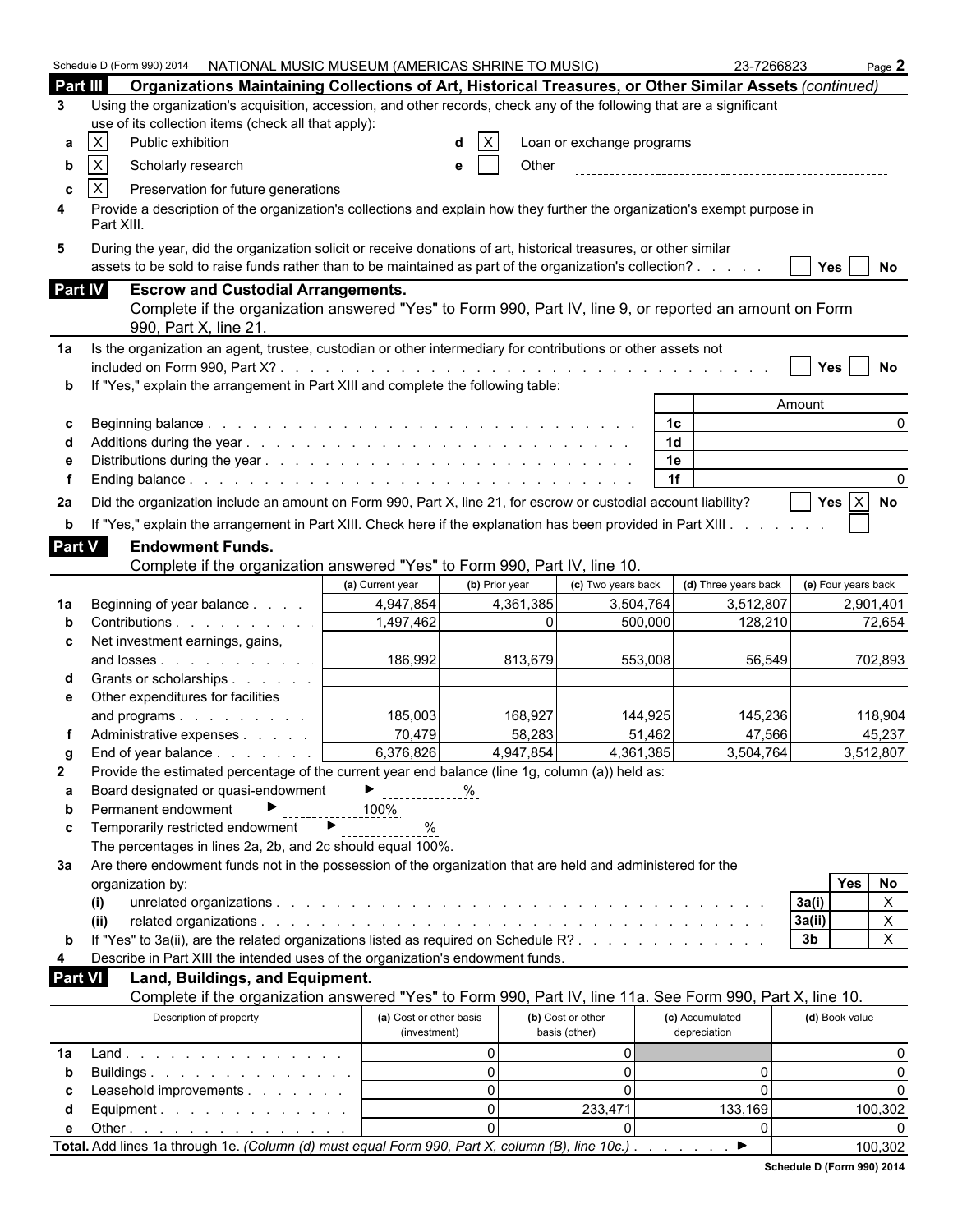| Schedule D (Form 990) 2014                                                                                                                                  | NATIONAL MUSIC MUSEUM (AMERICAS SHRINE TO MUSIC) | 23-7266823                                                   | Page 3 |
|-------------------------------------------------------------------------------------------------------------------------------------------------------------|--------------------------------------------------|--------------------------------------------------------------|--------|
| Part VII<br><b>Investments-Other Securities.</b>                                                                                                            |                                                  |                                                              |        |
| Complete if the organization answered "Yes" to Form 990, Part IV, line 11b. See Form 990, Part X, line 12.                                                  |                                                  |                                                              |        |
| (a) Description of security or category<br>(including name of security)                                                                                     | (b) Book value                                   | (c) Method of valuation:<br>Cost or end-of-year market value |        |
| (1) Financial derivatives                                                                                                                                   | 0                                                |                                                              |        |
| (2) Closely-held equity interests                                                                                                                           | $\mathbf 0$                                      |                                                              |        |
| (3) Other                                                                                                                                                   |                                                  |                                                              |        |
| (A)                                                                                                                                                         |                                                  |                                                              |        |
| (B)                                                                                                                                                         |                                                  |                                                              |        |
| (C)                                                                                                                                                         |                                                  |                                                              |        |
| (D)                                                                                                                                                         |                                                  |                                                              |        |
| (E)                                                                                                                                                         |                                                  |                                                              |        |
| (F)<br>(G)                                                                                                                                                  |                                                  |                                                              |        |
| (H)                                                                                                                                                         |                                                  |                                                              |        |
| ▶<br>Total. (Column (b) must equal Form 990, Part X, col. (B) line 12.)                                                                                     | 0                                                |                                                              |        |
| <b>Part VIII</b><br><b>Investments-Program Related.</b>                                                                                                     |                                                  |                                                              |        |
| Complete if the organization answered "Yes" to Form 990, Part IV, line 11c. See Form 990, Part X, line 13.                                                  |                                                  |                                                              |        |
| (a) Description of investment                                                                                                                               | (b) Book value                                   | (c) Method of valuation:                                     |        |
|                                                                                                                                                             |                                                  | Cost or end-of-year market value                             |        |
| (1)                                                                                                                                                         |                                                  |                                                              |        |
| (2)                                                                                                                                                         |                                                  |                                                              |        |
| (3)                                                                                                                                                         |                                                  |                                                              |        |
| (4)                                                                                                                                                         |                                                  |                                                              |        |
| (5)                                                                                                                                                         |                                                  |                                                              |        |
| (6)                                                                                                                                                         |                                                  |                                                              |        |
| (7)                                                                                                                                                         |                                                  |                                                              |        |
| (8)                                                                                                                                                         |                                                  |                                                              |        |
| (9)                                                                                                                                                         |                                                  |                                                              |        |
| Total. (Column (b) must equal Form 990, Part X, col. (B) line 13.)<br>▶<br>Part IX                                                                          | 0                                                |                                                              |        |
| <b>Other Assets.</b><br>Complete if the organization answered "Yes" to Form 990, Part IV, line 11d. See Form 990, Part X, line 15.                          |                                                  |                                                              |        |
|                                                                                                                                                             | (a) Description                                  | (b) Book value                                               |        |
| (1)                                                                                                                                                         |                                                  |                                                              |        |
| (2)                                                                                                                                                         |                                                  |                                                              |        |
| (3)                                                                                                                                                         |                                                  |                                                              |        |
| (4)                                                                                                                                                         |                                                  |                                                              |        |
| (5)                                                                                                                                                         |                                                  |                                                              |        |
| (6)                                                                                                                                                         |                                                  |                                                              |        |
| (7)                                                                                                                                                         |                                                  |                                                              |        |
| (8)                                                                                                                                                         |                                                  |                                                              |        |
| (9)                                                                                                                                                         |                                                  |                                                              |        |
| Total. (Column (b) must equal Form 990, Part X, col. (B) line 15.)                                                                                          |                                                  | ▶                                                            | 0      |
| Part X<br><b>Other Liabilities.</b><br>Complete if the organization answered "Yes" to Form 990, Part IV, line 11e or 11f. See Form 990, Part X,<br>line 25. |                                                  |                                                              |        |
| (a) Description of liability<br>1.                                                                                                                          | (b) Book value                                   |                                                              |        |
| (1) Federal income taxes                                                                                                                                    | 0                                                |                                                              |        |
| (2)                                                                                                                                                         |                                                  |                                                              |        |
| (3)                                                                                                                                                         |                                                  |                                                              |        |
| (4)                                                                                                                                                         |                                                  |                                                              |        |
| (5)                                                                                                                                                         |                                                  |                                                              |        |
| (6)                                                                                                                                                         |                                                  |                                                              |        |
| (7)                                                                                                                                                         |                                                  |                                                              |        |
| (8)                                                                                                                                                         |                                                  |                                                              |        |
| (9)                                                                                                                                                         |                                                  |                                                              |        |
| ▶<br>Total. (Column (b) must equal Form 990, Part X, col. (B) line 25.)                                                                                     |                                                  |                                                              |        |
| 2. Liability for uncertain tax positions. In Part XIII, provide the text of the footnote to the organization's financial statements that reports the        |                                                  |                                                              |        |

organization's liability for uncertain tax positions under FIN 48 (ASC 740). Check here if the text of the footnote has been provided in Part XIII [

 $\sim$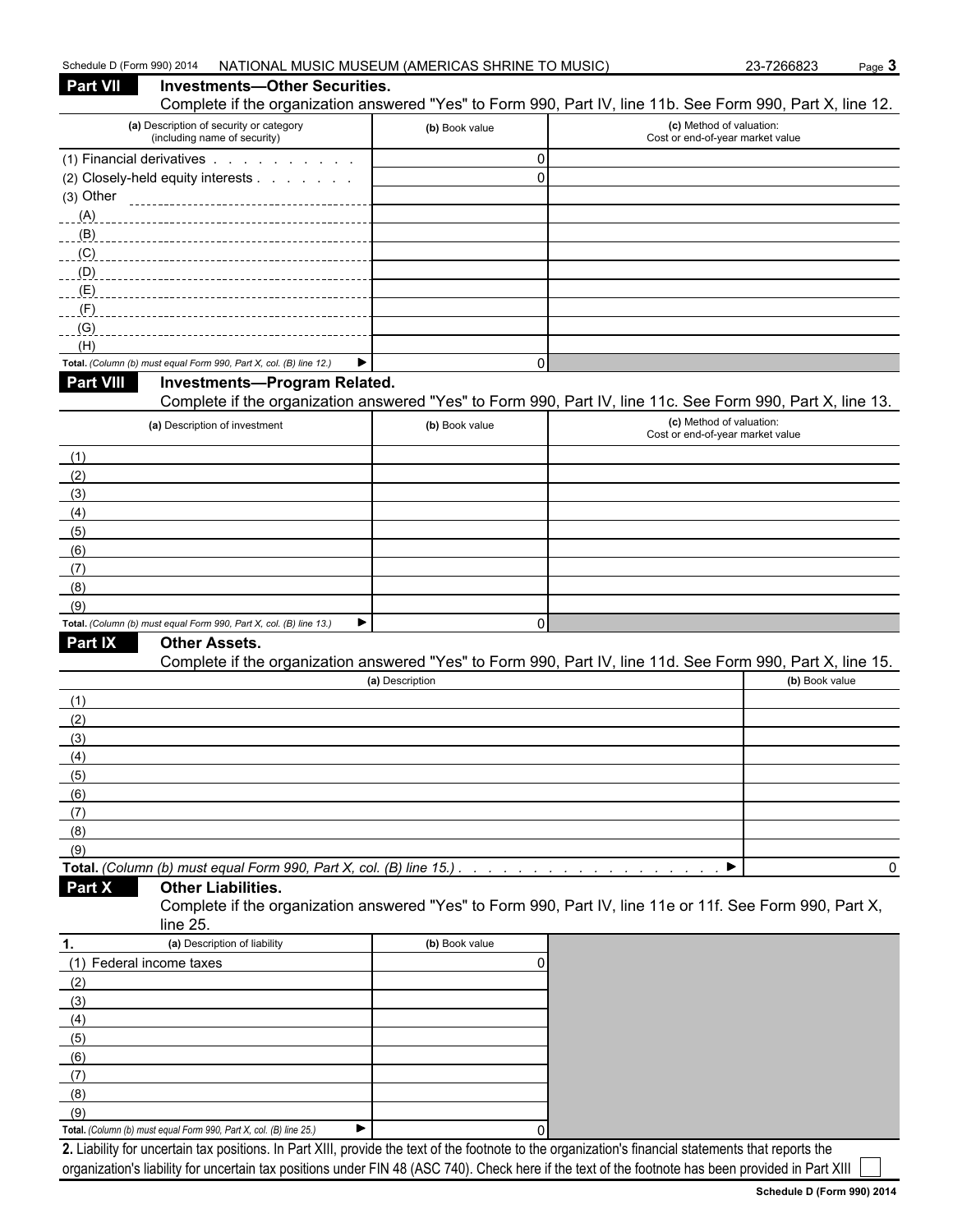|              |                 |                                  | Schedule D (Form 990) 2014 NATIONAL MUSIC MUSEUM (AMERICAS SHRINE TO MUSIC)                                                                        |                |         | 23-7266823           | Page 4    |
|--------------|-----------------|----------------------------------|----------------------------------------------------------------------------------------------------------------------------------------------------|----------------|---------|----------------------|-----------|
| Part XI      |                 |                                  | Reconciliation of Revenue per Audited Financial Statements With Revenue per Return.                                                                |                |         |                      |           |
|              |                 |                                  | Complete if the organization answered "Yes" to Form 990, Part IV, line 12a.                                                                        |                |         |                      |           |
| $\mathbf{1}$ |                 |                                  | Total revenue, gains, and other support per audited financial statements                                                                           |                |         |                      | 2,055,119 |
| $\mathbf{2}$ |                 |                                  | Amounts included on line 1 but not on Form 990, Part VIII, line 12:                                                                                |                |         |                      |           |
| a            |                 |                                  | Net unrealized gains (losses) on investments                                                                                                       | 2a             | 99,592  |                      |           |
| b            |                 |                                  |                                                                                                                                                    | 2 <sub>b</sub> | 603,408 |                      |           |
| C            |                 |                                  |                                                                                                                                                    | 2c             |         |                      |           |
| d            |                 |                                  |                                                                                                                                                    | 2d             |         |                      |           |
| $\mathbf{e}$ |                 |                                  |                                                                                                                                                    |                |         | 2e                   | 703,000   |
| 3            |                 |                                  |                                                                                                                                                    |                |         | $\mathbf{3}$         | 1,352,119 |
| 4            |                 |                                  | Amounts included on Form 990, Part VIII, line 12, but not on line 1:                                                                               |                |         |                      |           |
| a            |                 |                                  | Investment expenses not included on Form 990, Part VIII, line 7b                                                                                   | 4a             |         |                      |           |
| b            |                 |                                  |                                                                                                                                                    | 4 <sub>b</sub> |         |                      |           |
| C            |                 |                                  |                                                                                                                                                    |                |         | 4c                   |           |
| 5            |                 |                                  | Total revenue. Add lines 3 and 4c. (This must equal Form 990, Part I, line 12.)                                                                    |                |         | 5                    | 1,352,119 |
|              | <b>Part XII</b> |                                  | Reconciliation of Expenses per Audited Financial Statements With Expenses per Return.                                                              |                |         |                      |           |
|              |                 |                                  | Complete if the organization answered "Yes" to Form 990, Part IV, line 12a.                                                                        |                |         |                      |           |
| $\mathbf{1}$ |                 |                                  |                                                                                                                                                    |                |         | $\mathbf 1$          | 1,616,256 |
| $\mathbf{2}$ |                 |                                  | Amounts included on line 1 but not on Form 990, Part IX, line 25:                                                                                  |                |         |                      |           |
| a            |                 |                                  |                                                                                                                                                    | 2a             |         |                      |           |
| b            |                 |                                  |                                                                                                                                                    | 2 <sub>b</sub> |         |                      |           |
| C            |                 |                                  |                                                                                                                                                    | 2c             |         |                      |           |
| d            |                 |                                  |                                                                                                                                                    | 2d             |         |                      |           |
| е            |                 |                                  |                                                                                                                                                    |                |         | 2e                   |           |
| 3            |                 |                                  |                                                                                                                                                    |                |         | 3                    | 1,616,256 |
| 4            |                 |                                  | Amounts included on Form 990, Part IX, line 25, but not on line 1:                                                                                 |                |         |                      |           |
| a            |                 |                                  | Investment expenses not included on Form 990, Part VIII, line 7b                                                                                   | 4a             |         |                      |           |
| b            |                 |                                  |                                                                                                                                                    | 4 <sub>b</sub> |         |                      |           |
| C            |                 |                                  |                                                                                                                                                    |                |         |                      |           |
| 5            |                 |                                  |                                                                                                                                                    |                |         | 4c<br>$5\phantom{1}$ |           |
|              |                 |                                  | Total expenses. Add lines 3 and 4c. (This must equal Form 990, Part I, line 18.)                                                                   |                |         |                      | 1,616,256 |
|              | Part XIII       | <b>Supplemental Information.</b> |                                                                                                                                                    |                |         |                      |           |
|              |                 |                                  | Provide the descriptions required for Part II, lines 3, 5, and 9; Part III, lines 1a and 4; Part IV, lines 1b and 2b; Part V, line 4; Part X, line |                |         |                      |           |
|              |                 |                                  | 2; Part XI, lines 2d and 4b; and Part XII, lines 2d and 4b. Also complete this part to provide any additional information.                         |                |         |                      |           |
|              |                 |                                  |                                                                                                                                                    |                |         |                      |           |
|              |                 |                                  |                                                                                                                                                    |                |         |                      |           |
|              |                 |                                  |                                                                                                                                                    |                |         |                      |           |
|              |                 |                                  |                                                                                                                                                    |                |         |                      |           |
|              |                 |                                  |                                                                                                                                                    |                |         |                      |           |
|              |                 |                                  |                                                                                                                                                    |                |         |                      |           |
|              |                 |                                  |                                                                                                                                                    |                |         |                      |           |
|              |                 |                                  |                                                                                                                                                    |                |         |                      |           |
|              |                 |                                  |                                                                                                                                                    |                |         |                      |           |
|              |                 |                                  |                                                                                                                                                    |                |         |                      |           |
|              |                 |                                  |                                                                                                                                                    |                |         |                      |           |
|              |                 |                                  |                                                                                                                                                    |                |         |                      |           |
|              |                 |                                  |                                                                                                                                                    |                |         |                      |           |
|              |                 |                                  |                                                                                                                                                    |                |         |                      |           |
|              |                 |                                  |                                                                                                                                                    |                |         |                      |           |
|              |                 |                                  |                                                                                                                                                    |                |         |                      |           |
|              |                 |                                  |                                                                                                                                                    |                |         |                      |           |
|              |                 |                                  |                                                                                                                                                    |                |         |                      |           |
|              |                 |                                  |                                                                                                                                                    |                |         |                      |           |
|              |                 |                                  |                                                                                                                                                    |                |         |                      |           |
|              |                 |                                  |                                                                                                                                                    |                |         |                      |           |
|              |                 |                                  |                                                                                                                                                    |                |         |                      |           |
|              |                 |                                  |                                                                                                                                                    |                |         |                      |           |
|              |                 |                                  |                                                                                                                                                    |                |         |                      |           |
|              |                 |                                  |                                                                                                                                                    |                |         |                      |           |
|              |                 |                                  |                                                                                                                                                    |                |         |                      |           |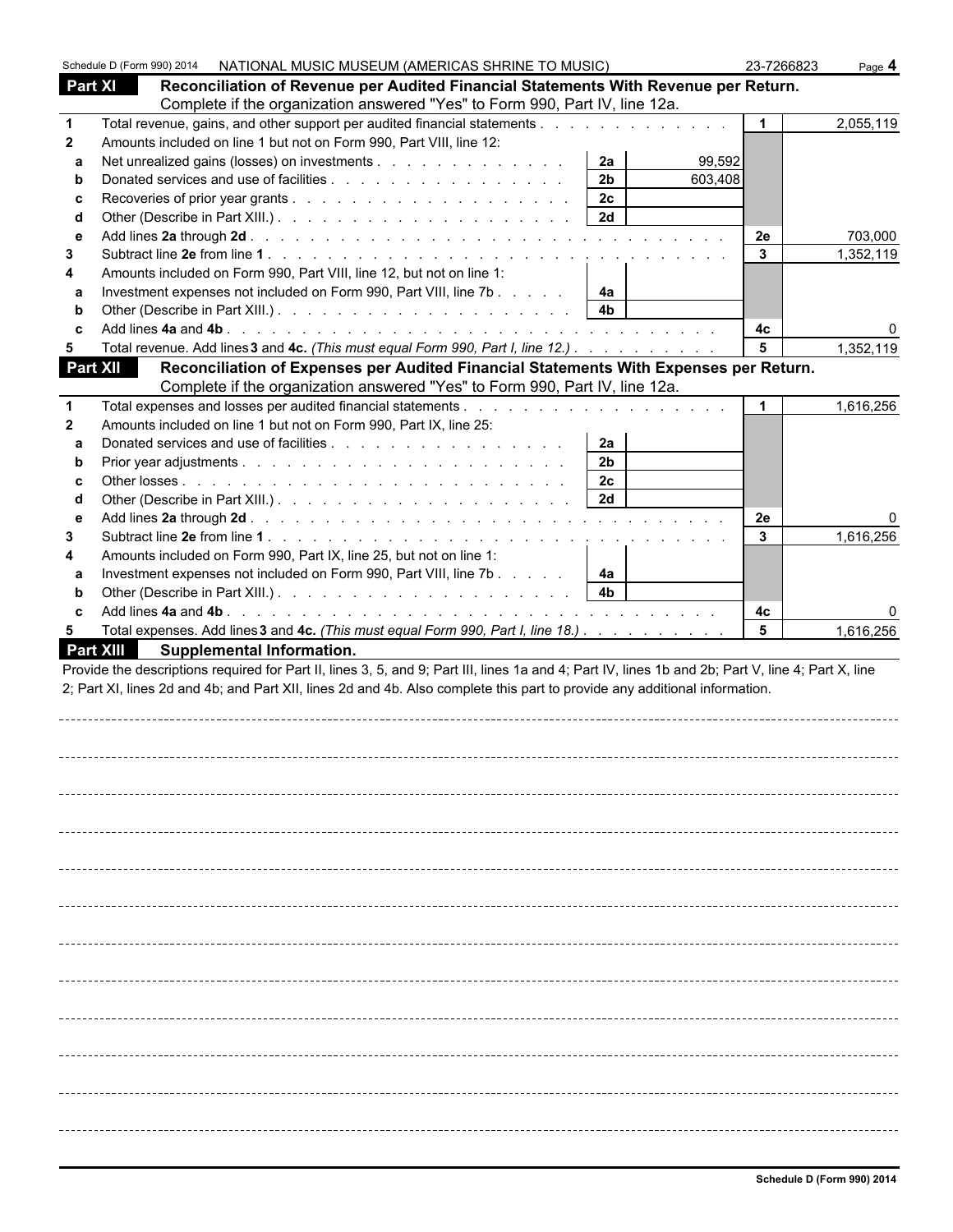| Schedule D (Form 990) 2014 | NATIONAL MUSIC MUSEUM (AMERICAS SHRINE TO MUSIC) | 23-7266823 | Page 5 |
|----------------------------|--------------------------------------------------|------------|--------|
| Part XIII                  | <b>Supplemental Information (continued)</b>      |            |        |
|                            |                                                  |            |        |
|                            |                                                  |            |        |
|                            |                                                  |            |        |
|                            |                                                  |            |        |
|                            |                                                  |            |        |
|                            |                                                  |            |        |
|                            |                                                  |            |        |
|                            |                                                  |            |        |
|                            |                                                  |            |        |
|                            |                                                  |            |        |
|                            |                                                  |            |        |
|                            |                                                  |            |        |
|                            |                                                  |            |        |
|                            |                                                  |            |        |
|                            |                                                  |            |        |
|                            |                                                  |            |        |
|                            |                                                  |            |        |
|                            |                                                  |            |        |
|                            |                                                  |            |        |
|                            |                                                  |            |        |
|                            |                                                  |            |        |
|                            |                                                  |            |        |
|                            |                                                  |            |        |
|                            |                                                  |            |        |
|                            |                                                  |            |        |
|                            |                                                  |            |        |
|                            |                                                  |            |        |
|                            |                                                  |            |        |
|                            |                                                  |            |        |
|                            |                                                  |            |        |
|                            |                                                  |            |        |
|                            |                                                  |            |        |
|                            |                                                  |            |        |
|                            |                                                  |            |        |
|                            |                                                  |            |        |
|                            |                                                  |            |        |
|                            |                                                  |            |        |
|                            |                                                  |            |        |
|                            |                                                  |            |        |
|                            |                                                  |            |        |
|                            |                                                  |            |        |
|                            |                                                  |            |        |
|                            |                                                  |            |        |
|                            |                                                  |            |        |
|                            |                                                  |            |        |
|                            |                                                  |            |        |
|                            |                                                  |            |        |
|                            |                                                  |            |        |
|                            |                                                  |            |        |
|                            |                                                  |            |        |
|                            |                                                  |            |        |
|                            |                                                  |            |        |
|                            |                                                  |            |        |
|                            |                                                  |            |        |
|                            |                                                  |            |        |
|                            |                                                  |            |        |
|                            |                                                  |            |        |
|                            |                                                  |            |        |
|                            |                                                  |            |        |
|                            |                                                  |            |        |
|                            |                                                  |            |        |
|                            |                                                  |            |        |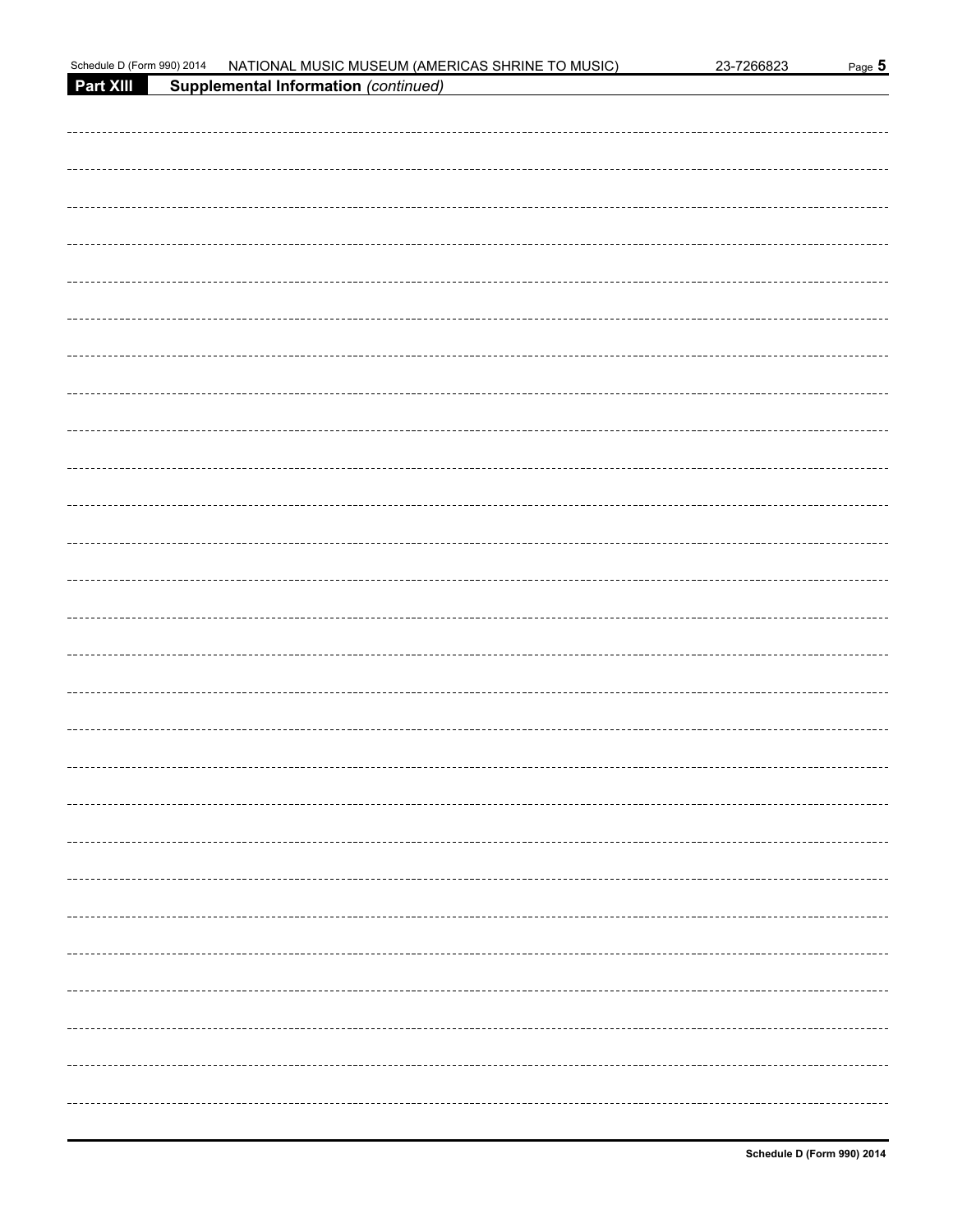| <b>SCHEDULE G</b><br>(Form 990 or 990-EZ)<br>Department of the Treasury      | Supplemental Information Regarding Fundraising or Gaming Activities<br>Complete if the organization answered "Yes" to Form 990, Part IV, lines 17, 18, or 19, or if the<br>organization entered more than \$15,000 on Form 990-EZ, line 6a. |               | OMB No. 1545-0047<br><b>Open to Public</b> |                                                                      |                                                                                                                                                                                                                                                                                                                                                                        |                                                                            |                                                         |
|------------------------------------------------------------------------------|---------------------------------------------------------------------------------------------------------------------------------------------------------------------------------------------------------------------------------------------|---------------|--------------------------------------------|----------------------------------------------------------------------|------------------------------------------------------------------------------------------------------------------------------------------------------------------------------------------------------------------------------------------------------------------------------------------------------------------------------------------------------------------------|----------------------------------------------------------------------------|---------------------------------------------------------|
| Internal Revenue Service<br>Name of the organization                         |                                                                                                                                                                                                                                             |               |                                            |                                                                      | Information about Schedule G (Form 990 or 990-EZ) and its instructions is at www.irs.gov/form990.                                                                                                                                                                                                                                                                      | <b>Employer identification number</b>                                      | Inspection                                              |
| NATIONAL MUSIC MUSEUM (AMERICAS SHRINE TO MUSIC)                             |                                                                                                                                                                                                                                             |               |                                            |                                                                      |                                                                                                                                                                                                                                                                                                                                                                        |                                                                            | 23-7266823                                              |
| Part I                                                                       |                                                                                                                                                                                                                                             |               |                                            |                                                                      | Fundraising Activities. Complete if the organization answered "Yes" to Form 990, Part IV, line 17.                                                                                                                                                                                                                                                                     |                                                                            |                                                         |
|                                                                              | Form 990-EZ filers are not required to complete this part.                                                                                                                                                                                  |               |                                            |                                                                      |                                                                                                                                                                                                                                                                                                                                                                        |                                                                            |                                                         |
| $\mathsf{X}$<br>Mail solicitations                                           |                                                                                                                                                                                                                                             |               | e                                          |                                                                      | Indicate whether the organization raised funds through any of the following activities. Check all that apply.                                                                                                                                                                                                                                                          |                                                                            |                                                         |
| a<br>$\pmb{\times}$<br>b                                                     | Internet and email solicitations                                                                                                                                                                                                            |               | f                                          |                                                                      | Solicitation of non-government grants<br>Solicitation of government grants                                                                                                                                                                                                                                                                                             |                                                                            |                                                         |
| $\boldsymbol{\mathsf{X}}$<br>Phone solicitations<br>с                        |                                                                                                                                                                                                                                             |               | g                                          |                                                                      | Special fundraising events                                                                                                                                                                                                                                                                                                                                             |                                                                            |                                                         |
| In-person solicitations<br>$\times$<br>d                                     |                                                                                                                                                                                                                                             |               |                                            |                                                                      |                                                                                                                                                                                                                                                                                                                                                                        |                                                                            |                                                         |
| 2a<br>b                                                                      |                                                                                                                                                                                                                                             |               |                                            |                                                                      | Did the organization have a written or oral agreement with any individual (including officers, directors, trustees or<br>key employees listed in Form 990, Part VII) or entity in connection with professional fundraising services?<br>If "Yes," list the ten highest paid individuals or entities (fundraisers) pursuant to agreements under which the fundraiser is |                                                                            | No<br>X<br>Yes                                          |
|                                                                              | to be compensated at least \$5,000 by the organization.                                                                                                                                                                                     |               |                                            |                                                                      |                                                                                                                                                                                                                                                                                                                                                                        |                                                                            |                                                         |
| (i) Name and address of individual<br>or entity (fundraiser)                 |                                                                                                                                                                                                                                             | (ii) Activity |                                            | (iii) Did fundraiser have<br>custody or control of<br>contributions? | (iv) Gross receipts<br>from activity                                                                                                                                                                                                                                                                                                                                   | (v) Amount paid to<br>(or retained by)<br>fundraiser listed in<br>col. (i) | (vi) Amount paid to<br>(or retained by)<br>organization |
|                                                                              |                                                                                                                                                                                                                                             |               | Yes                                        | No                                                                   |                                                                                                                                                                                                                                                                                                                                                                        |                                                                            |                                                         |
| 1 UNIVERSITY OF SOUTH DAKOTA<br>414 EAST CLARK VERMILLION SD 57049 CAMPAIGN  |                                                                                                                                                                                                                                             | CAPITAL       | X                                          |                                                                      | 1,497,462                                                                                                                                                                                                                                                                                                                                                              | 70,479                                                                     | 1,426,983                                               |
| $\mathbf{2}$<br>3                                                            |                                                                                                                                                                                                                                             |               |                                            |                                                                      | 0                                                                                                                                                                                                                                                                                                                                                                      | 0                                                                          | 0                                                       |
|                                                                              |                                                                                                                                                                                                                                             |               |                                            |                                                                      | 0                                                                                                                                                                                                                                                                                                                                                                      | 0                                                                          | 0                                                       |
| 4                                                                            |                                                                                                                                                                                                                                             |               |                                            |                                                                      | 0                                                                                                                                                                                                                                                                                                                                                                      | 0                                                                          | 0                                                       |
| 5                                                                            |                                                                                                                                                                                                                                             |               |                                            |                                                                      | 0                                                                                                                                                                                                                                                                                                                                                                      | 0                                                                          | 0                                                       |
| 6                                                                            |                                                                                                                                                                                                                                             |               |                                            |                                                                      | 0                                                                                                                                                                                                                                                                                                                                                                      | 0                                                                          | 0                                                       |
| 7                                                                            |                                                                                                                                                                                                                                             |               |                                            |                                                                      | 0                                                                                                                                                                                                                                                                                                                                                                      | ი                                                                          | 0                                                       |
| 8                                                                            |                                                                                                                                                                                                                                             |               |                                            |                                                                      | 0                                                                                                                                                                                                                                                                                                                                                                      | 0                                                                          | 0                                                       |
| 9                                                                            |                                                                                                                                                                                                                                             |               |                                            |                                                                      | 0                                                                                                                                                                                                                                                                                                                                                                      | 0                                                                          | U                                                       |
| 10                                                                           |                                                                                                                                                                                                                                             |               |                                            |                                                                      | 0                                                                                                                                                                                                                                                                                                                                                                      | O                                                                          | 0                                                       |
| Total .                                                                      |                                                                                                                                                                                                                                             |               |                                            |                                                                      | 1,497,462                                                                                                                                                                                                                                                                                                                                                              | 70,479                                                                     | 1,426,983                                               |
| 3<br>registration or licensing.                                              |                                                                                                                                                                                                                                             |               |                                            |                                                                      | List all states in which the organization is registered or licensed to solicit contributions or has been notified it is exempt from                                                                                                                                                                                                                                    |                                                                            |                                                         |
| SOUTH DAKOTA                                                                 |                                                                                                                                                                                                                                             |               |                                            |                                                                      |                                                                                                                                                                                                                                                                                                                                                                        |                                                                            |                                                         |
|                                                                              |                                                                                                                                                                                                                                             |               |                                            |                                                                      |                                                                                                                                                                                                                                                                                                                                                                        |                                                                            |                                                         |
|                                                                              |                                                                                                                                                                                                                                             |               |                                            |                                                                      |                                                                                                                                                                                                                                                                                                                                                                        |                                                                            |                                                         |
|                                                                              |                                                                                                                                                                                                                                             |               |                                            |                                                                      |                                                                                                                                                                                                                                                                                                                                                                        |                                                                            |                                                         |
|                                                                              |                                                                                                                                                                                                                                             |               |                                            |                                                                      |                                                                                                                                                                                                                                                                                                                                                                        |                                                                            |                                                         |
|                                                                              |                                                                                                                                                                                                                                             |               |                                            |                                                                      |                                                                                                                                                                                                                                                                                                                                                                        |                                                                            |                                                         |
|                                                                              |                                                                                                                                                                                                                                             |               |                                            |                                                                      |                                                                                                                                                                                                                                                                                                                                                                        |                                                                            |                                                         |
|                                                                              |                                                                                                                                                                                                                                             |               |                                            |                                                                      |                                                                                                                                                                                                                                                                                                                                                                        |                                                                            |                                                         |
| Paperwork Reduction Act Notice, see the Instructions for Form 990 or 990-EZ. |                                                                                                                                                                                                                                             |               |                                            |                                                                      |                                                                                                                                                                                                                                                                                                                                                                        |                                                                            | Schedule G (Form 990 or 990-EZ) 2014                    |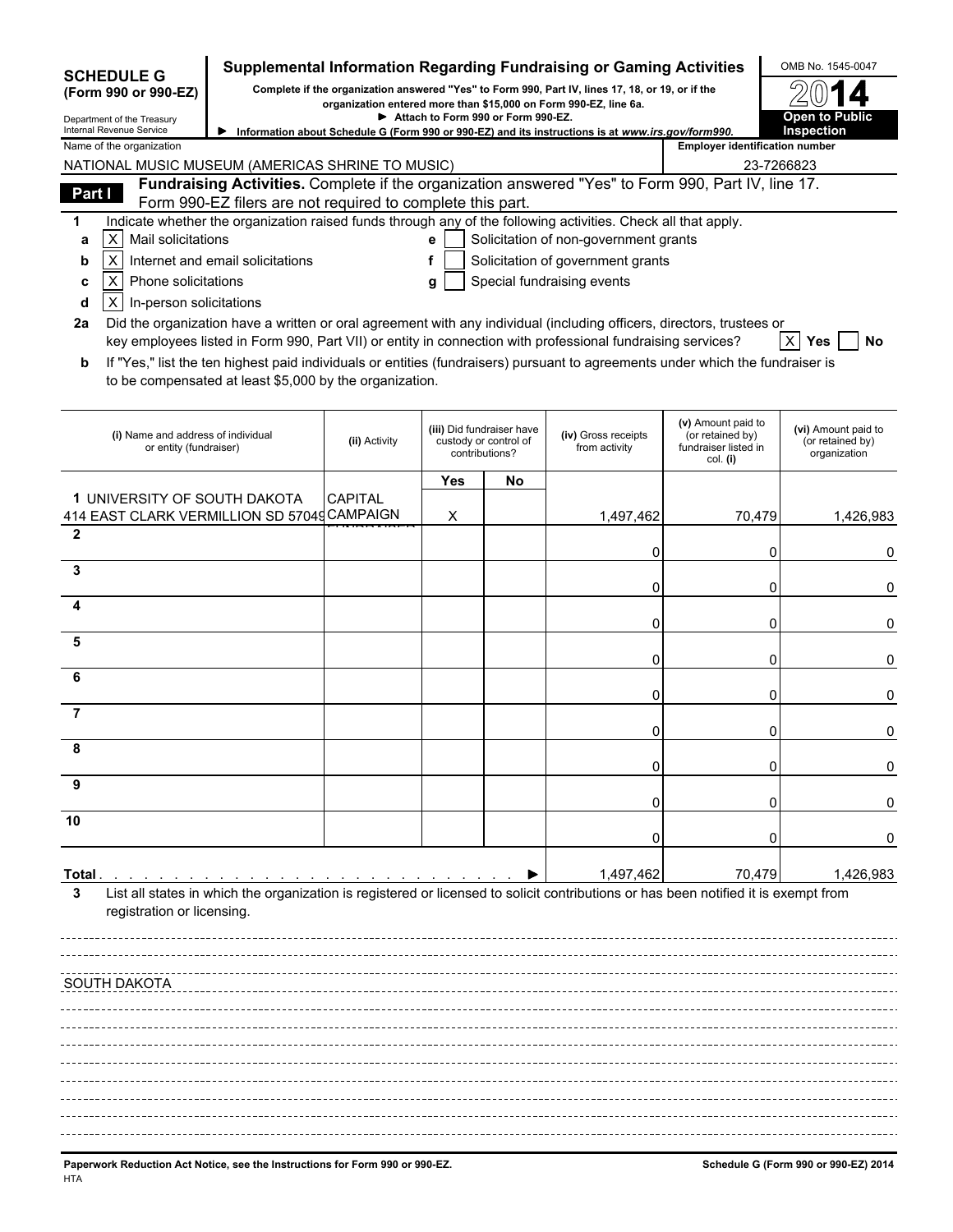| Schedule G (Form 990 or 990-EZ) 2014 |  |  |
|--------------------------------------|--|--|
|--------------------------------------|--|--|

NATIONAL MUSIC MUSEUM (AMERICAS SHRINE TO MUSIC) 23-7266823 Page 2

| 31 | г |  |
|----|---|--|
|    |   |  |

**II Fundraising Events.** Complete if the organization answered "Yes" to Form 990, Part IV, line 18, or reported more than \$15,000 of fundraising event contributions and gross income on Form 990-EZ, lines 1 and 6b. List events with gross receipts greater than \$5,000.

|                 |                 | GVGHJS WILH GIOSS TECEIDIS GIEDICH LIBH (VOOD.                                                                                                                               |                       |                                                             |                       |                                                     |
|-----------------|-----------------|------------------------------------------------------------------------------------------------------------------------------------------------------------------------------|-----------------------|-------------------------------------------------------------|-----------------------|-----------------------------------------------------|
|                 |                 |                                                                                                                                                                              | (a) Event $#1$        | (b) Event $#2$                                              | (c) Other events      | (d) Total events<br>(add col. (a) through           |
|                 |                 |                                                                                                                                                                              | (event type)          | (event type)                                                | (total number)        | col. (c)                                            |
| Revenue         | $\mathbf 1$     | Gross receipts                                                                                                                                                               |                       |                                                             | 0                     | <sup>0</sup>                                        |
|                 | 2               | Less: Contributions                                                                                                                                                          |                       |                                                             |                       | O                                                   |
|                 | 3               | Gross income (line 1<br>$minus line 2)$ .                                                                                                                                    |                       |                                                             | $\Omega$              | 0                                                   |
|                 | 4               | Cash prizes                                                                                                                                                                  |                       |                                                             | 0                     | <sup>0</sup>                                        |
|                 | 5               | Noncash prizes                                                                                                                                                               |                       |                                                             | $\Omega$              | 0                                                   |
| Direct Expenses | 6               | Rent/facility costs                                                                                                                                                          |                       |                                                             | $\overline{0}$        | 0                                                   |
|                 | $\overline{7}$  | Food and beverages                                                                                                                                                           |                       |                                                             | $\mathbf{0}$          | 0                                                   |
|                 | 8               | Entertainment                                                                                                                                                                |                       |                                                             | $\Omega$              | ŋ                                                   |
|                 | 9               | Other direct expenses                                                                                                                                                        |                       |                                                             | $\overline{0}$        |                                                     |
|                 | 10<br>11        |                                                                                                                                                                              |                       |                                                             |                       |                                                     |
|                 | <b>Part III</b> | Net income summary. Subtract line 10 from line 3, column (d) ▶<br><b>Gaming.</b> Complete if the organization answered "Yes" to Form 990, Part IV, line 19, or reported more |                       |                                                             |                       |                                                     |
|                 |                 | than \$15,000 on Form 990-EZ, line 6a.                                                                                                                                       |                       |                                                             |                       |                                                     |
| Revenue         |                 |                                                                                                                                                                              | (a) Bingo             | (b) Pull tabs/instant<br>bingo/progressive bingo            | (c) Other gaming      | (d) Total gaming (add<br>col. (a) through col. (c)) |
|                 |                 | Gross revenue                                                                                                                                                                |                       |                                                             |                       | U                                                   |
|                 | $\mathbf{2}$    | Cash prizes                                                                                                                                                                  |                       |                                                             |                       |                                                     |
|                 | 3               | Noncash prizes                                                                                                                                                               |                       |                                                             |                       | ŋ                                                   |
| Direct Expenses | 4               | Rent/facility costs                                                                                                                                                          |                       |                                                             |                       |                                                     |
|                 | 5               | Other direct expenses                                                                                                                                                        | $\Box$                |                                                             | $\overline{\Box}$ Yes |                                                     |
|                 | 6               | Volunteer labor                                                                                                                                                              | $\sim$ %<br>Yes<br>No | $\sqrt{Y}$ es $\frac{\%}{\%}$<br>No                         | No                    |                                                     |
|                 | 7               |                                                                                                                                                                              |                       | Direct expense summary. Add lines 2 through 5 in column (d) |                       | $\left( 0\right)$                                   |
|                 |                 |                                                                                                                                                                              |                       |                                                             |                       |                                                     |
|                 | 8               |                                                                                                                                                                              |                       |                                                             |                       |                                                     |
|                 |                 |                                                                                                                                                                              |                       |                                                             |                       |                                                     |
|                 | а<br>b          | Enter the state(s) in which the organization conducts gaming activities:<br>Is the organization licensed to conduct gaming activities in each of these states?               |                       |                                                             |                       | 0<br><b>No. 1</b> Yes<br><b>No</b>                  |
|                 |                 |                                                                                                                                                                              |                       |                                                             |                       |                                                     |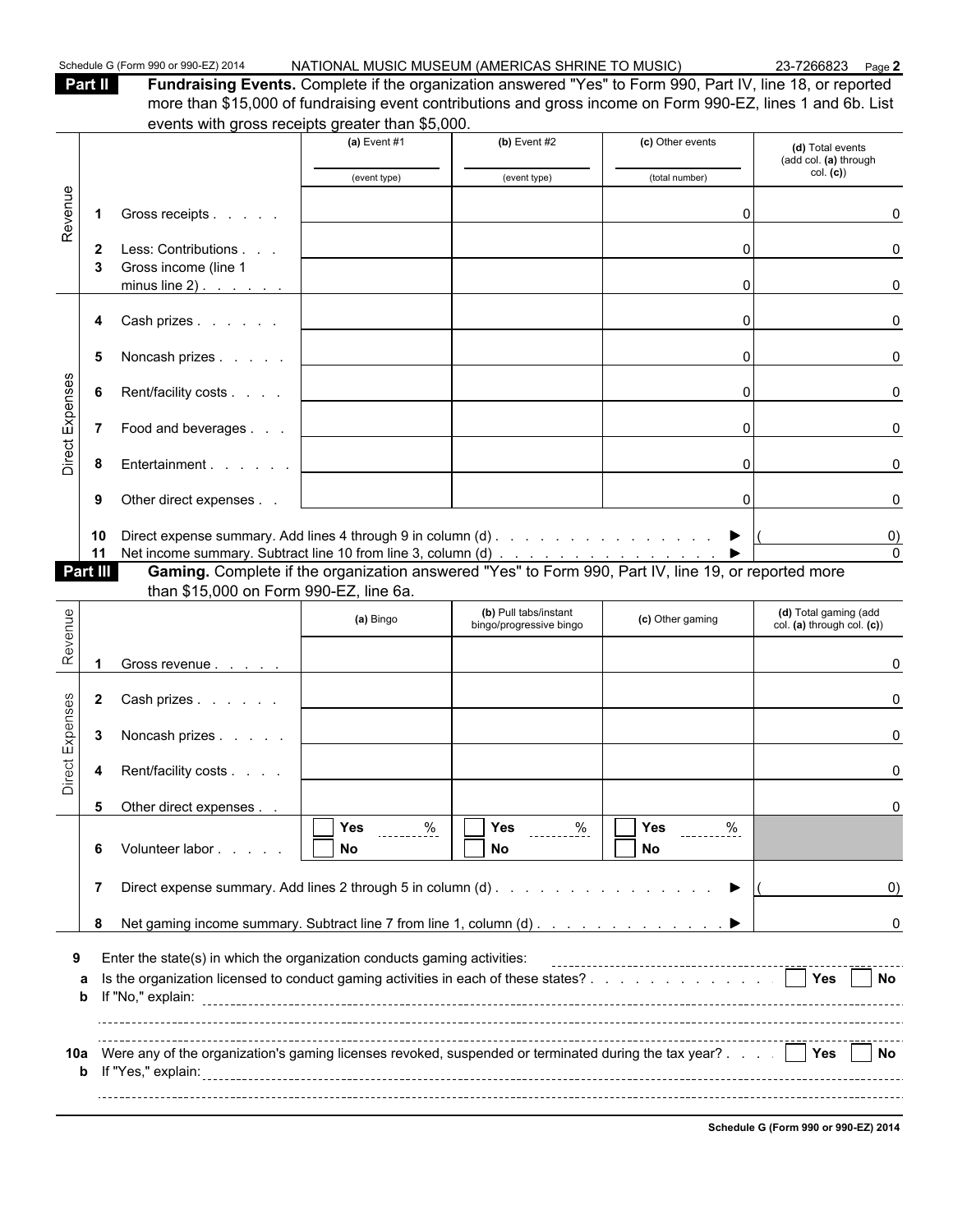|                      | Schedule G (Form 990 or 990-EZ) 2014 NATIONAL MUSIC MUSEUM (AMERICAS SHRINE TO MUSIC)<br>23-7266823<br>Page 3                                                                                                                                                                                                                                                                                                                                                                                                                                                                                                                                |
|----------------------|----------------------------------------------------------------------------------------------------------------------------------------------------------------------------------------------------------------------------------------------------------------------------------------------------------------------------------------------------------------------------------------------------------------------------------------------------------------------------------------------------------------------------------------------------------------------------------------------------------------------------------------------|
| 11                   | Does the organization conduct gaming activities with nonmembers?     Yes     No                                                                                                                                                                                                                                                                                                                                                                                                                                                                                                                                                              |
| 12                   | Is the organization a grantor, beneficiary or trustee of a trust or a member of a partnership or other entity                                                                                                                                                                                                                                                                                                                                                                                                                                                                                                                                |
| 13<br>a              | Indicate the percentage of gaming activity conducted in:<br>%                                                                                                                                                                                                                                                                                                                                                                                                                                                                                                                                                                                |
| b<br>14              | $\frac{0}{0}$<br>13b<br>Enter the name and address of the person who prepares the organization's gaming/special events books<br>and records:                                                                                                                                                                                                                                                                                                                                                                                                                                                                                                 |
|                      |                                                                                                                                                                                                                                                                                                                                                                                                                                                                                                                                                                                                                                              |
|                      |                                                                                                                                                                                                                                                                                                                                                                                                                                                                                                                                                                                                                                              |
|                      | 15a Does the organization have a contract with a third party from whom the organization receives gaming<br>amount of gaming revenue retained by the third party $\triangleright$ \$ $\frac{1}{2}$ = $\frac{0}{2}$ .<br>c If "Yes," enter name and address of the third party:                                                                                                                                                                                                                                                                                                                                                                |
|                      |                                                                                                                                                                                                                                                                                                                                                                                                                                                                                                                                                                                                                                              |
| 16                   | Gaming manager information:                                                                                                                                                                                                                                                                                                                                                                                                                                                                                                                                                                                                                  |
|                      |                                                                                                                                                                                                                                                                                                                                                                                                                                                                                                                                                                                                                                              |
|                      |                                                                                                                                                                                                                                                                                                                                                                                                                                                                                                                                                                                                                                              |
|                      | Description of services provided                                                                                                                                                                                                                                                                                                                                                                                                                                                                                                                                                                                                             |
|                      | Director/officer<br>Employee<br>Independent contractor                                                                                                                                                                                                                                                                                                                                                                                                                                                                                                                                                                                       |
| 17<br><b>Part IV</b> | Mandatory distributions:<br>a Is the organization required under state law to make charitable distributions from the gaming proceeds to<br>Yes<br><b>No</b><br><b>b</b> Enter the amount of distributions required under state law to be distributed to other exempt organizations<br>or spent in the organization's own exempt activities during the tax year<br>$\blacktriangleright$ \$<br>Supplemental Information. Provide the explanations required by Part I, line 2b, columns (iii) and (v), and<br>Part III, lines 9, 9b, 10b, 15b, 15c, 16, and 17b, as applicable. Also provide any additional information<br>(see instructions). |
|                      |                                                                                                                                                                                                                                                                                                                                                                                                                                                                                                                                                                                                                                              |
|                      |                                                                                                                                                                                                                                                                                                                                                                                                                                                                                                                                                                                                                                              |
|                      |                                                                                                                                                                                                                                                                                                                                                                                                                                                                                                                                                                                                                                              |
|                      |                                                                                                                                                                                                                                                                                                                                                                                                                                                                                                                                                                                                                                              |
|                      |                                                                                                                                                                                                                                                                                                                                                                                                                                                                                                                                                                                                                                              |
|                      |                                                                                                                                                                                                                                                                                                                                                                                                                                                                                                                                                                                                                                              |
|                      |                                                                                                                                                                                                                                                                                                                                                                                                                                                                                                                                                                                                                                              |
|                      | Schodule G (Form 990 or 990 EZ) 2014                                                                                                                                                                                                                                                                                                                                                                                                                                                                                                                                                                                                         |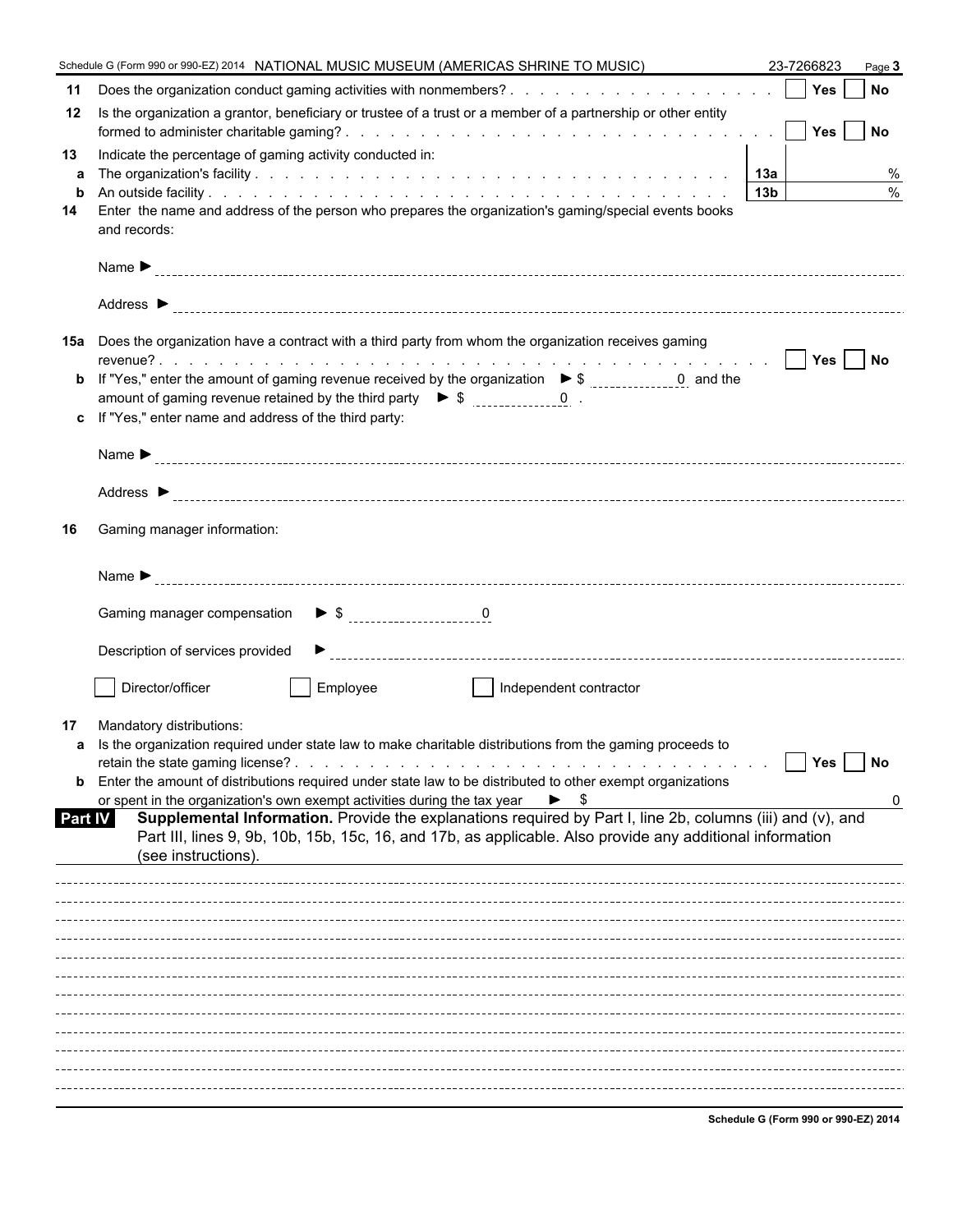## **(Form 990)**

### **SCHEDULE M Noncash Contributions DESCRIPTION CONTRIBUTE M OMB No. 1545-0047**

**Complete if the organizations answered "Yes" on Form 990, Part IV, lines 29 or 30.**

| Information about Schedule M (Form 990) and its instructions is at www.irs.gov/form |  |  |
|-------------------------------------------------------------------------------------|--|--|

Department of the Treasury Internal Revenue Service

Name of the organization **Employer identification Employer identification number Employer identification number** 

#### NATIONAL MUSIC MUSEUM (AMERICAS SHRINE TO MUSIC) 23-7266823

| Part I       | <b>Types of Property</b>                                                                                            |                               |                                                        |                                                                                    |                                                              |
|--------------|---------------------------------------------------------------------------------------------------------------------|-------------------------------|--------------------------------------------------------|------------------------------------------------------------------------------------|--------------------------------------------------------------|
|              |                                                                                                                     | (a)<br>Check if<br>applicable | (b)<br>Number of contributions or<br>items contributed | (c)<br>Noncash contribution<br>amounts reported on<br>Form 990, Part VIII, line 1g | (d)<br>Method of determining<br>noncash contribution amounts |
| 1            | Art—Works of art                                                                                                    |                               |                                                        |                                                                                    |                                                              |
| $\mathbf{2}$ | Art—Historical treasures                                                                                            | $\mathsf{X}$                  | 2,500                                                  |                                                                                    | 119,507 ASSESSED FAIR VALUE                                  |
| 3            | Art-Fractional interests                                                                                            |                               |                                                        |                                                                                    |                                                              |
| 4            | Books and publications                                                                                              |                               |                                                        |                                                                                    |                                                              |
| 5            | Clothing and household                                                                                              |                               |                                                        |                                                                                    |                                                              |
|              | goods.                                                                                                              |                               |                                                        |                                                                                    |                                                              |
| 6            | Cars and other vehicles                                                                                             |                               |                                                        |                                                                                    |                                                              |
| 7            | Boats and planes                                                                                                    |                               |                                                        |                                                                                    |                                                              |
| 8            | Intellectual property                                                                                               |                               |                                                        |                                                                                    |                                                              |
| 9            | Securities-Publicly traded                                                                                          |                               |                                                        |                                                                                    |                                                              |
| 10           | Securities-Closely held stock                                                                                       |                               |                                                        |                                                                                    |                                                              |
| 11           | Securities-Partnership, LLC,                                                                                        |                               |                                                        |                                                                                    |                                                              |
|              | or trust interests                                                                                                  |                               |                                                        |                                                                                    |                                                              |
| 12           | Securities-Miscellaneous                                                                                            |                               |                                                        |                                                                                    |                                                              |
| 13           | Qualified conservation                                                                                              |                               |                                                        |                                                                                    |                                                              |
|              | contribution-Historic                                                                                               |                               |                                                        |                                                                                    |                                                              |
|              | structures                                                                                                          |                               |                                                        |                                                                                    |                                                              |
| 14           | Qualified conservation                                                                                              |                               |                                                        |                                                                                    |                                                              |
|              | contribution-Other                                                                                                  |                               |                                                        |                                                                                    |                                                              |
| 15           | Real estate-Residential                                                                                             |                               |                                                        |                                                                                    |                                                              |
| 16           | Real estate-Commercial                                                                                              |                               |                                                        |                                                                                    |                                                              |
| 17           | Real estate-Other                                                                                                   |                               |                                                        |                                                                                    |                                                              |
| 18           | Collectibles                                                                                                        |                               |                                                        |                                                                                    |                                                              |
| 19           | Food inventory                                                                                                      |                               |                                                        |                                                                                    |                                                              |
| 20           | Drugs and medical supplies                                                                                          |                               |                                                        |                                                                                    |                                                              |
| 21           | Taxidermy                                                                                                           |                               |                                                        |                                                                                    |                                                              |
| 22           | Historical artifacts                                                                                                |                               |                                                        |                                                                                    |                                                              |
| 23           | Scientific specimens                                                                                                |                               |                                                        |                                                                                    |                                                              |
| 24           | Archeological artifacts                                                                                             |                               |                                                        |                                                                                    |                                                              |
| 25           | Other $\triangleright$ ( $\frac{1}{2}$                                                                              |                               |                                                        |                                                                                    |                                                              |
| 26           |                                                                                                                     |                               |                                                        |                                                                                    |                                                              |
| 27           |                                                                                                                     |                               |                                                        |                                                                                    |                                                              |
| 28           | Other $\blacktriangleright$ (                                                                                       |                               |                                                        |                                                                                    |                                                              |
| 29           | Number of Forms 8283 received by the organization during the tax year for contributions for                         |                               |                                                        |                                                                                    |                                                              |
|              | which the organization completed Form 8283, Part IV, Donee Acknowledgement                                          |                               |                                                        |                                                                                    | 29                                                           |
|              |                                                                                                                     |                               |                                                        |                                                                                    | No<br><b>Yes</b>                                             |
|              | 30a During the year, did the organization receive by contribution any property reported in Part I, lines 1 through  |                               |                                                        |                                                                                    |                                                              |
|              | 28, that it must hold for at least three years from the date of the initial contribution, and which is not required |                               |                                                        |                                                                                    |                                                              |
|              |                                                                                                                     |                               |                                                        |                                                                                    |                                                              |
|              |                                                                                                                     |                               |                                                        |                                                                                    | X<br>30a                                                     |
| $\mathbf b$  | If "Yes," describe the arrangement in Part II.                                                                      |                               |                                                        |                                                                                    |                                                              |
| 31           | Does the organization have a gift acceptance policy that requires the review of any non-standard                    |                               |                                                        |                                                                                    |                                                              |
|              |                                                                                                                     |                               |                                                        |                                                                                    | X<br>-31                                                     |

**32a** Does the organization hire or use third parties or related organizations to solicit, process, or sell noncash contributions? . . . . . . . . . . . . . . . . . . . . . . . . . . . . . . . . . . . . . . . . . . . . . . . . . . . . . . . . . . **32a** X **b** If "Yes," describe in Part II. **33** If the organization did not report an amount in column (c) for a type of property for which column (a) is

checked, describe in Part II.

**For Paperwork Reduction Act Notice, see the Instructions for Form 990. Schedule M (Form 990) (2014)** HTA



| Information about Schedule N |  |  |
|------------------------------|--|--|
|                              |  |  |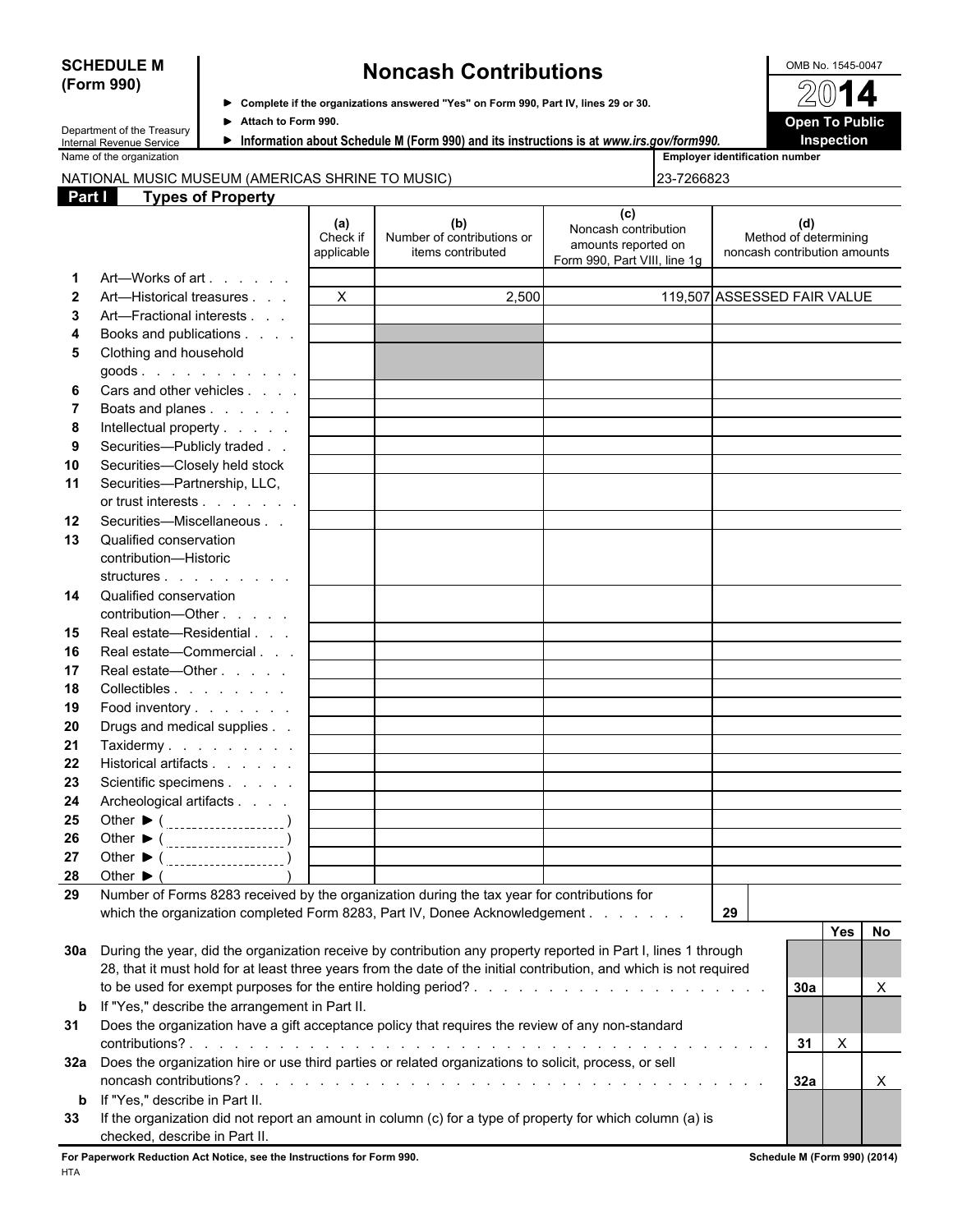| Part II | Schedule M (Form 990) (2014) NATIONAL MUSIC MUSEUM (AMERICAS SHRINE TO MUSIC)<br>Supplemental Information. Provide the information required by Part I, lines 30b, 32b, and 33, and whether<br>the organization is reporting in Part I, column (b), the number of contributions, the number of items received,<br>or a combination of both. Also complete this part for any additional information. | Page 2<br>23-7266823 |  |
|---------|----------------------------------------------------------------------------------------------------------------------------------------------------------------------------------------------------------------------------------------------------------------------------------------------------------------------------------------------------------------------------------------------------|----------------------|--|
|         |                                                                                                                                                                                                                                                                                                                                                                                                    |                      |  |
|         |                                                                                                                                                                                                                                                                                                                                                                                                    |                      |  |
|         |                                                                                                                                                                                                                                                                                                                                                                                                    |                      |  |
|         |                                                                                                                                                                                                                                                                                                                                                                                                    |                      |  |
|         |                                                                                                                                                                                                                                                                                                                                                                                                    |                      |  |
|         |                                                                                                                                                                                                                                                                                                                                                                                                    |                      |  |
|         |                                                                                                                                                                                                                                                                                                                                                                                                    |                      |  |
|         |                                                                                                                                                                                                                                                                                                                                                                                                    |                      |  |
|         |                                                                                                                                                                                                                                                                                                                                                                                                    |                      |  |
|         |                                                                                                                                                                                                                                                                                                                                                                                                    |                      |  |
|         |                                                                                                                                                                                                                                                                                                                                                                                                    |                      |  |
|         |                                                                                                                                                                                                                                                                                                                                                                                                    |                      |  |
|         |                                                                                                                                                                                                                                                                                                                                                                                                    |                      |  |
|         |                                                                                                                                                                                                                                                                                                                                                                                                    |                      |  |
|         |                                                                                                                                                                                                                                                                                                                                                                                                    |                      |  |
|         |                                                                                                                                                                                                                                                                                                                                                                                                    |                      |  |
|         |                                                                                                                                                                                                                                                                                                                                                                                                    |                      |  |
|         |                                                                                                                                                                                                                                                                                                                                                                                                    |                      |  |
|         |                                                                                                                                                                                                                                                                                                                                                                                                    |                      |  |
|         |                                                                                                                                                                                                                                                                                                                                                                                                    |                      |  |
|         |                                                                                                                                                                                                                                                                                                                                                                                                    |                      |  |
|         |                                                                                                                                                                                                                                                                                                                                                                                                    |                      |  |
|         |                                                                                                                                                                                                                                                                                                                                                                                                    |                      |  |
|         |                                                                                                                                                                                                                                                                                                                                                                                                    |                      |  |
|         |                                                                                                                                                                                                                                                                                                                                                                                                    |                      |  |
|         |                                                                                                                                                                                                                                                                                                                                                                                                    |                      |  |
|         |                                                                                                                                                                                                                                                                                                                                                                                                    |                      |  |
|         |                                                                                                                                                                                                                                                                                                                                                                                                    |                      |  |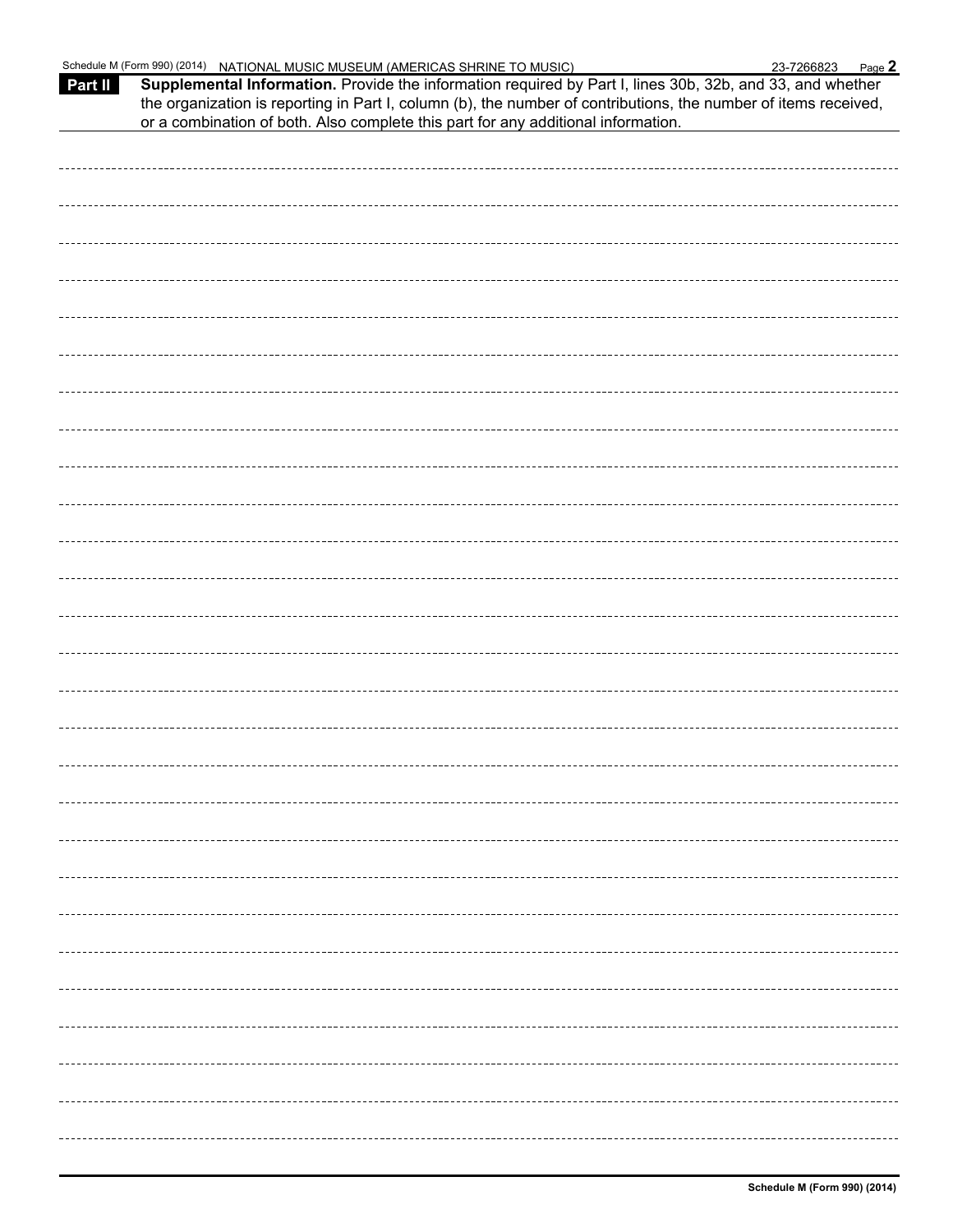| <b>SCHEDULE O</b>   |  |  |
|---------------------|--|--|
| (Form 990 or 990-F2 |  |  |

### **Supplemental Information to Form 990 or 990-EZ** North MB No. 1545-0047

**(Form 990 or 990-EZ) Complete to provide information for responses to specific questions on Form 990 or 990-EZ or to provide any additional information.** ▶ Attach to Form 990 or 990-EZ. **Open to Public** 

**Information about Schedule O (Form 990 or 990-EZ) and its instructions is at** *www.irs.gov/form990***.**

O. **Inspection**

| Department of the Treasury |  |
|----------------------------|--|
| Internal Revenue Service   |  |
| Name of the organization   |  |

NATIONAL MUSIC MUSEUM (AMERICAS SHRINE TO MUSIC) 23-7266823

**Employer identification number** 

| NATIONAL MUSIC MUSEUM (AMERICAS SHRINE TO MUSIC). |  |
|---------------------------------------------------|--|
|                                                   |  |

Form 990, Part VI, Section B, Line 12C: ANY ACTIVITY THAT MAY BE PERCEIVED AS A CONFLICT OF

INTEREST SHOULD BE DISCUSSED AND RESOLVED. ALSO, NEW EMPLOYEES ARE ASKED TO SIGN A CONFLICT OF

INTEREST STATEMENT AGREEING TO DISCLOSE ANY POSSIBLE PERSONAL INTEREST THAT MAY CAUSE

QUESTIONS IN PROPERLY CARRYING OUT THEIR POSITION.

Form 990, Part VI, Section B, Line 15B: THE ORGANIZATION USES DATA FROM SIMILAR ORGANIZATIONS

TO DETERMINE ACCEPTABLE COMPENSATION FOR MANAGEMENT PERSONNEL

Form 990, Part VI, Section C, Line 19: GOVERNING DOCUMENTS AND FINANCIAL DATA ARE AVAILABLE TO

THE PUBLIC UPON REQUEST.

Form 990, Part IV, Section A, Line 2: BOARD OF DIRECTOR'S TRUSTEES, MARY F. WOHLENBERG AND JO

WOHLENBERG ARE MOTHER AND DAUGHTER. ALSO, TOM AND CINDY LILLIBRIDGE, AND JOHNATHAN AND FAYE

KELLERMAN ARE HUSBAND AND WIFE